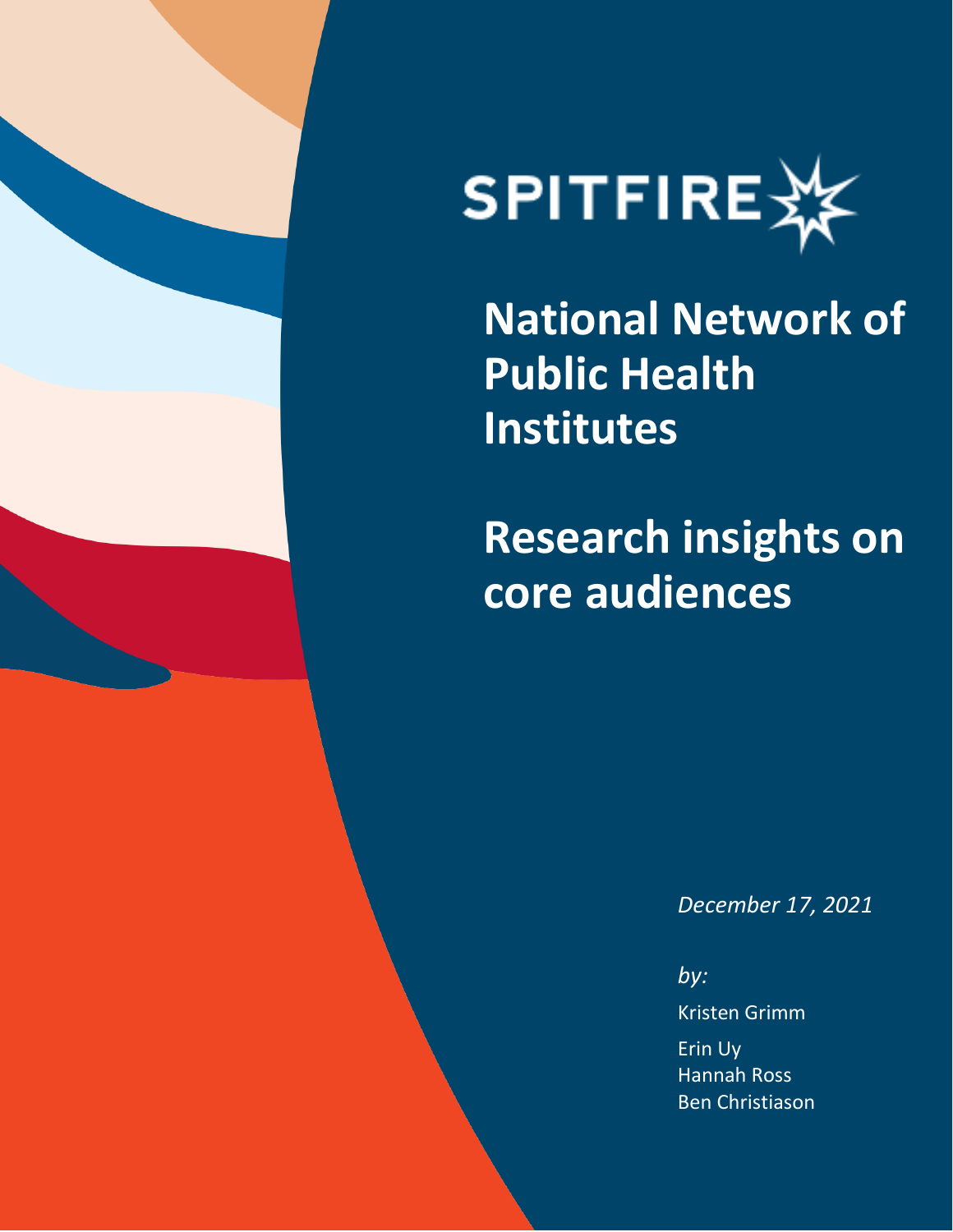# **Table of Contents**

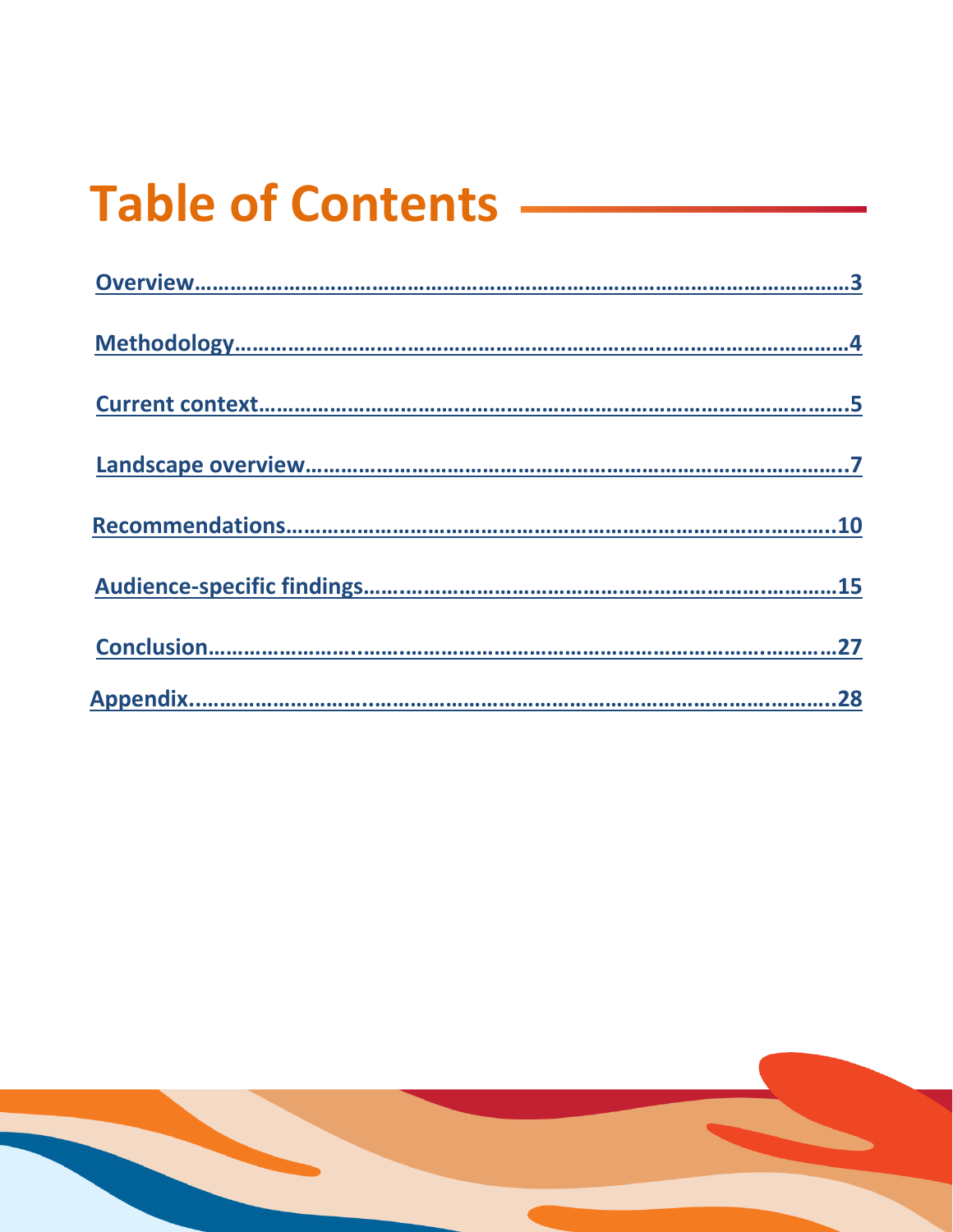## **Overview**

<span id="page-2-0"></span>National Network of Public Health Institutes (NNPHI) is committed to improving public health in America. As part of your efforts, NNPHI is focused on increasing vaccine access and uptake in underserved communities and among groups with low vaccine confidence. To effectively reach those communities, public health professionals should consider the unique circumstances each community faces, their barriers to vaccine confidence, the information (and disinformation) they're receiving, who they view as trusted messengers and their values.

To help guide the community outreach process and creation of culturally relevant resources and outreach strategies, Spitfire conducted research on the public conversation related to vaccines focused on three key groups NNPHI identified: Rurally located (outside of urban hubs), Native and Black Americans. Spitfire's charge has been to gain insights on the most effective approaches to messaging, assessing if they are culturally relevant, people-centered and ultimately resonate with your priority audiences.

Our research aims to answer the following questions about each of the key groups:

- What are the main barriers news media, public health campaigns and research efforts attribute to vaccination rates and hesitancy in these communities?
	- $\circ$  How does the news address key issues like accessibility, disinformation and equity?
- How are different types of mediums telling the story?
	- o National news outlets
	- o Local news outlets
	- o Public Health organizations
	- o Community-specific messengers
	- o Social media voices
- What are the current outreach approaches and messages? How might new messaging interrupt existing barriers?
	- o Nationally
	- o Locally
	- o What's working? What's not working?
	- o Who's included in the conversation? Who is being left out?

Spitfire has developed this insights guide with recommendations to inform the next steps of NNPHI's broader project to equip and support specific community-based organizations with communications outreach tools to address vaccine hesitancy. Building from this research, we will support these organizations with communityspecific campaign messages and an outreach plan that focuses on their nuanced values and barriers, including potential political polarization, distrust of institutions or COVID-19 fatigue.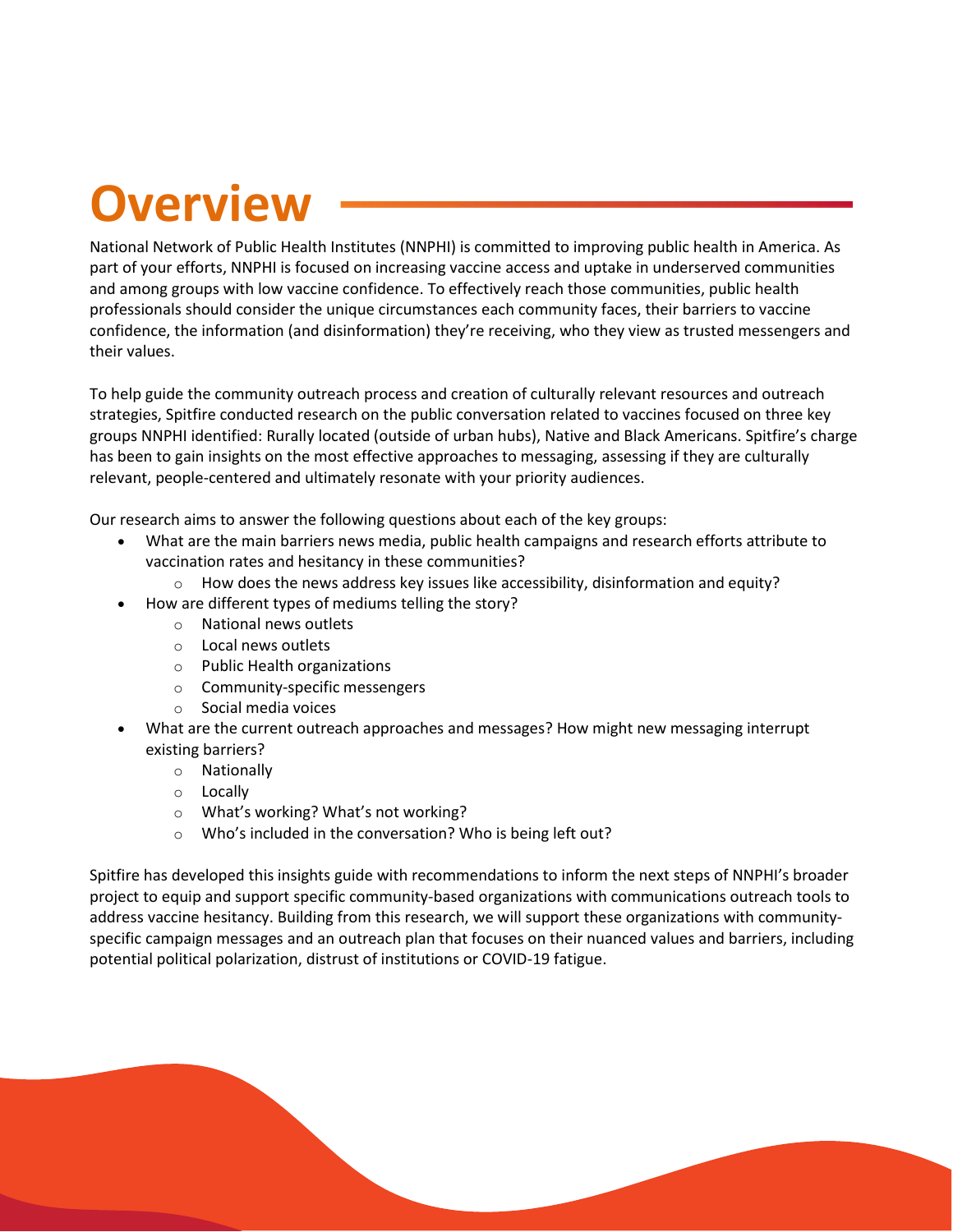# **Methodology**

<span id="page-3-0"></span>Spitfire conducted landscape research, exploring online conversations, communication and behavioral documentation and earned media coverage about vaccine hesitancy to identify a set of primary barriers, narrative and messages that either contribute to or help resolve vaccine hesitancy. Our analysis focused on NNPHI's identified priority audiences – Native, rurally located and Black communities – with a careful look into nuanced cultural and community aspects.

We looked at both the ways media and other platforms reported on communities with low vaccine confidence and the way health officials are currently messaging those communities. Our research methodology included scanning local, state and municipal papers as well as national and academic sources and identifying common themes as well as gaps in the messaging (e.g., what is being suggested vs. what is being deployed). Sources include research reports; community member messaging suggestions (taken from polls, media interviews and other community-generated content); evidence-based solution communication toolkits for other communitycentric messaging campaigns adapted for COVID-19 vaccine hesitancy (as well as messaging campaigns and initiatives aiming to combat disenfranchisement and distrust of public health officials and medical personnel); media coverage; and organization-specific tools and resources.

Following the analysis, Spitfire consulted with public health and community experts specializing in outreach to Native, rurally located and Black communities to validate and build expertise into the research findings and recommendations. The experts represented the following organizations:

- Harvard T.H. Chan School of Public Health
- Council on Black Health
- Native Nexus
- Research Program on Global Health and Human Rights at the University of Connecticut
- Robert Wood Johnson Foundation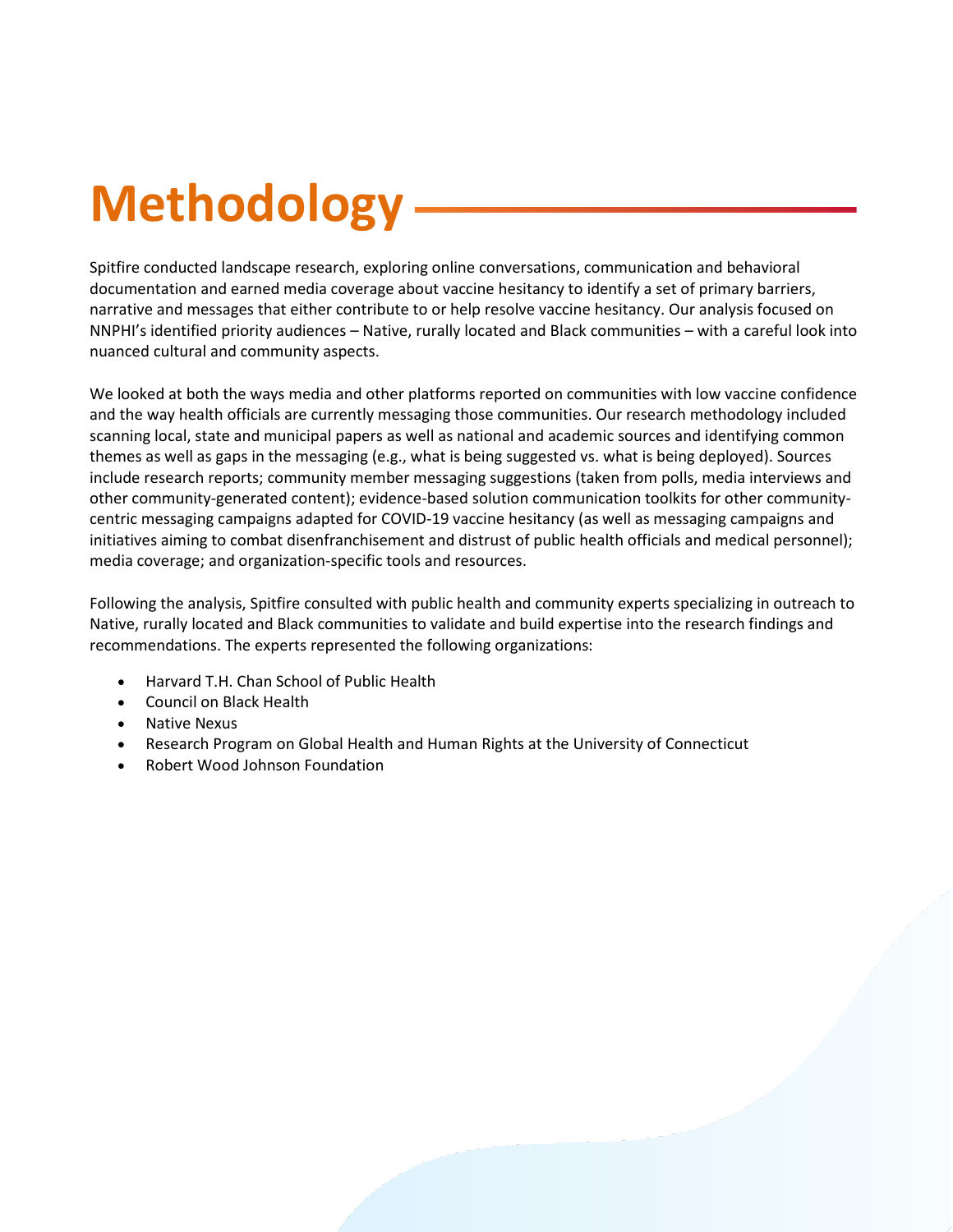# **Current context**

<span id="page-4-0"></span>In the United States, 57% of the population is *fully vaccinated* (Ritchie, et al). On Nov. 10, 2021, a daily snapshot captured that 26 million booster shots were administered that day. A [Kaiser Family Foundation](https://www.kff.org/coronavirus-covid-19/issue-brief/latest-data-on-covid-19-vaccinations-by-race-ethnicity/) study of 43 states in the U.S. revealed the following vaccination (at least one dose) rates by race (Nambi Ndugga):

- 71% of Asian Americans
- 59% of Native Americans
- 55% of white Americans
- 53% of Hispanic/Latino Americans
- 47% of Black Americans
- 58% of rural residents
- 75% of urban residents
- 73% of suburban residents

*Note we use[d Center for Disease Control data](https://covid.cdc.gov/covid-data-tracker/index.html#vaccination-demographics-trends) to fill in the vaccination percentage of Native Americans and the [Kaiser Family Foundation COVID-19 October 2021 Vaccine Monitor](https://www.kff.org/coronavirus-covid-19/poll-finding/kff-covid-19-vaccine-monitor-october-2021/) for the breakdowns between rural, urban and suburban residents.*

The vaccine data broken down by race helps us understand the differences in vaccine rates between white audiences and communities of color. Companies are increasingly requiring vaccines as a condition of employment, and that mandate has proven t[o increase](https://www.npr.org/2021/10/07/1043332198/employer-vaccine-mandates-success-workers-get-shots-to-keep-jobs) vaccine rates (Hsu).

There are many important contexts in considering a full picture of sources of vaccine hesitancy in different communities. The [American COVID-19 Vaccine Poll](https://covidvaccinepoll.com/app/aarc/covid-19-vaccine-messaging/#/) surveyed 12,000 Americans to better understand their access to and opinions about the vaccines, as well as messages and messengers that encourage different groups to get vaccinated. The poll is a partnership between the African American Research Collaborative and The Commonwealth Fund (American Covid-19 Vaccine Poll). The poll assessed hesitancy through the question: Among different groups of Americans, what percent are both unvaccinated and hesitant to get vaccinated?

- 41% of Black Americans
- 40% of Native Americans
- 40% of Hispanic/Latino Americans
- 37% of white Americans
- 23% of Asian Americans

Among all respondents, what percent face or faced barriers to accessing the vaccine? (Examples of barriers include being too busy when appointments are available, needing transportation, etc.)

- 57% of Asian Americans
- 56% of Black Americans
- 55% of Hispanic/Latino Americans
- 49% of Native Americans
- 48% of white Americans

The COVID-19 pandemic revealed stark disparities, with Black and Hispanic/Latino Americans disproportionately dying of COVID-19, and in less morbid cases, these same groups were more likely to get sick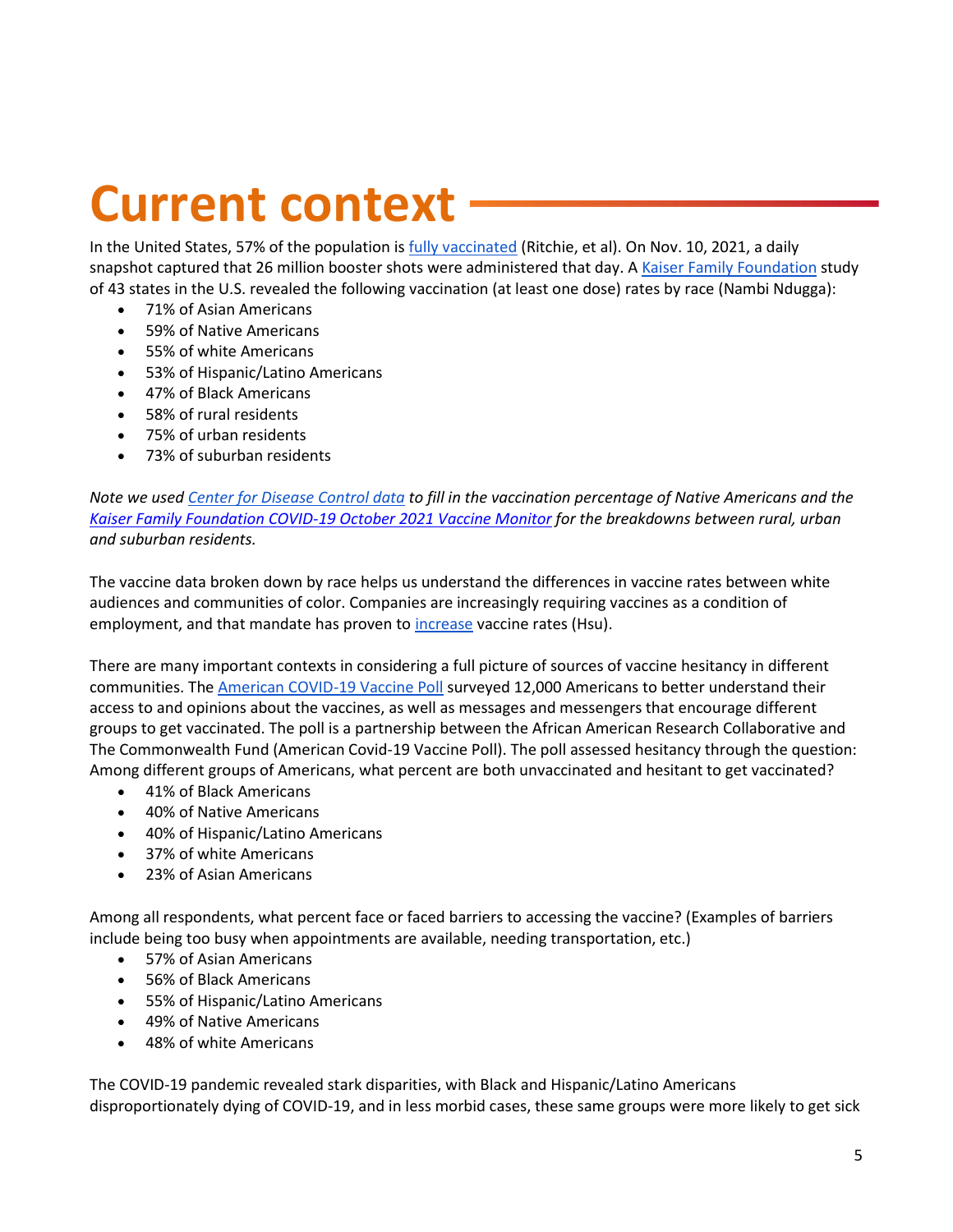with COVID-19, face job losses, and experience medical and financial devastation. Black and Hispanic/Latino workers were overrepresented in essential labor industries, requiring them to take health risks to go to work.

Understanding the anti-Blackness that's foundational to the American government and medical system is critical to understanding sources of vaccine hesitancy among communities of color. For the sake of this research, we looked specifically into how anti-Black racism impacts public health messaging concerns. "Racism is, at least in part, responsible for the fact African Americans, since arriving as slaves, have had the worst health care, the worst health status, and the worst health outcome of any racial or ethnic group in the U.S.," notes a study from the Journal of the National Medical Association.

Additionally, while Hispanic/Latino communities were not a focus of this research or scope, there are several intersections of identity between Hispanic/Latino communities and the priority audiences addressed in the scope (for example, Hispanic/Latino individuals in rural communities or with Black and/or Native heritage). That intersection of identities, not limited to Hispanic/Latino individuals, is important for researchers and public health experts to keep in mind.

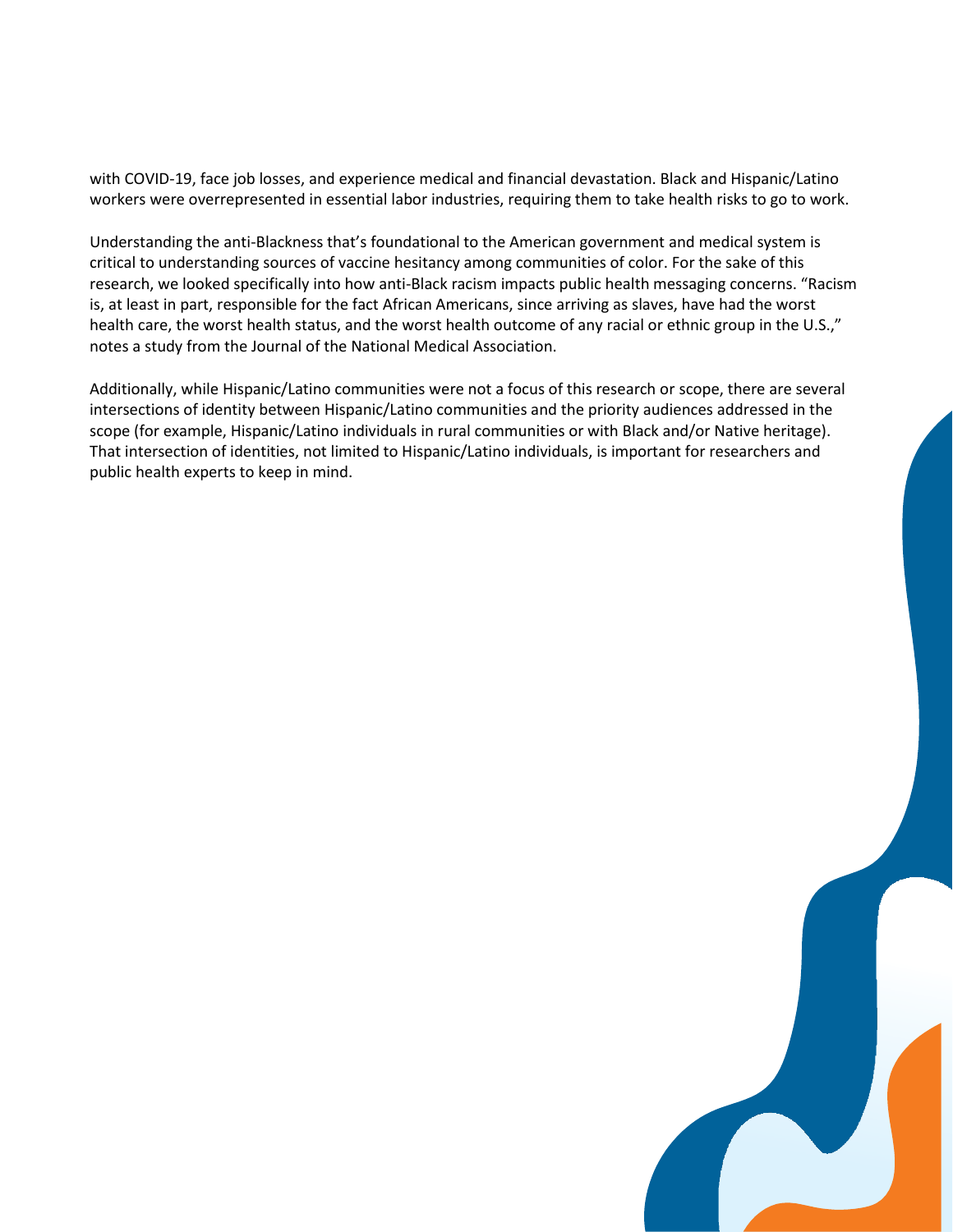## **Landscape overview**

## <span id="page-6-0"></span>**Toplines from our research**

In our audience-specific findings section, we detail our complete findings that instructed these toplines, answering the questions highlighted in the prior overview section. Here are our key research takeaways, including stakeholder conversation insights, which inform our recommendations.

## **Many news stories lump together all vaccine hesitant Americans as a**

## **monolith.**

Media stories generally point to a lack of public information or education as a source of vaccine hesitancy without providing nuance and context for different populations' sources of skepticism. Much of the coverage fails to capture issues of misinformation, disinformation, accessibility, historical barriers or sources of mistrust in the medical system. Messages that address the multidimensional concerns facing different communities and articulate effort to build trust and buy-in are needed to fill gaps and break through hesitancy barriers.

Just as coverage and analysis lumps all vaccine-hesitant groups together, racial and ethnic populations, specifically Black and Hispanic/Latino communities, are often lumped together in analysis and public health messaging campaigns despite having different viewpoints and sources of hesitancy.

## **Community leaders play a key role**

There's an opportunity to engage local leaders and influencers who deeply understand and are trusted by their communities to serve as ambassadors and encourage vaccine participation. Humans are social by nature and tend to align with others who they perceive have similar beliefs and values. Hence, leading outreach with outsider medical experts who are representative of government and health institutions that communities already do not trust can sow even more doubt. Current community leaders, whether teachers, local health care professionals, Native clan elders, etc., are the best messengers to help shape and deliver vaccine information. We recommend public health institutions collaborate with community leaders to develop appropriate outreach resources, messages and support.

## **Changing guidance creates uncertainty and reinforces medical mistrust**

Major public health agencies are working to provide clear, consistent messages about COVID-19 and how communities can protect themselves from the virus. And as scientists uncover new information about the virus, public health guidance will change with it. However, that changing guidance can create uncertainty and incite distrust for groups who are already wary of health and government institutions from both historical reference and more current experiences. For disinformers who aim to sow fear, confusion and distrust in the vaccine and spread inaccurate information about the pandemic in general, this inconsistency provides an opening to create an environment of suspicion and fear. Further, this skepticism and concern encourages a wait-and-see attitude, prolonging people's inclination to delay making a decision on whether to vaccinate.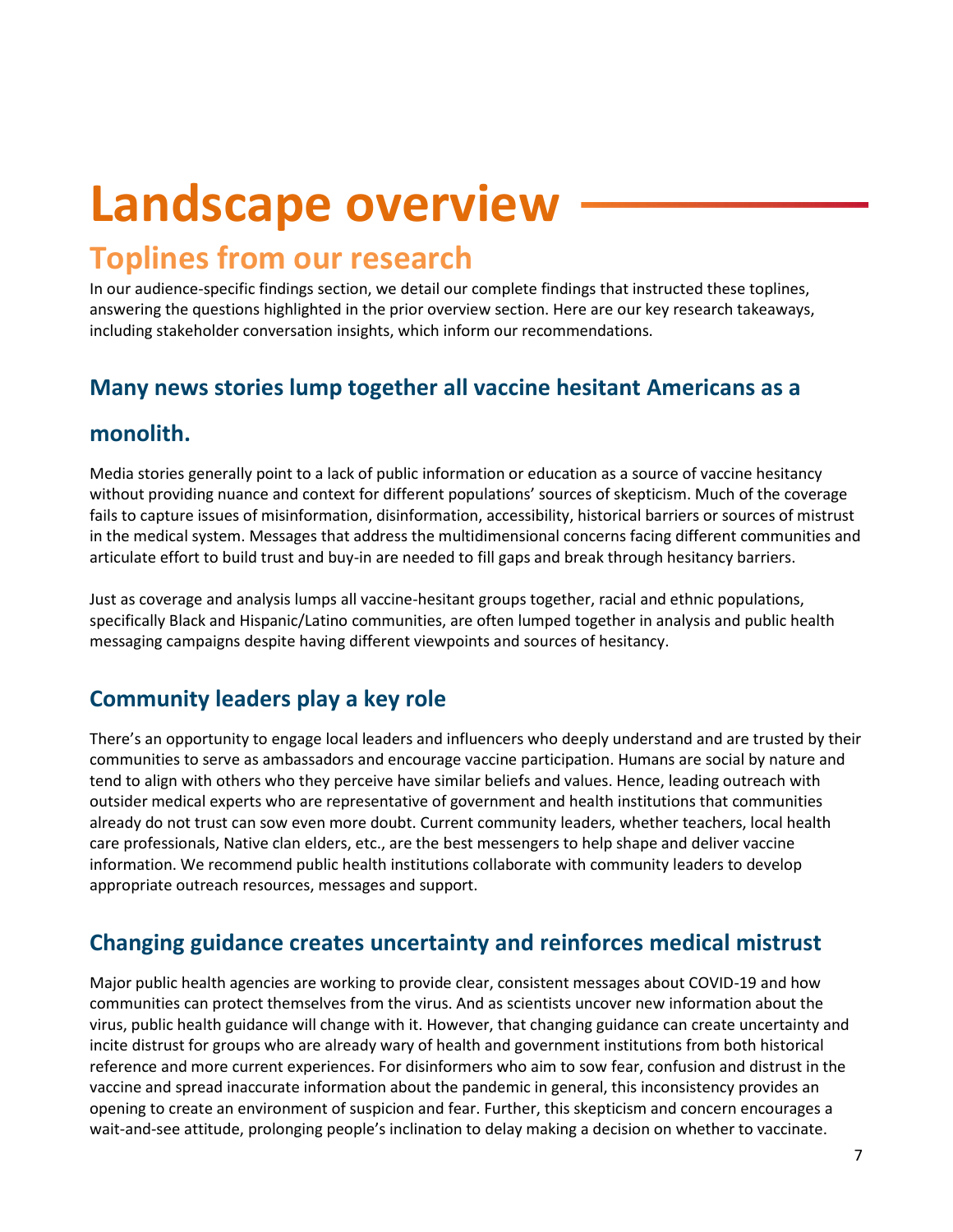Philosopher of science [Lee McIntyre](https://leemcintyrebooks.com/) calls a "[scientific attitude](https://mitpress.mit.edu/books/scientific-attitude)" an openness to seeking new evidence and a willingness to change one's mind. By providing a clear through line and context for the changing guidance (in the right channels where conversations are happening), messaging can sooth and recognize fears while lifting up the current scientific and community recommendations. Messaging should clarify that changing guidance is an expected result of new revelations, discoveries and innovations for improving health and combating COVID-19.

## **Disinformation and misinformation worsen existing barriers**

Disinformation and misinformation narratives are often intertwined with health and safety concerns as well as existing sentiments of distrust of medical establishments or public health officials and local, state or national mandates. The spread of misinformation and disinformation is particularly harmful when it is shared by a person's social circle because they are more likely to believe it and share it. Tracking and fighting the spread of disinformation is a critical step to regaining public confidence in the face of uncertainty. Organizations doing that work includ[e Stronger,](https://stronger.org/) which works to combat disinformation through the frame of science and social justice, and [First Draft News,](https://firstdraftnews.org/) which helps equip individuals and organizations to understand, track and address misinformation and disinformation.

## **Accessibility is a logistical, administrative and structural issue**

Across all priority audiences, logistical barriers such as finding child care, time off work, geographic difficulties for finding or getting to an appointment, and access to reliable internet are at the crux of many discussions about overcoming barriers. Additional accessibility barriers include language accessibility and other administrative obstacles such as lack of an easy-to-use vaccine registration system, minimal time options for appointments and other non geographic access challenges.

## **Current and historical racism and disinvestment generate distrust and**

## **disenfranchisement**

Our nation has a long, deep history of structural racism in health care for communities of color, specifically Native and Black communities, as well as a general lack of rural community infrastructure investments. Therefore, many in those communities experience multidimensional anxiety and distrust of a medical system that has exploited, harmed or ignored them. While national public health campaigns to increase vaccination rates intend to serve such communities, they often lack the multidimensional messages that effectively resonate with audiences. Additionally, each of those priority audiences has a diversity of identities within; and depending on region, age, gender and many other factors, unique priorities and concerns may be prevalent across the audiences.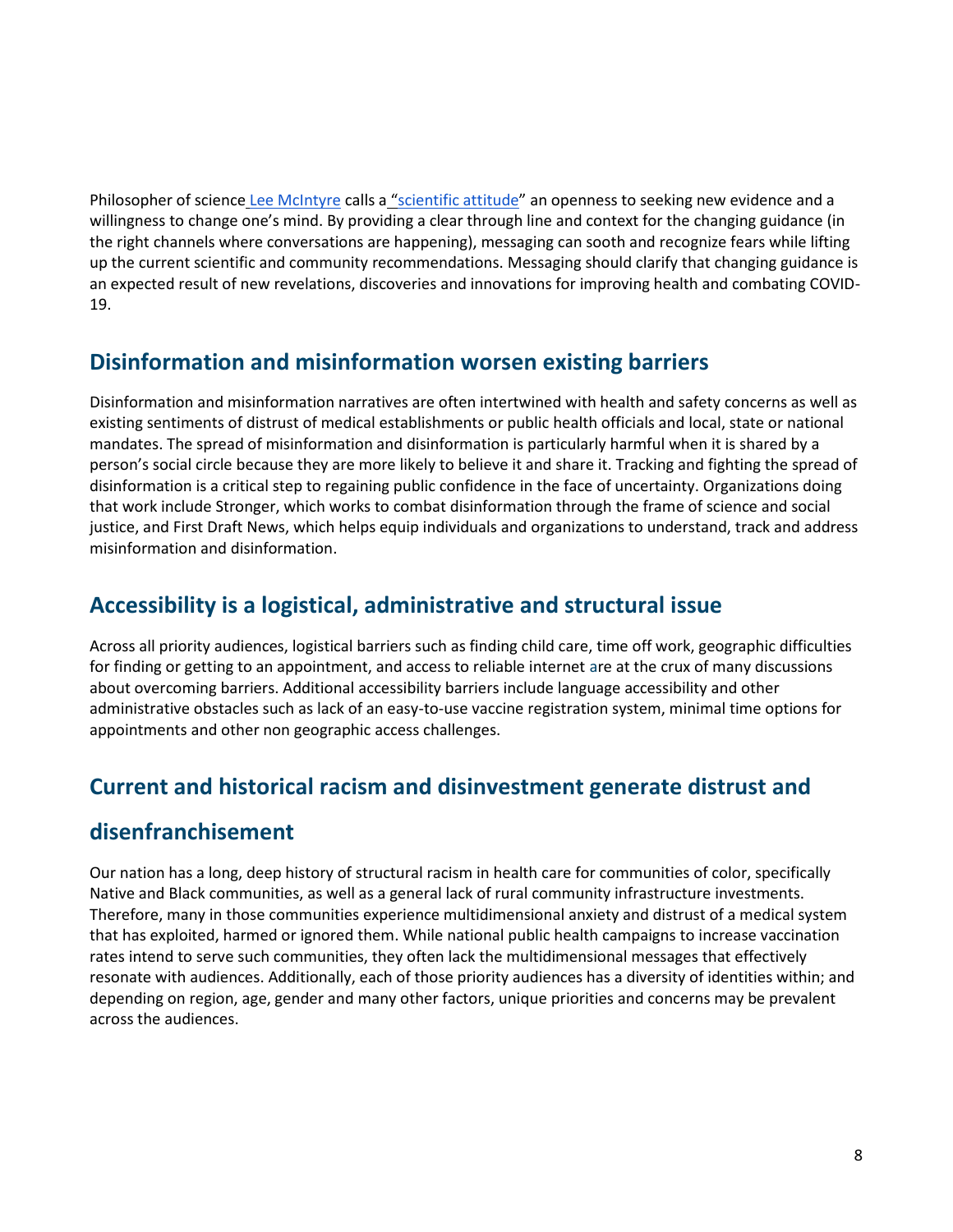## **Anxieties are nuanced, tapping into socioeconomic status and**

## **generational and gender differences**

There are generational and gender differences within each audience. There are logistical barriers such as geographic or technological access, language accessibility and limited vaccine distribution capacity in conjunction with attitudinal barriers fueled by distrust and/or anxiety of medical systems or local and federal governments. Rural communities in particular have significant socioeconomic, religious and other differences that inform their experiences, perspectives and moral matrices or values that drive action. Tapping into the unique driver of each priority community's moral values is crucial to making audiences feel heard and empowered to make their own vaccine choices. That includes ensuring that pro-vaccination narratives are not condescending and allow for personal empowerment and education.

## **Short-term efforts lack long-term impact**

While short-term campaign efforts, such as holding a single vaccine clinic outside a concert, may get a few individuals to receive a dose, they lack the sustainability to create deeper, long-term impacts. All the priority audiences indicated that short-term investments are often not seen as authentic engagement or investment in improving a community. They expressed the desire for activities of empowerment that would allow for the work to be truly community-led, leading to a deeper and more sustainable shift.

9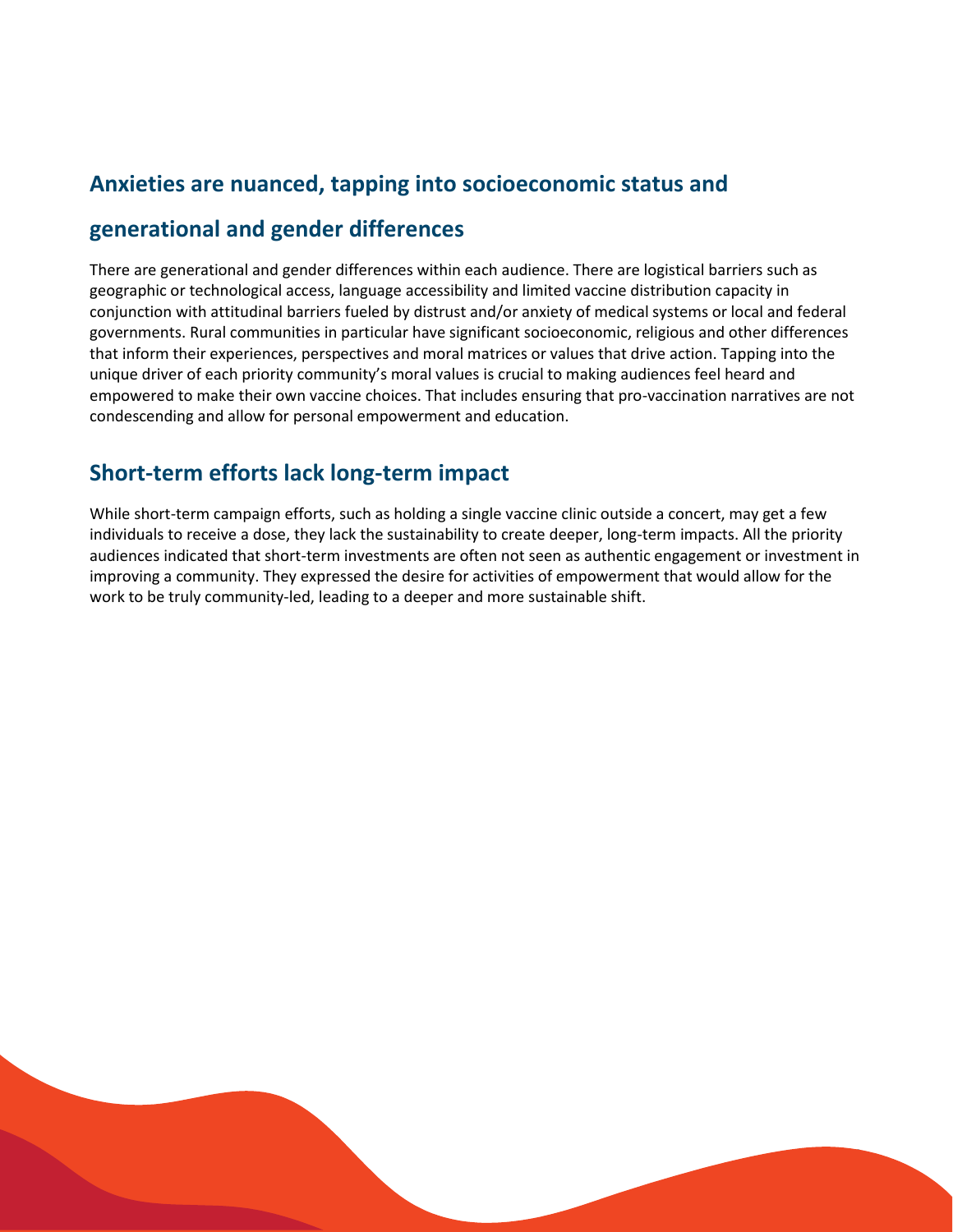## **Recommendations**

<span id="page-9-0"></span>Building on our key takeaways and audience findings, these recommendations guide us toward a communication framework and approach to developing audience-focused, nuanced messages that speak to the values and barriers of NNPHI's priority audiences.

## **Avoid repeating the barrier**

This research helps us further understand the barriers and sources of hesitancy facing Black, Native and rural groups. While messages should be conscious of barriers and soothe audience concerns, it shouldn't repeat barriers. For example, consider the messaging strategies for pregnant women concerned about risks and side effects associated with receiving the vaccine.

**Barrier:** Concerns about pregnancy risks/complications

- **Weak message that repeats the barrier**: *I know you think that getting vaccinated will cause pregnancy complications and put you at risk, but it won't.*
- **Strong message that addresses the barrier**: *If you're pregnant, you can still safely get vaccinated against COVID-19, in fact, the CDC recommends it. Pregnancy puts you at higher risk for severe illness if you get COVID-19, and getting vaccinated is the best way to protect both you and your baby against the virus.*

Some messages must overcome barriers in the form of policies, environmental conditions and programs that cannot be immediately changed. For example, many people who work must invest time and money into getting vaccine shots. If they take time off work to get the shot or have a down day to recover from side effects, they may lose wages because they do not have paid leave benefits. Because these structural barriers are unlikely to be removed in the immediate term, messages should focus on the programmatic efforts that help people overcome the barriers (e.g. financial incentives, free rides to vaccine sites) and the value of getting vaccinated compared to the cost of being impacted by COVID-19.

## **Recognize the varying and multidimensional barriers each community**

## **faces**

For messaging outreach to be strategic, we recommend asking audiences where and how they receive trusted information and education, including videos, flyers, social media messages and more, incorporating both facts and stories, with the goal of increasing vaccine confidence, health literacy about the side effects and vaccine creation process and digital literacy as it relates to accessing appointments and health records. For example, rural communities are less likely to engage with national ad campaigns circulated in urban department stores, medical centers or pharmacies. Instead, more localized community education outreach, such as at a regional medical center or a community center, may be better received. Community input should be invited and incorporated to ensure outreach materials and messaging really get at the heart of values and barriers to vaccination.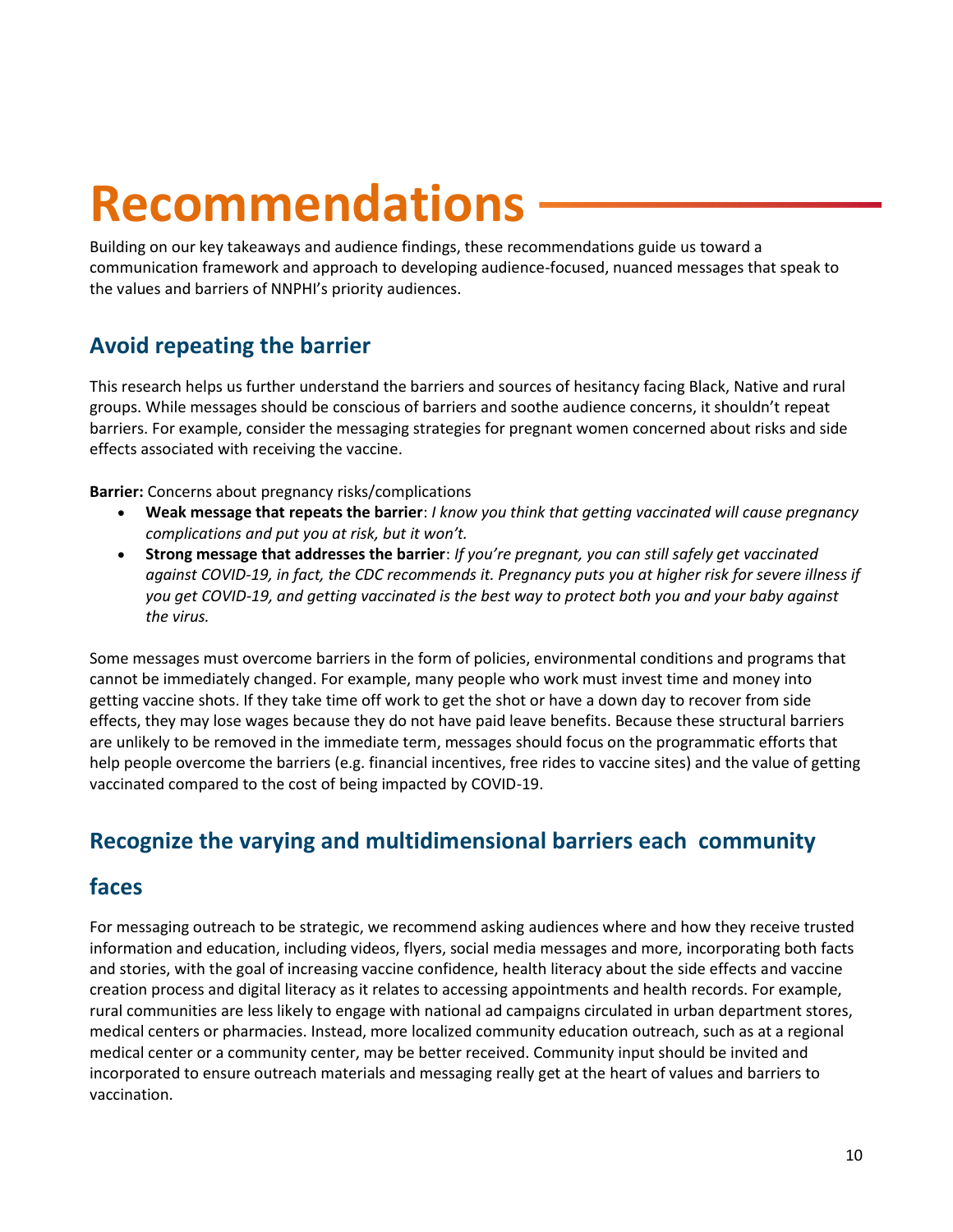## **For Black communities, focus on vaccine safety and rebuilding trust**

Concerns about vaccine safety and side effects of the vaccine have been cited as the main reasons for hesitancy among Black communities. Messages addressing safety will need to overcome a range of compounding barriers, including mistrust of government and health institutions, perceptions that vaccine development and distribution was rushed and general institutional racism. Messages should take an approachable tone that is not condescending and rather encourages inquiry without repeating the barriers. As stated above, a majority of Black individuals have been vaccinated (51%). Messenger engagement should be an investment in sustainable leadership, not just having messengers "do the hard work" of code-switching whitecentric public health messaging, but instead support them and offer real and authentic empowerment activities.

Aligned to national efforts to convince Gen-Z communities that vaccination is important even though the age group does not typically experience severe COVID symptoms, Black young adults should also be prioritized within this audience. Messages and particularly this type of outreach ought to consider their broad safety implications and ensure vaccination sites are in accessible, community-oriented places where they feel safe.

## **For Native communities, focus on community responsibility**

Native communities are moved by seeing the human impact of how many loved ones COVID-19 has taken away. The [most effective messages](https://www.healthaffairs.org/do/10.1377/hblog20210723.390196/full/) for Native communities should focus on the "protection of culture, family and elders in the community." "We" ahead of "me" campaign language is particularly influential and best delivered by elders. Finally, messages ought to acknowledge and support communities' right to choose the vaccine, allowing for inquiry and self-determination.

Caregivers play a critical role for Native elders and they can help with the issue of access - for both messaging and tactics. Partnering with caregivers and other trusted service providers, like Meals On Wheels can help take down the barriers of trust and access for Native communities. Native elders who hold trusted positions in their communities, like athletic coaches, cultural organization leaders and teachers are also strong messengers for reaching Native youth.

## **For rural communities, focus on access and messengers**

Limited access to vaccines and a flurry of disinformation and misinformation are both significant contributors to vaccine hesitancy in rural communities. The two scenarios combined have encouraged skepticism about the validity of vaccine outreach and resources. The healthcare workforce shortages have hit rural areas particularly hard, making it difficult to sustain vaccination programs. It is imperative that public health providers, through strategic communications, express where and how vaccines are readily available, reducing any impressions of inaccessibility or notions that vaccine access is limited to select people or communities.

For rural communities, a "back to normal" fails to demonstrate sensitivity to their circumstances. For essential workers who had to confront unsafe working conditions and job insecurity throughout the pandemic (a group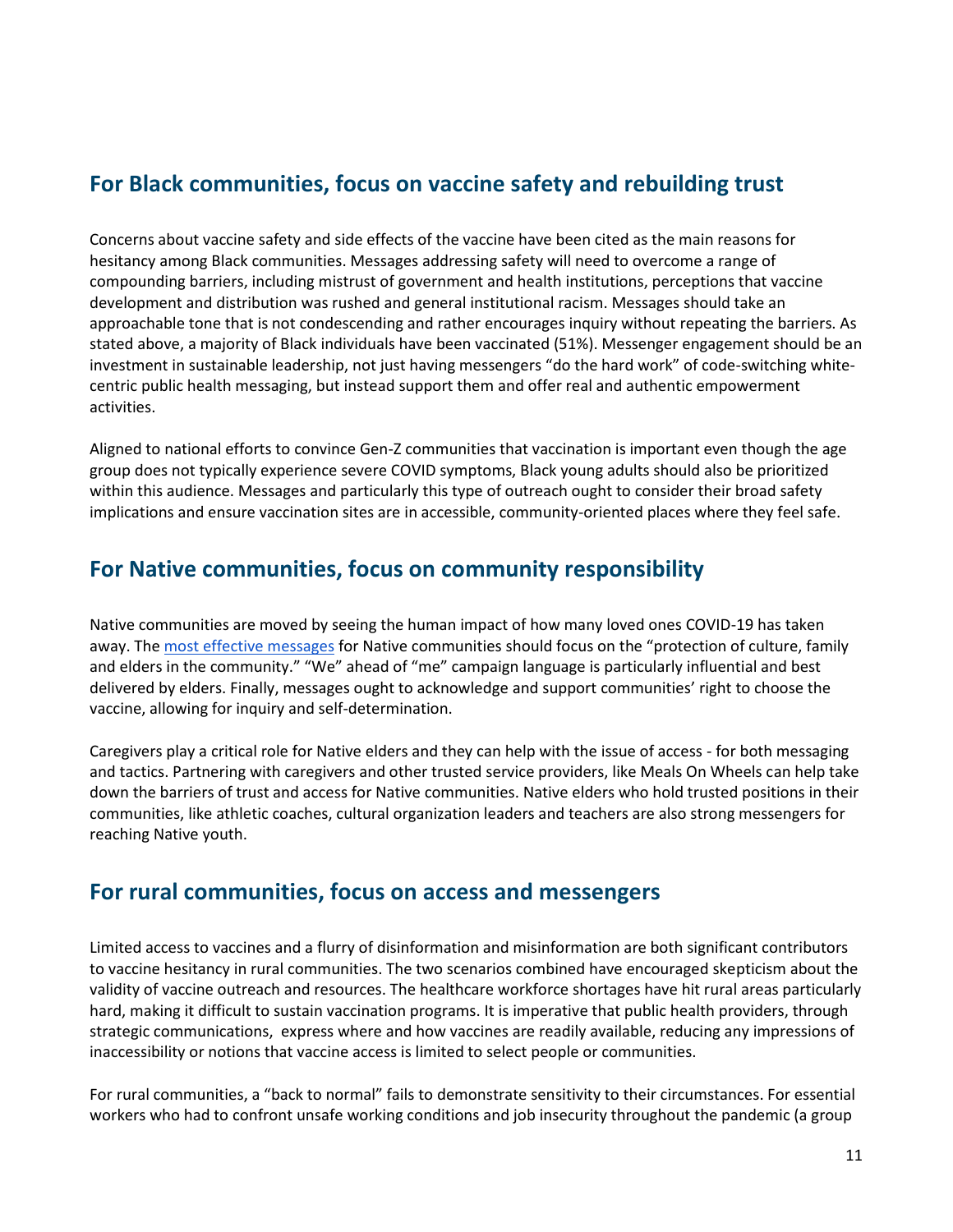that cuts across all our audiences), "back to normal" doesn't resonate as the old normal wasn't working for them. Effective messaging to rural communities should be tailored to each specific community, understanding region, race and other social affinities.

When considering messages for rural communities, it is important to recognize that rural hospitals and health centers are also often community hubs, where local business leaders, agriculture leaders, and faith leaders come together. They can work together to develop messages that are appropriate for different segments of the rural communities they represent, working to ease polarization. They are the best informants and messengers to quell damaging disinformation and misinformation. This approach aligns to Stacey Abrams's '[Count Me In](https://countmeinga.org/)' campaign, which focused on the rural south, [organized around two principles:](https://www.forbes.com/sites/aditinerurkar/2021/11/11/stacey-abrams-is-tackling-vaccine-hesitancy/?sh=473173a25a7a) listening to communities and then prioritizing responding accordingly (Dr. Aditi Nerurkar).

## **Public health leaders should build trust and engage communities through**

### **trusted community influencers and events**

Community partnerships are crucial for creating a through line of information that provides steady and trusted guidance to instill comfort when changing institutional guidance evolves. Providing this clarity and having it come from trusted community messengers counters instances of misinformation and disinformation that sow confusion. Note that for many communities, hearing directly from trusted leaders resonates better than from public health institutions with no community affiliation. We heard from stakeholders that an educational pamphlet from the CDC, for example, would not resonate with audiences.

Stakeholders working with Native, Black and rural communities repeatedly emphasized the importance of engaging trusted messengers and strategically located outreach, noting that both the venue and the influencer together are important. The Council on Black Health in particular offers community health worker training to equip community members with the tools they need to deliver resources to their peers as a trusted messenger.

Rather than focusing on short-term investments from outside groups to improve vaccine uptake in a community, stakeholders highlighted the value of creating community-empowerment activities to allow for community members to control the narrative rather than simply contributing to it. This long-term investment in community infrastructure is likely to have deeper and more sustainable impacts on communities outside of vaccine development. According to stakeholders, building empowerment in a community is a way to show authentic investment and build trust for those that may have multi-dimensional anxieties about interacting with national organizations or public health officials.

Here are some examples of messengers and creative outreach tactics that work.

#### *Steps to gain insight*

• **Partnerships between community leaders and healthcare providers.** Authentic partnerships and message collaboration work to build trust between the medical system and underserved communities. These partnerships should include listening sessions that invite community feedback about the vaccine infrastructure and outreach approaches, such as the California Coronavirus Testing Task Force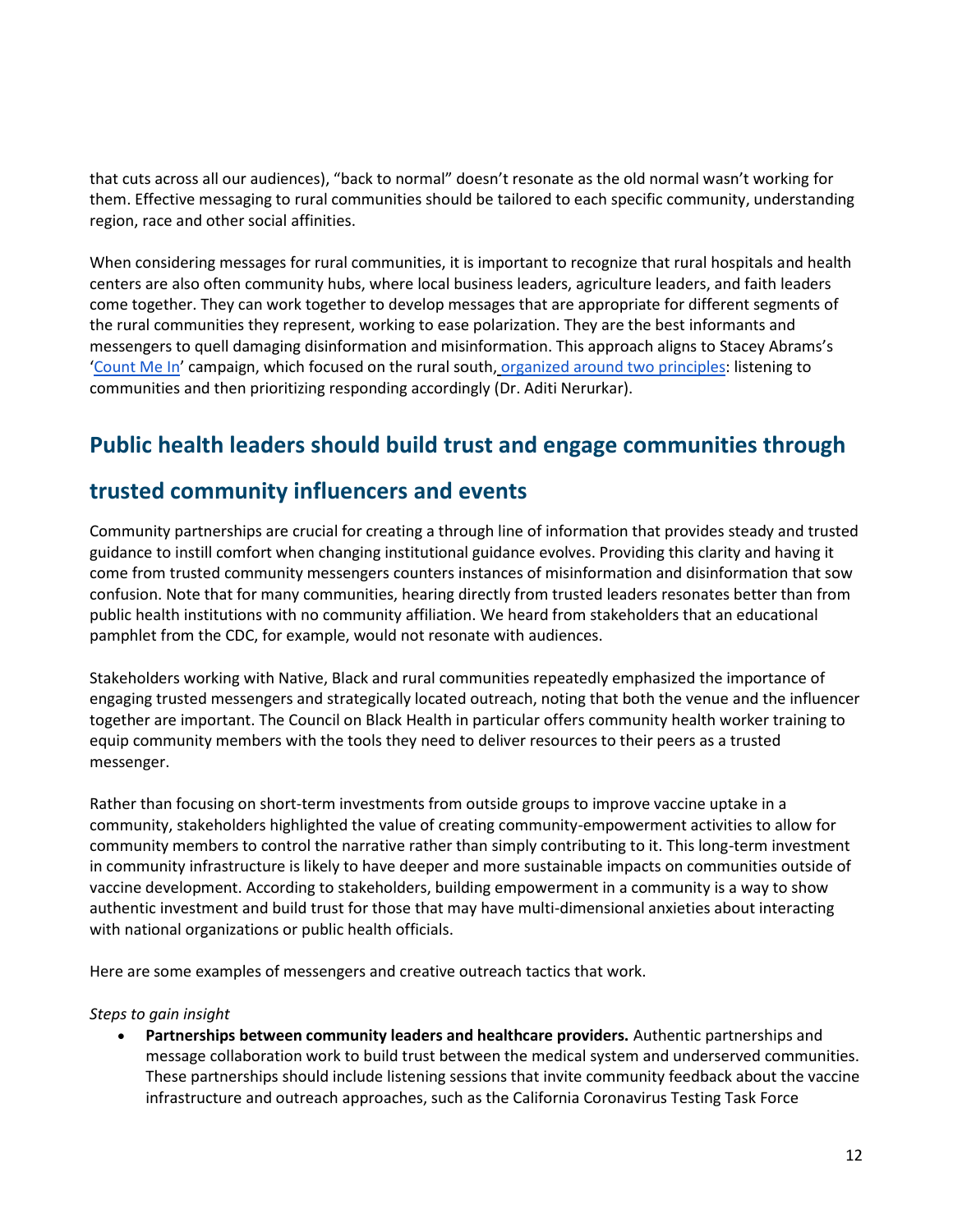completed when writing their report, 'Human Centered Recommendations for Increasing Vaccine [Uptake](https://www.aha.org/system/files/media/file/2021/06/Human-Centered-Recommendations-For-Increasing-Vaccine-Uptake.pdf)'.

• **Engaging via community-led opportunities.** Community-led outreach casts a wide net without being overly resource intensive. Getting community-specific feedback about what kind of outreach is needed will help public health leaders understand what to invest in (e.g., walk-in clinics, mobile clinics, town halls).

#### *Early insight on strong messengers (from stakeholder conversations)*

- Faith leaders, particularly in rural communities, are often seen as important community conveners, providing not only spiritual guidance but information about local initiatives or public health recommendations.
- School leaders (teachers and administrators), specifically on college campuses, could be beneficial in providing a safe space for dialogue and education about vaccinations and other public health efforts.
- College campus leaders, especially trusted community leaders, could be crucial messengers and educators for priority audience members in college spaces, providing a safe place to convene and discuss the importance of getting vaccinated.
- Athletic coaches, especially in rural communities, are often seen as trusted community leaders and could provide information to both families and athletes.
- Elders, specific to Native communities, are seen as the most trusted members of the community, making their input crucial for reaching people of all ages.
- People with COVID-specific vulnerabilities who benefit from others getting vaccinated, or their caregivers, are an underutilized audience and messenger (for example: the elderly, parents of young children, immunocompromised individuals).

#### *Early insight on creative tactics (from stakeholder interviews)*

- Community events can be sites of high impact engagement, for example:
	- $\circ$  Outreach at social events like concerts, and offering vaccines onsite with perks for getting vaccinated
	- o Outreach at houses of worship during services and other events with faith leaders communicating the information and sharing why vaccination is important. For example, the Henry Ford Health System [partnered with houses of worship](https://www.advisory.com/Daily-Briefing/2021/04/12/vaccine-distribution) to centralize messaging for local communities.
	- $\circ$  Partnering with a trusted organization like meals on wheels to deliver vaccines to homebound residents who are already connecting with and have established trust with communities
	- $\circ$  A drive through vaccine clinic at a large-scale venue like a sports stadium with extended hours

## **Take a frame of empowerment**

We recommend messaging take a positive and empowering but realistic frame, carefully avoiding tones of fear or condescension. Since vaccine hesitancy comes from multilayered sources of misinformation, disinformation, lack of access to accurate information, fear, access issues, historical medical mistreatment and other factors, messaging should invite questions, allow for honest communication of concerns and community input and create an environment of open inquiry and choice, including offering a clear window into the vaccine creation process. We recommend messaging works to establish trust, acknowledge the importance of this decision and encourage engagement and discussion to figure out what is right for each individual.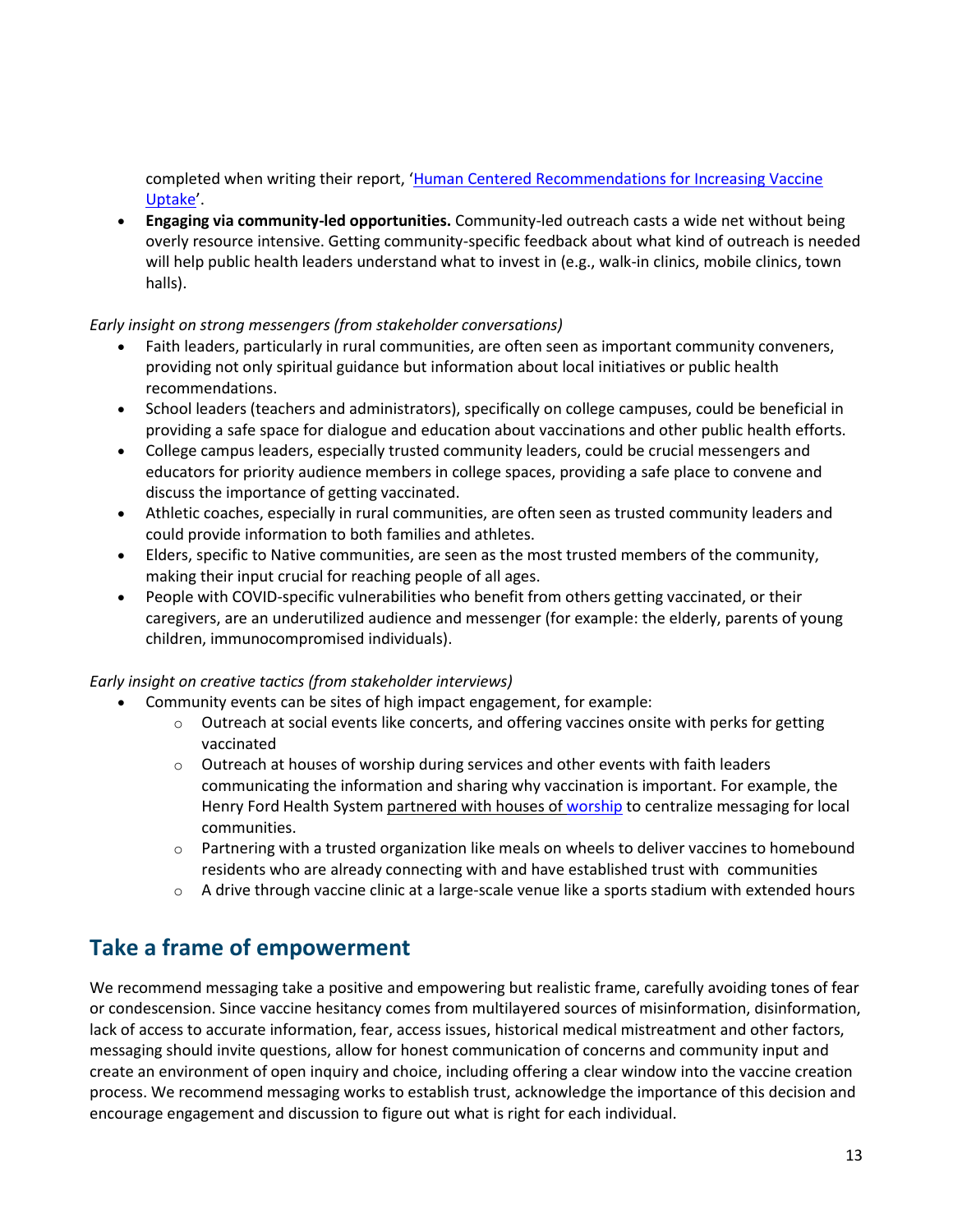An empowerment frame also offers the opportunity to lead with a vision that's realistic, overcomes fatigue and doesn't create a false promise of going "back to normal." As variants and other new challenges seeming to prolong the public health crisis emerge, many are reporting experiencing pandemic fatigue. Pro-vaccine messaging should demonstrate how widespread vaccination creates safer communities and make COVID more manageable, without overpromising a total end to COVID-19 or that vaccines will completely eliminate your risk of catching COVID.

It's important to note that while we generally recommend a positive and empowering frame, we also heard from stakeholders working in Native communities, that demonstrating the human loss and uplifting the faces of lost loved ones also helps demonstrate the urgency of this issue and the generational importance of stopping the sometimes-deadly effects of COVID.

14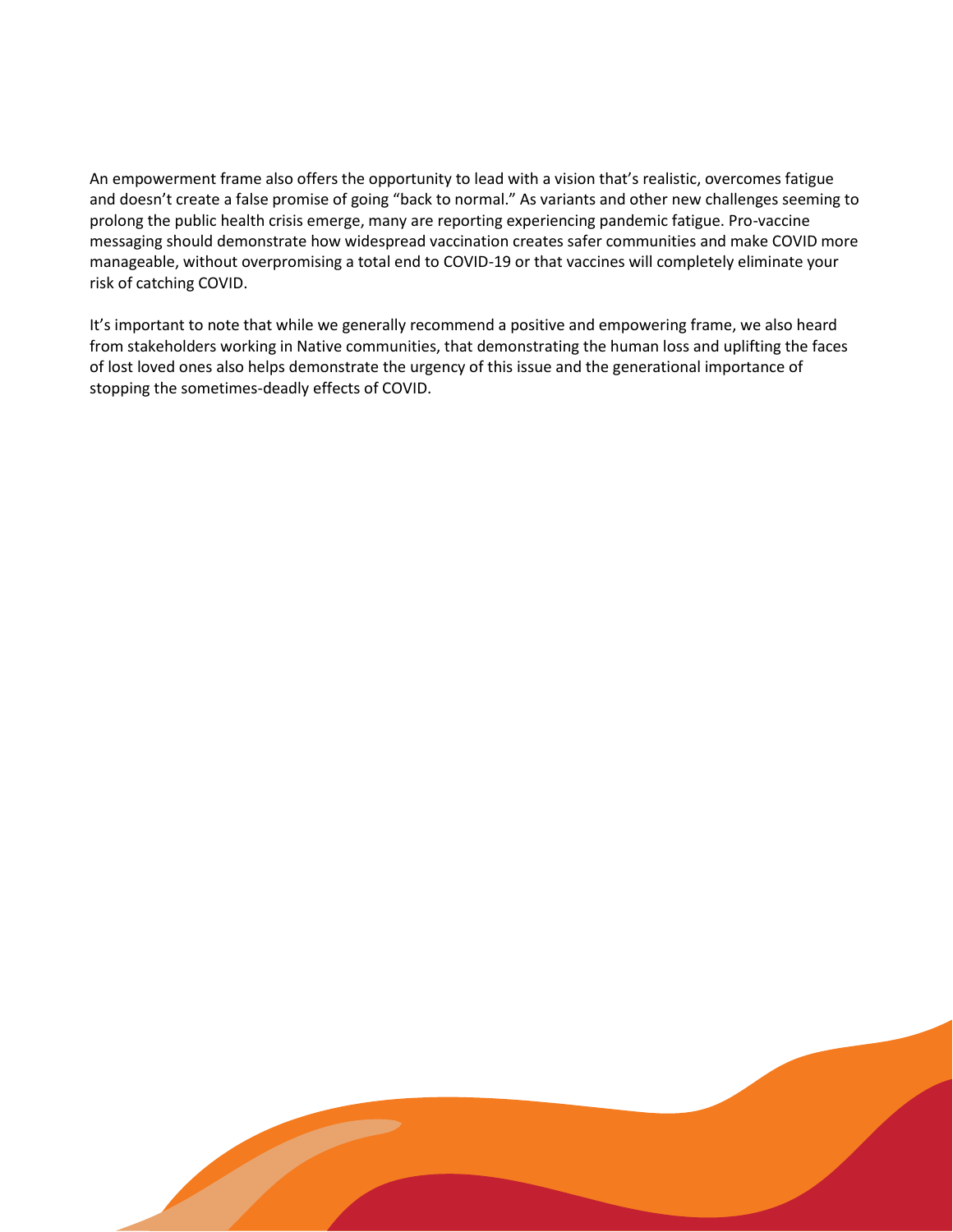# **Audience-specific findings**

## <span id="page-14-0"></span>**Rural audiences**

What are the main barriers being discussed for rural communities?

#### *Accessibility*

- Messages/solutions being discussed:
	- o Geographic barriers
		- Child care and work flexibility are dominant concerns, making it difficult for people to get to or schedule appointments.
		- Many rural communities are considered [highly vulnerable](https://www.ers.usda.gov/amber-waves/2021/february/rural-residents-appear-to-be-more-vulnerable-to-serious-infection-or-death-from-coronavirus-covid-19/) (according to the CDC's Social Vulnerability Index), which indicates factors such as housing, transportation and socioeconomic status present challenges (Dobis). In that instance, highly vulnerable is defined as age (adults 65 and older representing higher vulnerabilities) and the presence of underlying health conditions.
		- Georgia Health Policy Center recorde[d four central challenges](https://ghpc.gsu.edu/download/covid-19-vaccine-rollout-in-rural-communities-challenges-innovations-and-unmet-needs/?ind=1615902055387&filename=COVID%20CHSD%20Vaccine%20Brief_updated.pdf&wpdmdl=4755606&refresh=6197fe9e88bd71637351070) within rural communities: limited vaccine supply, patient access (transportation, distance, wait times), limited vaccine distribution capacity, and overall vaccine hesitancy and mistrust (The GHPC Covid Collection).
	- Reliable access to educational materials
		- Major public health institutions, such as the Georgia Health Policy Center signaled that another equity challenge is [lack of internet access and technology](https://ghpc.gsu.edu/download/covid-19-vaccine-rollout-in-rural-communities-challenges-innovations-and-unmet-needs/?ind=1615902055387&filename=COVID%20CHSD%20Vaccine%20Brief_updated.pdf&wpdmdl=4755606&refresh=6197fe9e88bd71637351070) to not only book COVID-19 vaccination appointments but also to provide education outreach and allow for reliable information to combat mis/disinformation (The GHPC COVID Collection). Not everyone has access to reliable resources or the internet to look up disinformation/myths about the vaccine.
	- According to the [CDC](https://www.cdc.gov/coronavirus/2019-ncov/need-extra-precautions/other-at-risk-populations/rural-communities.html#why-higher-risk)'s report, "Why Rural Communities May Be At Higher Risk During the COVID-19 Pandemic," rural communities often have a higher proportion of residents who lack health insurance, live with comorbidities or disabilities, are aged 65 or older, and have limited access to health care facilities with intensive care capabilities, which places those residents at increased risk for COVID-19-associated morbidity and mortality (Why Rural Communities).
		- Specifically, up to one-third of adults living in rural areas have a disability, 9% higher than those living in urban areas.
		- **EXECT** Additionally, rural communities are generally [older](https://www.ncbi.nlm.nih.gov/pmc/articles/PMC3615459/) than urban populations and have [higher rates](https://www.cdc.gov/mmwr/volumes/68/ss/ss6810a1.htm?s_cid=ss6810a1_e&deliveryName=USCDC_921-DM12720) of underlying chronic disease (even after adjusting for age) (Baernholdt; Potentially excess deaths).

National coverage/efforts:

• According to [a recent study](https://rupri.public-health.uiowa.edu/publications/policybriefs/2020/COVID%20Longitudinal%20Data.pdf) by the Rural Policy Research Institute, the death rate in rural communities is double the level of urban communities (Ullrich).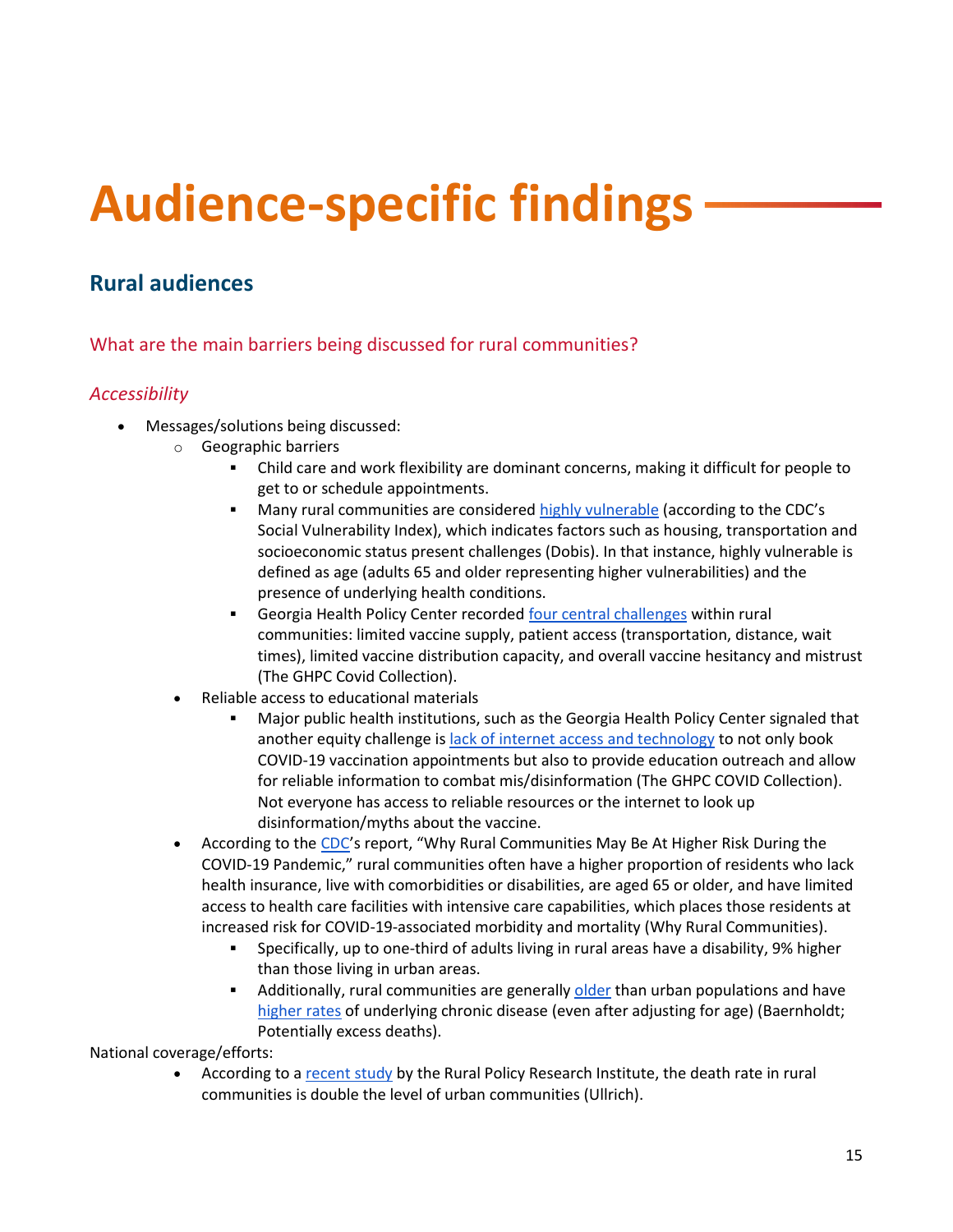National efforts to combat rural vaccine hesitancy include [rollout plans](https://ghpc.gsu.edu/download/covid-19-vaccine-rollout-in-rural-communities-challenges-innovations-and-unmet-needs/?ind=1615902055387&filename=COVID%20CHSD%20Vaccine%20Brief_updated.pdf&wpdmdl=4755606&refresh=6197fe9e88bd71637351070) from the Georgia Health Policy Center (The GHPCC Covid Collection). Strategies include identifying trusted spokespeople, including local health directors, faith-based leaders and community health representatives; partnering with community organizations to expand vaccine education and rollout capacity and trust; and creating a comprehensive communication strategy that utilizes a multimodal system (Facebook, radio, weekly town meetings, etc).

#### Community efforts:

- While some community health care centers are working to combat mis/disinformation and vaccine hesitancy, hesitancy among rural health care workers is further [hampering trust](https://www.usnews.com/news/health-news/articles/2021-11-12/biden-vaccine-mandate-sparks-rural-health-care-concerns) between community members and those disseminating the vaccine (Johnson).
	- **•** For example, in Georgia, participants in a virtual conversation with rural and Tribal communities [expressed an interest](https://ghpc.gsu.edu/download/covid-19-vaccine-rollout-in-rural-communities-challenges-innovations-and-unmet-needs/?ind=1615902055387&filename=COVID%20CHSD%20Vaccine%20Brief_updated.pdf&wpdmdl=4755606&refresh=60d0b4516e1601624290385) in using community health workers for outreach. Specifically, peer support specialists and emergency medical personnel were seen as having strong relationships with community members unlikely to trust medical expertise from outside medical personnel (The GHPC Covid Collection).
- Many local/community-centric voices have encouraged leaders to ensure equitable allocation of vaccine supplies and personnel, with the National Rural Health Association [spelling](https://www.ruralhealth.us/NRHA/media/Emerge_NRHA/GA/2020-NRHA-Policy-Document-Ensuring-an-Equitable-Distribution-of-COVID-19-Vaccines-in-Rural-Communities.pdf) out the particular challenges health care personnel face in rural areas:
	- "Rural health care and public health systems, many of which are already vulnerable, have struggled to respond to the demands of COVID-19. This situation is exacerbated by chronic workforce shortages. Many rural providers have difficulty replacing staff lost to quarantine and are forced to rely on high-cost travel/locum tenens staff to provide services. Vaccine allocation formulas must account for these factors. State plans to prioritize the vaccination of at-risk populations and essential workers must also take these issues into account and include 'hidden' essential health care workers that may otherwise be overlooked including volunteer emergency medical services personnel, community health workers, and personal caretakers." -[-NRHAP Policy Brief](https://www.ruralhealth.us/NRHA/media/Emerge_NRHA/GA/2020-NRHA-Policy-Document-Ensuring-an-Equitable-Distribution-of-COVID-19-Vaccines-in-Rural-Communities.pdf) (Gale)
- Other community concerns include the need for a vaccine infrastructure that provides local and state support for the increased costs of vaccine transportation, storage and delivery. Because pharmacies are [often scarce](https://khn.org/news/article/rural-america-pharmacy-deserts-hurting-for-covid-vaccine-access/) in rural settings, other methods of vaccine delivery must be taken into account (Hawryluk).

#### *Disinformation*

- Messages/solutions being discussed:
	- $\circ$  There's a lack of trust between urban public health officials and rural communities, specifically in regard to changing messaging (e.g., the most [recent guidance](https://www.nytimes.com/2021/10/30/health/covid-vaccine-kids-parents.html) from the Food and Drug Administration allowing children under 12 to receive the vaccine) (Hoffman)
	- o Research finds that some of the dominant [social media narratives](https://firstdraftnews.org/long-form-article/under-the-surface-covid-19-vaccine-narratives-misinformation-and-data-deficits-on-social-media/) about COVID-19 promote misinformation and disinformation
	- o Despite claims from Facebook to combat COVID-19 vaccine information, anti-vaccination groups are continually popping up on Facebook. A recent Media Matters' [review](https://www.mediamatters.org/facebook/despite-facebooks-covid-19-promises-anti-vaccine-groups-are-thriving) identified 284 public/private anti-vaccine groups (Gogarty).
	- $\circ$  Disinformation is rampant on Facebook particularly, with both anecdotal vaccine stories and other misinformation, harmful vaccine alternatives and rampant disinformation being shared.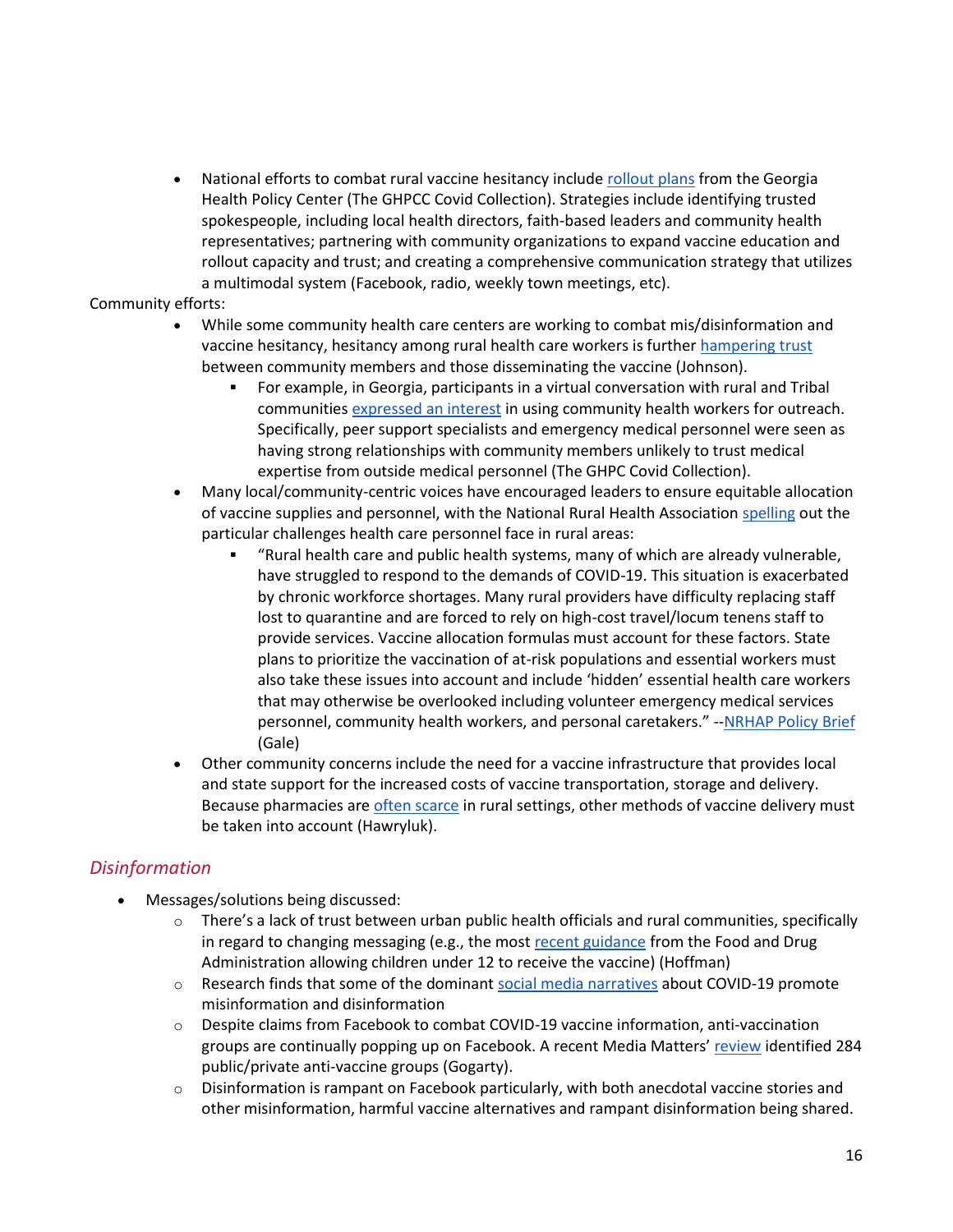For example, some of the most active groups on the platform are users gathered around resisting COVID-safe measures like quarantining. (O'Sullivan)

- $\circ$  While evidence doesn't point to social media disinformation disproportionately harming rural communities, a lack of easily accessible and trusted public health messengers can worsen this problem for those living in more isolated settings.
- $\circ$  Due to the lack of concentrated messaging for rural communities, we could not find targeted disinformation specific to rural communities. According to our stakeholder interviews, the disinformation circling rural audiences includes myths about the safety and efficacy of the vaccines.
- Community efforts:
	- o [Rural Health Information Hub](https://www.ruralhealthinfo.org/topics/covid-19/vaccination) has myriad education resources to combat mis/disinformation (COVID-19 vaccination in rural areas). The CDC has a [Rapid Community Assessment Guide](https://www.cdc.gov/vaccines/covid-19/vaccinate-with-confidence/rca-guide/) that we can adapt to better understand our community of focus, particularly surrounding [misinformation](https://www.cdc.gov/vaccines/covid-19/health-departments/addressing-vaccine-misinformation.html) (How to conduct; How to address COVID-19).
- National coverage/efforts:
	- $\circ$  From geographical barriers and accessibility issues to community leaders outside of urban areas emphasizing distrust i[n urban medical health](https://www.nbcnews.com/think/opinion/covid-vaccine-mistrust-fueling-spike-rural-deaths-here-s-what-ncna1280746) centers, the disparities between rural and urban vaccine rates (and COVID-19 cases and deaths) persists (Thomson).
	- $\circ$  Undocumented individuals demonstrate a sentiment that's more complicated than hesitancy:
		- [Vaccine sites](https://abcnews.go.com/Health/us-blacks-latinos-remain-covid-19-vaccine-deliberate/story?id=79830353) are seen as "deportation sites" for undocumented individuals (Choi)

#### *Equity*

- Like all priority audiences, rural communities are not a monolith and are becoming increasingly racially and ethnicall[y diverse,](https://www.cdc.gov/mmwr/volumes/66/ss/ss6623a1.htm) providing additional challenges for Native, Hispanic/Latino and Black, and other communities of color in rural communities (James, et al).
- Language is also cited as a barrier. The CDC has compiled a [communications toolkit](https://www.cdc.gov/immigrantrefugeehealth/resources/communication-toolkit.html) to help health professionals and community organizations reach populations in their native languages.
	- $\circ$  The toolkit includes messaging from a trusted source, plain language available for sharing/downloading and translated materials to capture a wider audience.
		- An example includes a [graphic](https://www.cdc.gov/coronavirus/2019-ncov/downloads/vaccines/fotonovela.pdf) in Spanish telling the story of a daycare worker's decision to get vaccinated. While the toolkit offers standard messaging in 33 different languages, much of the additional messaging materials are only in Spanish, limiting language proficiency to just Spanish speakers (Communication Resources).
	- The CDC Resources also include messaging in 33 languages other than English.

#### What/how are platforms discussing the issue?

- For a broad, national audience: National coverage primarily focuses on the overall disparities between urban and rural populations (COVID-19 deaths, number of vaccinated individuals, cases and health care system stress).
- Local outlets: Local and national outlets cover the discrepancies of rural vs. urban deaths. Solutions such as rural mobile health clinics in Kentucky and West Virginia are also a part of the local outlet discussion (Carey).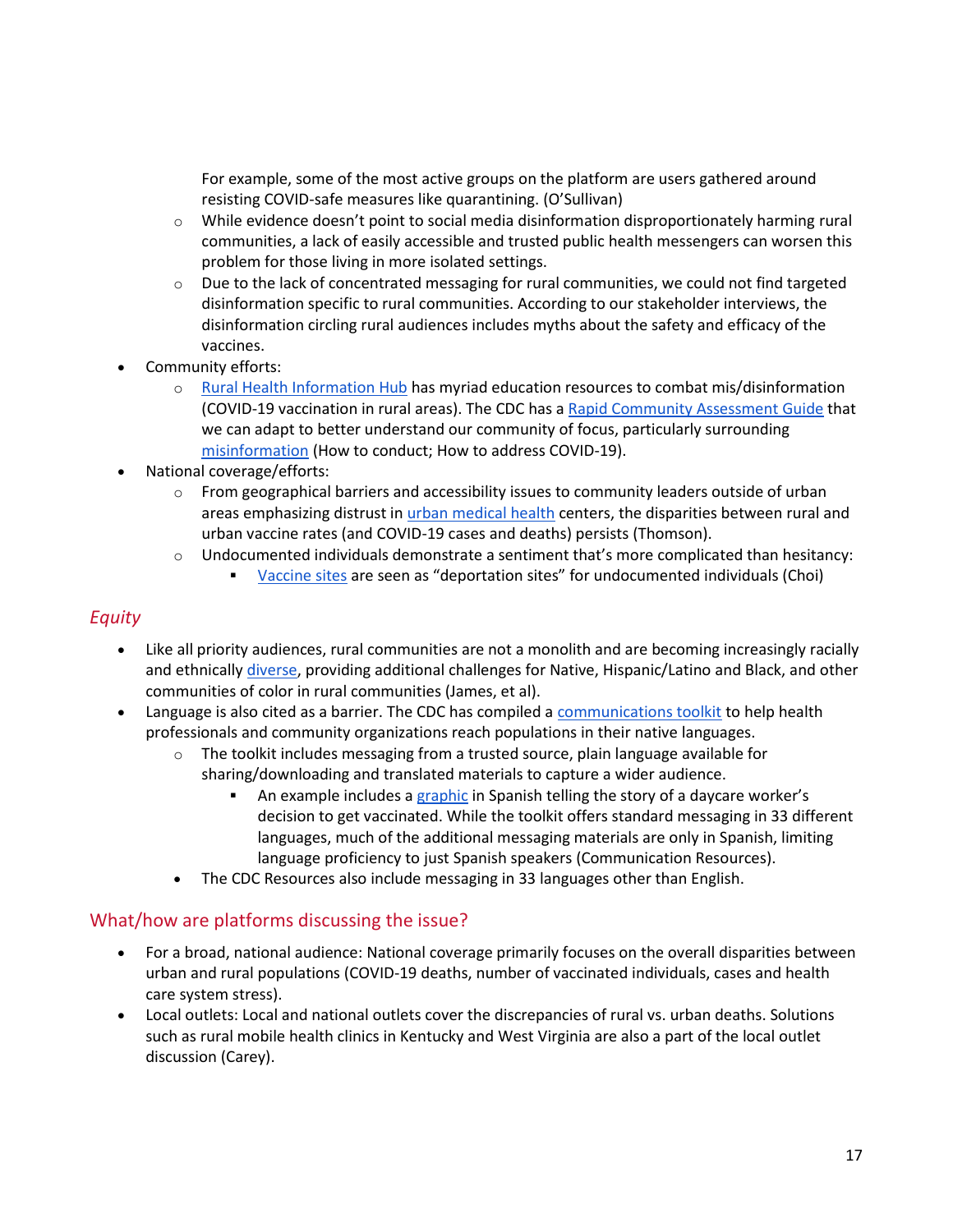#### How is messaging currently being conducted?

#### *Locally and at the community-specific level*

- Many toolkits have been created from community, local and national organizations, including the Rural Policy Research Institute and Stacy Abram's [Count Me In](https://countmeinga.org/) campaign
- [State strategies](https://www.nga.org/center/publications/state-strategies-to-increase-covid-19-vaccine-uptake-in-rural-communities/) include increasing broadband internet availability, solutions to the lack of public transportation to vaccination sites, and additional community outreach outside of public health information disseminated on the internet to combat the lack of technology and internet access (State strategies). For example, California, Florida and lowa held vaccine events at county fairs where community members could receive accurate information and discuss their concerns (as well as receive a vaccine)(Associated Press).
- Additionally, state governors recommended the automation of stat[e immunization systems](https://www.nga.org/center/publications/state-strategies-to-increase-covid-19-vaccine-uptake-in-rural-communities/) to improve vaccine reporting efficiency (State strategies).
- To support the lack of vaccine dissemination personnel, long-term strategies include encouraging rural areas to recruit nonclinical providers, such a[s medical reserve volunteers](https://www.nga.org/center/publications/state-strategies-to-increase-covid-19-vaccine-uptake-in-rural-communities/) (State strategies).
	- At least [nine states,](https://scopeofpracticepolicy.org/practitioners/pharmacists/sop/administration-of-covid-19-vaccine/) including California, Minnesota, Iowa, Indiana, Maine, New York and Virginia, have enacted legislation authorizing pharmacists to administer the vaccine, and several more are pursuing allowing dentists to provide vaccinations (Pharmacists Overview).
- To combat the lack o[f transportation access,](https://www.resourcesforintegratedcare.com/COVID-19_Vaccination_Blog/Post2/Transportation_Access) providing community rideshare options or additional public transportation was suggested (Transportation Access). Other solution[s included](https://www.ncbi.nlm.nih.gov/pmc/articles/PMC8083584/) providing mobile health units to overcome geographic difficulties and privacy concerns (Prusaczyk).

#### *Nationally*

• Much of the rhetoric surrounding "[anti-vaxxers](https://www.theatlantic.com/health/archive/2021/07/unvaccinated-different-anti-vax/619523/)" as being the majority of those not vaccinated is centered around sowing distrust about unvaccinated people in general, rather than anti-vaxxers sowing distrust about the vaccine in general, making the narratives hyper partisan and politicized (Yong).

#### What is working?

While information about actual vaccination rates due to recent organizational efforts are still unclear, these nonprofits, think tanks, research centers and community organizations, and campaigns are working to provide tailored messaging that centers community input and addresses specific audience priorities.

- Rural Hesitancy: National Rural Health Association (NRHA)
	- $\circ$  Launched a campaign initiative called [The Rural Vaccine Confidence Initiative](https://www.ruralhealth.us/programs/covid-19-pandemic/covid-19-vaccine-confidence) to improve rural vaccination rates, highlighting digestible "real facts" brochures, email and other message copy targeting unvaccinated individuals and tools for community partners and businesses including door hangers and posters (NRHA).
	- $\circ$  When considering the actual messaging to use, it is important to recognize that rural hospitals and health centers are also often community hubs, where local business leaders, agriculture leaders and faith leaders come together. They can work together to develop messaging that is appropriate for different segments of the rural community they represent (Health Leaders).
- Efforts such as Stacey Abrams's [Count Me In](https://countmeinga.org/) campaign focused on the rural south, organized around [two principles:](https://www.forbes.com/sites/aditinerurkar/2021/11/11/stacey-abrams-is-tackling-vaccine-hesitancy/?sh=473173a25a7a) listening to communities and then prioritizing responding accordingly (Dr. Aditi Nerurkar).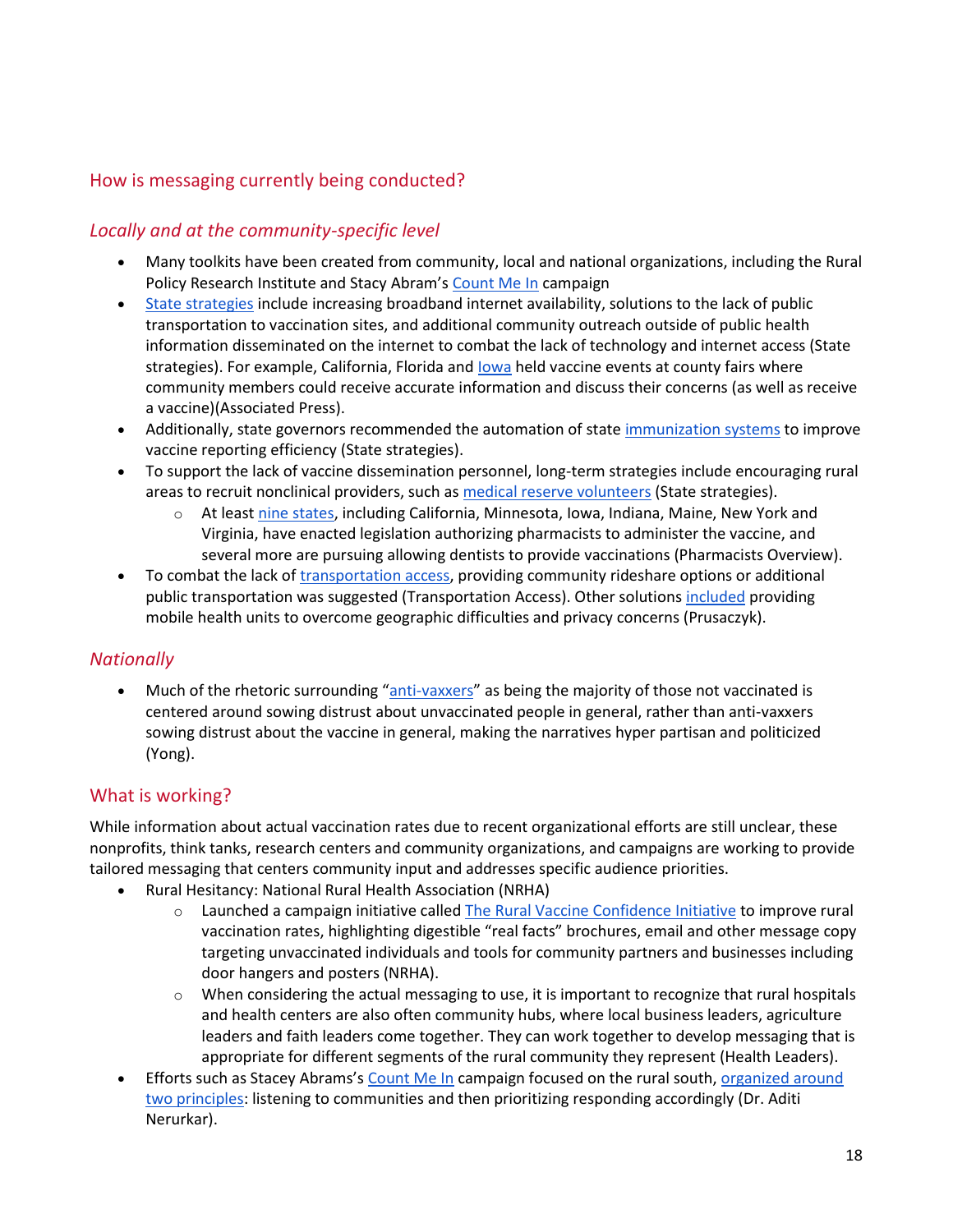- [CDC evidence-based strategies](https://www.cdc.gov/vaccines/covid-19/vaccinate-with-confidence/community.html) for community engagement
	- $\circ$  Vaccine ambassadors, medical provider vaccine standardization, financial incentives, schoollocated vaccination programs and home-delivered vaccinations, an[d rural leaders](https://www.ruralhealth.us/NRHA/media/Emerge_NRHA/Programs/06-08-21-NRHA-COVID-19-Vaccine-Talking-Points.pdf) (economic benefits, patriotism) (12 COVID-19 vaccination strategies; COVID-19 vaccination in rural areas)
- [Toolkits](https://www.ruralcenter.org/drchsd/communications-toolkit/vaccine-hesitancy) from the National Rural Health Resource Center have a customizable communications toolkit, aiming to empower rural communities to create a tailored vaccine outreach and education (COVID-19 vaccine confidence).

#### What needs to be improved?

- While the CDC has a [list of strategies](https://www.cdc.gov/vaccines/covid-19/vaccinate-with-confidence/limited-access.html) for local communities to reach people with limited access to vaccines, many are not being implemented in plans, often due to lack of personnel bandwidth or other resources (Strategies for reaching people).
- Most narratives are often filled with condescension and judgment of people who are not vaccinated without acknowledgement of people's barriers.
	- o Public health officials, politicians and celebrities (e.g., President Joe Biden's recent [condemnation](https://topclassactions.com/lawsuit-settlements/vaccines/1031670-president-bidens-covid-19-vaccination-requirement-may-cover-100-million-american-workers/) of those who haven't received the vaccine) repeat that (Jewett).
		- Biden, after citing the most recent CDC and other public health information, said this [fall](https://www.cnbc.com/2021/09/24/biden-says-unvaccinated-americans-are-costing-all-of-us-as-he-presses-covid-vaccine-mandates.html) that "despite America having an unprecedented and successful vaccination program, despite the fact that for almost five months vaccines have been available at 80,000 locations, we still have Americans refusing to get the shot … **this is completely unacceptable … they are causing damage and putting our economy at risk**" (Towey). This monolithic lumping of unvaccinated individuals denies multidimensional anxieties or barriers individuals may have, as well as the logistical and access barriers people face.
	- Other education campaigns, such as th[e We Can Do This](https://wecandothis.hhs.gov/rural-ways-to-ensure-community-gets-covid-19-vaccines) COVID-19 Public Education campaign, do not recognize the nuances of rural communities, providing messaging that sees them as a monolith (Ways to ensure).

[Solutions include](https://www.cdc.gov/vaccines/covid-19/downloads/guide-community-partners.pdf) focusing on two avenues: confidence and access. Considerations include what information/materials will be most effective for engaging with separate communities in differing geographic locations, what methods and platforms will reach priority audiences, venues and locations for discussion surrounding vaccines, and vaccine site logistics (Increasing COVID-19 vaccine).

#### What/who is being left out of the conversation?

• Most rural outreach is focused on geographic and technological barriers and mis/disinformation. Other concerns, particularly impacting rural communities of color, receive little nuanced messaging. Additionally, while public health experts tout community-centric work, little messaging include strong narratives aiming to draw in those with concerns outside of accessibility concerns.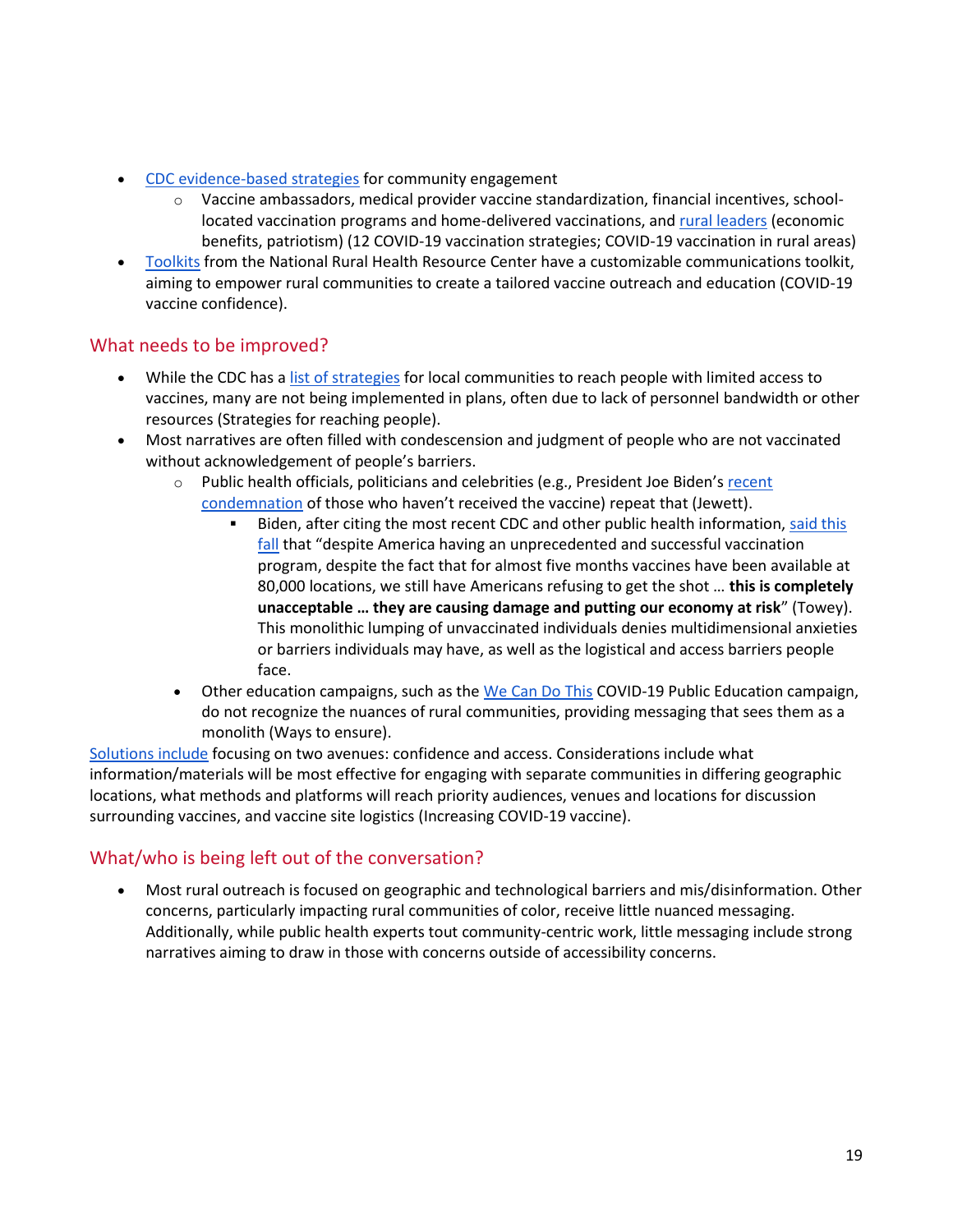## **Native communities**

#### What are the main barriers being discussed for native communities?

#### *Accessibility*

- Messages/solutions being discussed:
	- $\circ$  Despite being at the forefront of vaccine distribution, Native communities still contend with geographic barriers and reliable access to educational materials. That barrier overlaps significantly with the rural barriers stated above. Additional barriers include th[e lack of](https://www.ncbi.nlm.nih.gov/pmc/articles/PMC7249493/)  [investment](https://www.ncbi.nlm.nih.gov/pmc/articles/PMC7249493/) in Native communities differing from the personnel and geographic barriers that other rural communities face (Rodriguez, et al).
	- o [A survey](https://covidvaccinepoll.com/app/aarc/covid-19-vaccine-messaging/#/) done by the African American Research Collaborative and The Commonwealth Fund (and supported by the Robert Wood Johnson Foundation to expand to Native communities) showed that hesitation was highest among Native American populations, as well as [logistical] barriers (specifically regarding access) (American Covid-19 Vaccine Poll).

#### *Disinformation*

- Messages/solutions being discussed:
	- o Research finds that some of the dominant [social media narratives](https://firstdraftnews.org/long-form-article/under-the-surface-covid-19-vaccine-narratives-misinformation-and-data-deficits-on-social-media/) about COVID-19 promote misinformation and disinformation
	- o Despite Facebook's claims to combat COVID-19 vaccine information, anti-vaccination groups are continually popping up on Facebook (Under the surface). A recent Media Matters' [review](https://www.mediamatters.org/facebook/despite-facebooks-covid-19-promises-anti-vaccine-groups-are-thriving) identified 284 public/private anti-vaccine groups. Worries about side effects/long-term effects remain a major cause of concern (Gogarty).
		- For example, Enoch Adams Jr., a member of the traditional Iñupiat Eskimo village of Kivalina[, shared](https://www.nationalgeographic.com/culture/article/covid19-and-indigenous-communities) that he refused the vaccine due to worries about side effects: "It seems all 3 vaccines have the same characteristics as the flu vaccines available. The side effects are too risky. We've taken some in the past, but we ended up getting a really bad case of the flu from the shots. So we don't take those either. My Mom did take the flu vaccine once. She barely survived the side effects. Never again." (Stacke, et all)
	- Disinformation is rampant on Facebook, particularly with both anecdotal vaccine stories and other misinformation, harmful vaccine alternatives and rampant disinformation being shared.
	- Perpetuated by historical fears of medical exploitation and experimentation, many [Hispanic/Latino, Native and Black individuals may be susceptible to believing misinformation](https://www.nytimes.com/2021/03/10/technology/vaccine-misinformation.html)  [about being used as "guinea pigs" in an](https://www.nytimes.com/2021/03/10/technology/vaccine-misinformation.html) experiment (Frenkel). Simply sharing out the process for creating a vaccine does not alleviate those worries.
- Community efforts:
	- $\circ$  Language barriers create a further complexity when combating misinformation. For example, in California, many agricultural workers speak [23 Indigenous languages,](http://www.indigenousfarmworkers.org/IFS%20Full%20Report%20_Jan2010.pdf) some not formally written, and therefore the most common forms of vaccine education/outreach (written materials) are not effective (Mines, et al). Community organizer[s state](https://calmatters.org/health/coronavirus/2021/11/covid-indigenous-language-barriers/) that outreach is most impactful when done in person or through video/audio formats (Getahun).
- National coverage/efforts: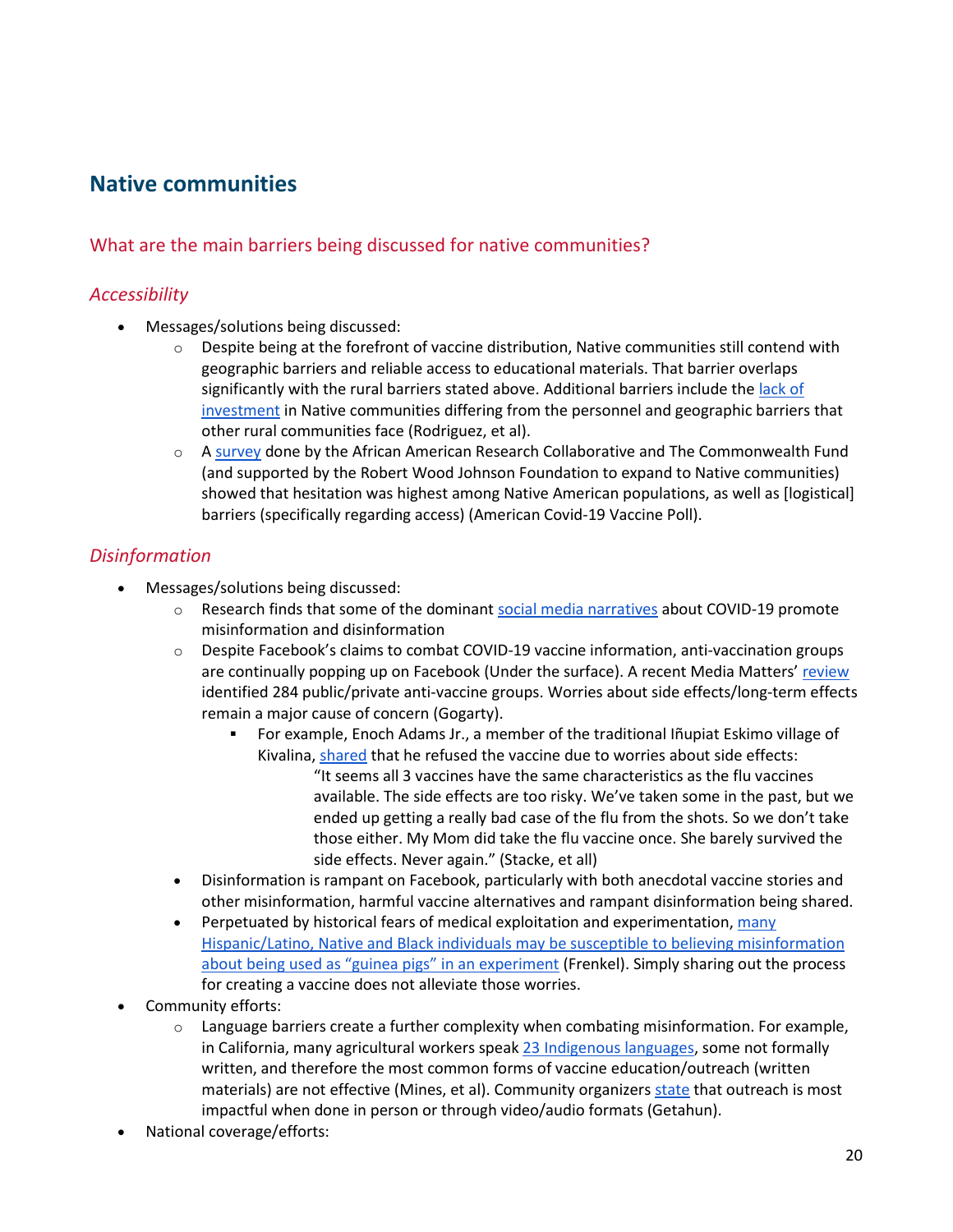- o The CDC has a [Rapid Community Assessment Guide](https://www.cdc.gov/vaccines/covid-19/vaccinate-with-confidence/rca-guide/) that we can adapt to better understand our community of focus, particularly surroundin[g misinformation](https://www.cdc.gov/vaccines/covid-19/health-departments/addressing-vaccine-misinformation.html) (How to conduct; How to address COVID-19).
	- The U.S. Surgeon General has a comprehensiv[e document](https://www.hhs.gov/sites/default/files/surgeon-general-misinformation-advisory.pdf) for how different groups can combat misinformation. While extensive and covering many different messengers, it lacks the nuance needed to address certain barriers among communities of color, including those of Native and Indigenous communities (Confronting health misinformation).

#### *Equity*

- Disenfranchisement with the medical system due to historical violence and exploitation from the health care system; examples include:
	- $\circ$  Poorly conducted medical studies that included  $\frac{examples}{1}$  of forced [sterilization](https://time.com/5737080/native-american-sterilization-history/) on Native women in the 1970s, the exposure of Alaska Natives t[o radiation without consent](https://www.nytimes.com/1996/01/31/us/subjects-in-radiation-experiment-were-not-informed-panel-says.html) as part of Thyroid research (Pember; Theobald; Leary). [Native communities were forcibly vaccinated](https://www.washingtonpost.com/history/2021/03/28/native-americans-vaccine-smallpox-covid/)  [against smallpox](https://www.washingtonpost.com/history/2021/03/28/native-americans-vaccine-smallpox-covid/) nearly 180 years ago with the explicit goal of then removing them from their Native land (Hedgpeth). Native medical experts emphasize that the reluctance to get the vaccine stems from decades of mistrust due to violence and a lack of ethical or quality health care.
- Native communities have experienced direct exploitation and violence from not only health institutions but by federal, state and local governments.
	- $\circ$  In a 2017 [poll](https://www.hsph.harvard.edu/news/press-releases/poll-native-americans-discrimination/) done by the Harvard T.H. Chan School of Public Health (Discrimination in America: Experiences and Views of Native Americans), 23% of Native Americans said they had been personally discriminated against due to their Native status when interacting with a doctor or health clinic (Poll finds more). Additionally, 15% of respondents said they had avoided seeking medical care for themselves or a family member out of concern of discrimination or poor quality care.
- This community has been heavily impacted by COVID-19
	- $\circ$  One in every 475 Native Americans has died since the pandemic began. Native mortality rates due to COVID-19 rate far above other groups in America (Lakhani).

#### How is messaging currently being conducted?

#### *Locally and at the community-specific level*

- The National Congress of American Indian[s vaccination toolkit](https://www.ncai.org/vaccination.pdf) illustrates how American Indian and Alaska Natives youth can engage in community vaccine efforts, including providing social media graphics and sample posts and age-specific facts for both youth and their parents (National Congress of American Indians).
- [IllumiNative,](https://illuminatives.org/) a women-led Native nonprofit, created a campaign encouraging Native peoples to receive the vaccination and dispelling mis/disinformation. Their campaign is calle[d For the Love of Our People.](https://forourpeople.uihi.org/)
	- $\circ$  Phases include developing factual and trustworthy information and aiming to disseminate messaging and resources. Materials include [a social media toolkit,](https://forourpeople.uihi.org/wp-content/uploads/For-the-Love-of-Our-People-Social-Media-Toolkit.pdf) [a vaccine conversation](https://forourpeople.uihi.org/wp-content/uploads/Conversation-Guide.pdf)  [guide](https://forourpeople.uihi.org/wp-content/uploads/Conversation-Guide.pdf) and [a vaccination messaging guide](https://www.teenvogue.com/story/how-this-indigenous-nonprofit-aims-to-reach-vaccine-hesitant-native-communities) developed in partnership with the Urban Indian Health Institute (For the love of our people). Additionally, there ar[e trusted source videos](https://forourpeople.uihi.org/tools/)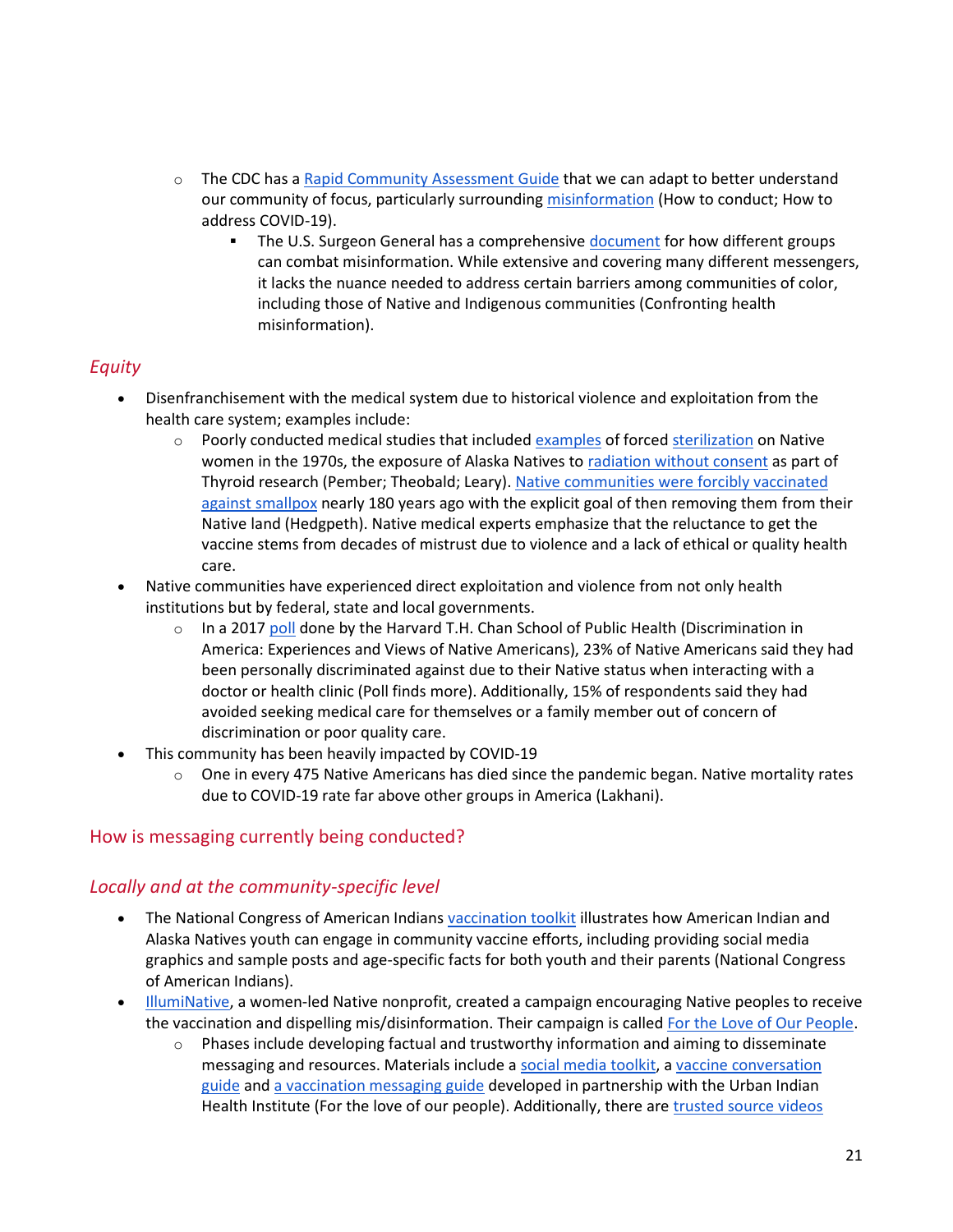including expert interviews, town hall events, Native comedian skits and other partnership videos.

- **■** "For The Love of Our People [hopes](https://www.teenvogue.com/story/how-this-indigenous-nonprofit-aims-to-reach-vaccine-hesitant-native-communities) to create unique, non-traditional forms of vaccine promotion that empower, deeply resonate with, and build trust among Native youth and other vaccine-hesitant groups within Native communities, such as offering events and incentives" (McNab).
- Trusted/celebrity voices: Native health care providers/public health officials and celebrities including Dash Turner, Lil Mike and FunnyBone, and Siena East

The vaccine messaging guide provides messaging based on focus groups insights from early 2021.

- Urban Indian Health Institute's [messaging strategies include:](https://www.uihi.org/projects/strengthening-vaccine-efforts-in-indian-country/)
	- **•** Centering messaging around cultural values of American Indian and Alaska Native communities, supporting tribal health clinics leading vaccination efforts, utilizing effective ambassadors and acknowledging historic and current harms perpetuated by health care systems and the U.S. government by centering priorities from Native-led organizations
	- Grounding vaccine campaigns in community participation
	- Recognize that vaccine acceptance is a spectrum (Strengthening vaccine efforts in Indian Country)

#### What is working?

- Despite the disparate impact COVID-19 has had on Native populations, many Native communities completed very [successful vaccination campaigns](https://www.nicoa.org/american-indians-have-highest-covid-vaccine-rate/) early during the vaccine rollout, for example [the](https://www.npr.org/sections/coronavirus-live-updates/2021/04/26/990884991/outpacing-the-u-s-hard-hit-navajo-nation-has-vaccinated-more-than-half-of-adults)  [Navajo Nation](https://www.npr.org/sections/coronavirus-live-updates/2021/04/26/990884991/outpacing-the-u-s-hard-hit-navajo-nation-has-vaccinated-more-than-half-of-adults) (Nicoa; Treisman). The success was partially due to the use of drive-through clinics and aggressive education campaigns.
	- o For example, Navajo Nation President Jonathan Nez led the charge on mas[s vaccination events](https://www.opvp.navajo-nsn.gov/Portals/0/Files/PRESS%20RELEASES/2021/Jan/FOR%20IMMEDIATE%20RELEASE%20-%2059%20new%20cases,%2014,275%20recoveries,%20and%2011%20more%20deaths%20related%20to%20COVID-19%20as%20health%20care%20facilities%20prepare%20to%20offer%20vaccinations%20on%20weekends.pdf) on the weekends.
- Th[e American COVID-19 Vaccine Survey](https://covidvaccinepoll.com/app/aarc/covid-19-vaccine-messaging/#/) showed [that the most effective messages](https://www.healthaffairs.org/do/10.1377/hblog20210723.390196/full/) for Native communities were focused on the "protection of culture, family and elders in the community" (American COVID-19 Vaccine Poll; Sanchez).
	- $\circ$  "We" ahead of "me" messaging [also](https://www.nbcnews.com/news/us-news/native-americans-use-culture-community-gain-tribes-trust-covid-vaccine-n1256647) worked for the Cherokee Nation (Radnofsky).
- Priority messengers also indicated in the survey that Native doctors and nurses, as well as Tribal leaders and governments, were seen as trustworthy sources for vaccine information.
- Effective messages acknowlede and support for Native peoples' right to *choose* the vaccine; medical experts within the Native community [stress](https://rsc-src.ca/en/voices/vaccine-mistrust-legacy-colonialism) that allowing questions and supporting the right to selfdetermination is a "critical step in addressing COVID-10 vaccine mistrust" (Greenwood). To do that, vaccine materials likely resonate with communities when they are co-created, rather than imposed. A survey that the Urban Indian Health institute [\(UIHI\)](https://www.uihi.org/) conducted [backs up](https://www.uihi.org/projects/strengthening-vaccine-efforts-in-indian-country/) that, with respondents stating that their primary motivation for getting vaccinated was a "strong sense of responsibility to protect the Native community and cultural ways" (Strengthening vaccine efforts in Indian Country).
- [Efforts](https://www.pbs.org/newshour/show/health-officials-try-to-rebuild-trust-of-vaccines-among-indigenous-americans) to rebuild trust of vaccines include Native radio shows and community health clinics (Lazaro).

#### What needs to be improved?

• Since the initial surge of vaccination in some Native communities, vaccinations have stagnated and [pockets of people have resisted getting the vaccine,](https://www.nytimes.com/live/2021/11/02/world/kids-vaccine-covid-children) according to Dr. Mary Owen (director of the Center for American Indian and Minority Health at the University of Minnesota medical school and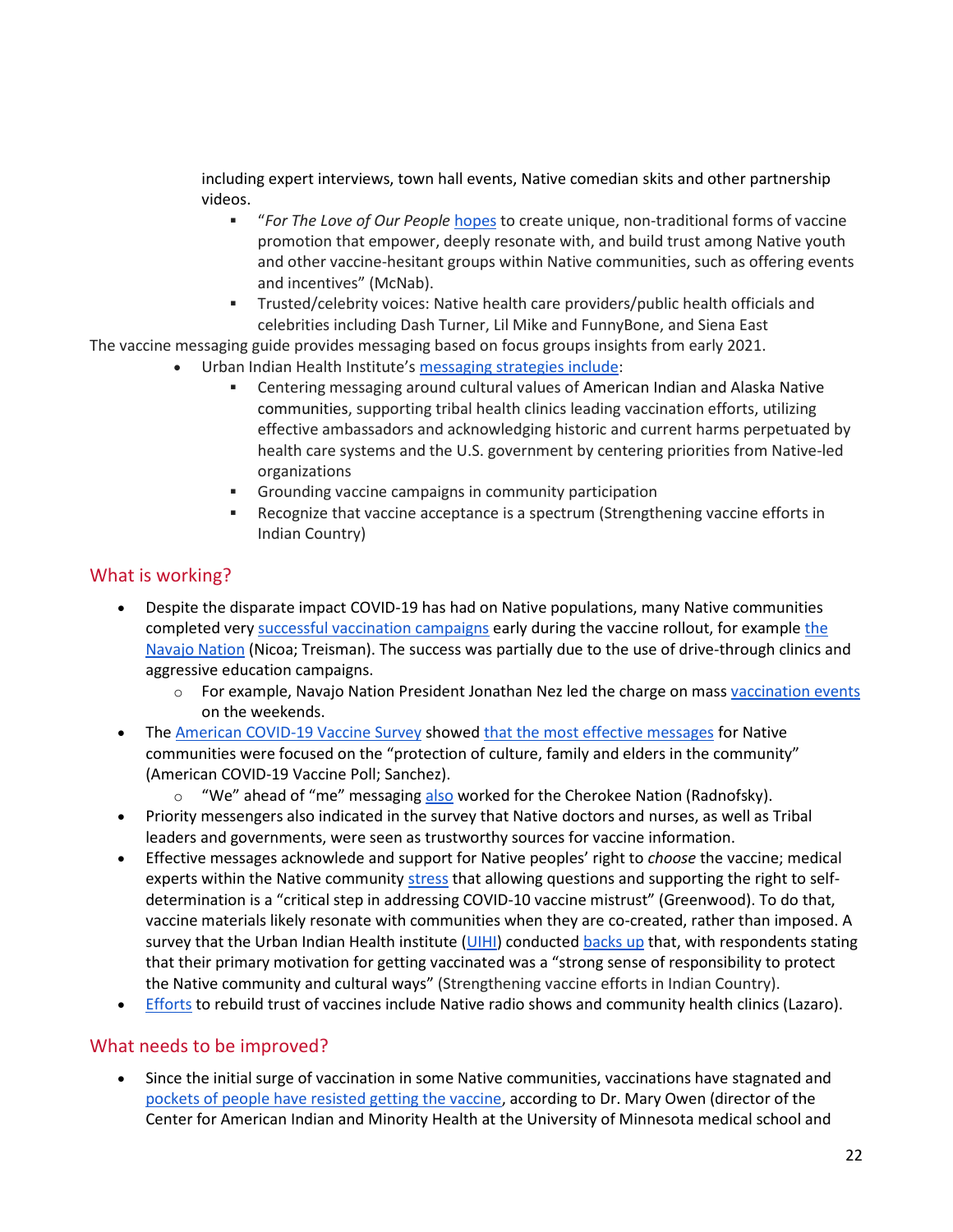president of the Association of American Indian Physicians) (Lukpat). Those pockets appear to be greater in the "17- to 45-year-old range, most likely due to this age group having a greater sense of invincibility and relying on social media for vaccine education."

- Vaccination anxiety due to the language surrounding "trials" and other "experiments" has caused some community members, [including leaders,](https://www.thedickinsonpress.com/newsmd/coronavirus/6814290-Some-Native-Americans-in-North-Dakota-skeptical-of-COVID-19-vaccine) to remain wary about receiving vaccines (Griffith).
- Calls for vaccine mandates are ineffective, increasing suspicions about the "state and system's" goals for getting Indigneous communities vaccinated. That flared when Navajo and Lummi government leader[s announced](https://indiancountrytoday.com/news/vaccine-trial-triggers-outrage-from-lummi-navajo-tribes) that tribes would be participating in vaccine trials (Pember).
- Efforts to track vaccinations are complicated, because many Native community members move freely between health care facilities, with Utah Navajo's Chief Executive Officer Michael Jensen [saying,](https://navajotimes.com/reznews/a-broken-system-why-number-of-native-american-alaska-native-pandemic-deaths-may-never-be-known/) "patients on the Navajo Reservation tend to be kind of transient, meaning they go to different places for care" (Bennet-Begaye).
- [CDC messaging](https://www.cdc.gov/coronavirus/2019-ncov/community/tribal/about-covid19-vaccines.html) created specifically for tribal communities lacks many of the nuanced barriers faced by Native communities (What tribal communities need to know).

#### What/who is being left out of the conversation?

- We recommend vaccine messaging [address](https://healthydebate.ca/2020/12/topic/vaccine-messaging-race-experiments/) the historical exploitation/violence that Native individuals faced, particularly regarding race-based experiments (Barned). Additionally, messaging should be positioned to combat disinformation about the vaccine rollout and creation.
- Messages [centered](https://www.sandiegouniontribune.com/news/health/story/2021-11-20/why-are-san-diegos-black-and-native-american-communities-less-vaccinated-its-about-trust) on establishing trust within Native communities (Mapp) will address historical mistrust and rampant misinformation that is not reaching members of the community.

## **Black communities**

#### What are the main barriers being discussed for Black communities?

#### *Accessibility*

- While issues of systemic racism were discussed for Black Americans, many of the barriers did not include accessibility issues beyond a general disenfranchisement with health care due to [historical and](https://time.com/5925074/black-americans-covid-19-vaccine-distrust/)  [modern racism](https://time.com/5925074/black-americans-covid-19-vaccine-distrust/) perpetuated by health care providers, health institutions and insurance companies. However, that acknowledgment does not provide solutions for addressing other structural barriers to vaccination access that overall disenfranchisement may cause.
- To combat structural barriers, a [study](https://jamanetwork.com/journals/jamanetworkopen/fullarticle/2784917) done by CARE and the Yale National Clinician Scholars Program highlighting vaccine acceptance/access issues among Black and Hispanic/Latino communities stated that distribution patterns must be analyzed to ensure that distribution is done equitably (e.g., having doses given out at times outside of the 9-5 workday, same-day clinics, walk-in vaccination sites, etc).
- [Gary Bennett,](https://globalhealth.duke.edu/people/bennett-gary) a professor of psychology, neuroscience, global health and medicine at Duke University, [highlights](https://researchblog.duke.edu/2021/04/08/black-americans-vaccine-hesitancy-is-grounded-by-more-than-mistrust/) that access remains an under scrutinized topic in combating vaccine hesitancy/vaccination in Black communities (especially when access does not necessarily mean equity). Other barriers include appointment timing, registration challenges and other non geographic access challenges. Geographic closeness to a vaccination site [does not](https://abcnews.go.com/Health/vaccination-rates-lag-communities-color-due-hesitancy-experts/story?id=77272753) always mean easy access. A Kaiser Family Foundatio[n survey](https://www.kff.org/coronavirus-covid-19/poll-finding/kff-covid-19-vaccine-monitor-what-weve-learned-april-2021/) showed that only 5% of white respondents stated it would be difficult to access a vaccination site, whereas 20% of Black respondents cited that as an obstacle.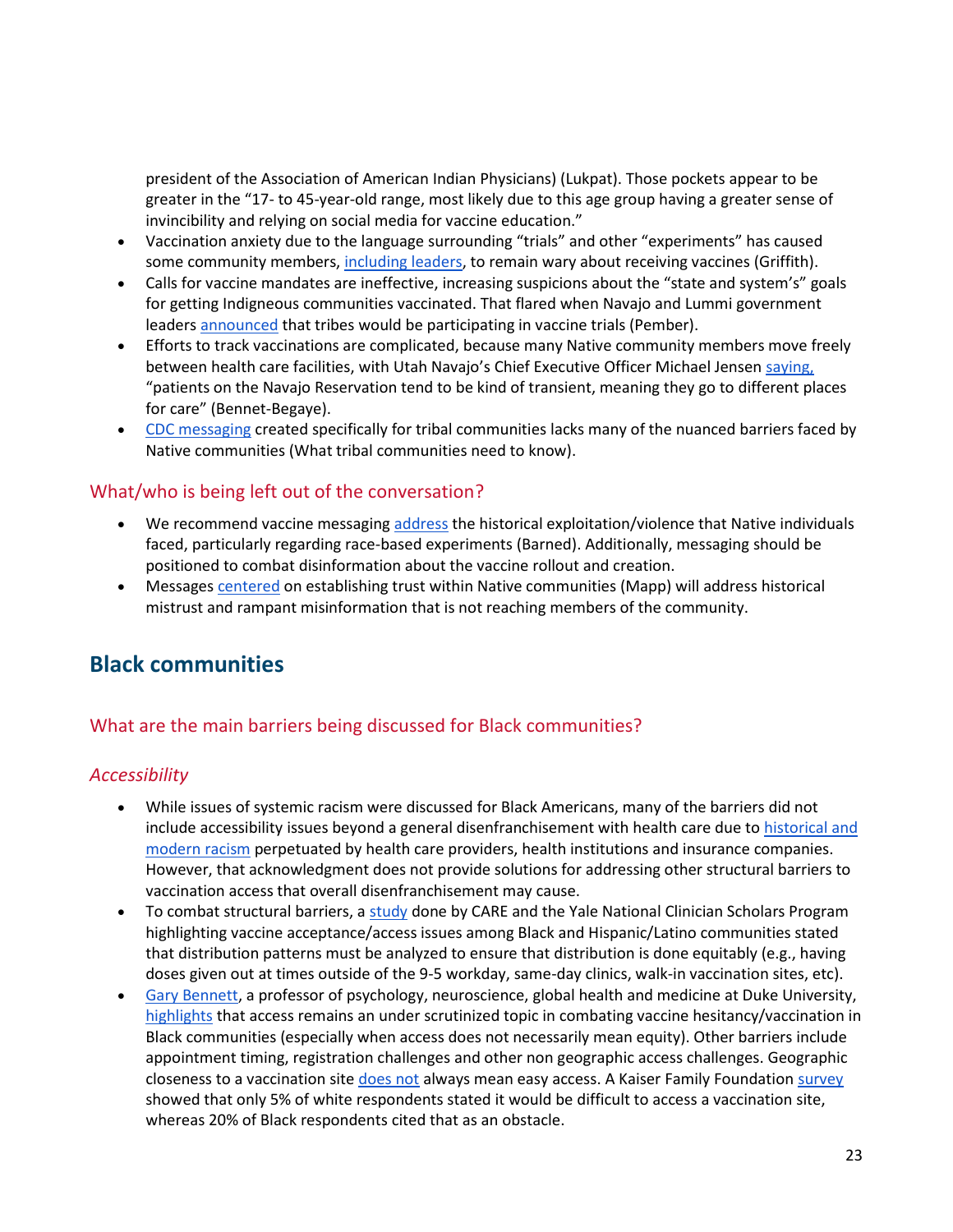- Other **barriers** include time, transportation, cost or outlet location.
- [Commonwealth Care Alliance,](https://www.commonwealthcarealliance.org/) an organization in Massachusetts, launched a program that reaches out to its unvaccinated members and helps them schedule appointments and find free rides.

#### *Disinformation*

- There is so much rampant dis/misinformation (intertwined with distrust of medical establishments). To build support for vaccines, messages designed to establish trust and build empowerment among communities of color and vaccine administrators may break through barriers.
- [Building trust and community power among Black and Hispanic communities](https://firstdraftnews.org/long-form-article/covid-19-vaccines-black-hispanic-communities/)
	- Concerns about vaccine safety and side effects have been cited as the main reasons for hesitancy (particularly among Black communities). Those, coupled by the belief that the vaccine was rushed or pushed out, were exacerbated by a long history of medical racism and lack of trust in the medical system and the government in general.
- [COVID-19 vaccine misinformation and narratives surrounding Black and communities on social media](https://firstdraftnews.org/long-form-article/covid-19-vaccine-misinformation-black-communities/)
	- $\circ$  Mistrust of vaccines and the motivations from health institutions and the government are highly prevalent in vaccine-related posts surrounding Black communities.
	- o Misleading posts are often multidimensional (anti-vaccine rhetoric feeds into existing anxieties stemming from systemic racism). Many Black anti-vaccine influencers are still able to spread misinformation with impunity on social media, and white wellness community anti-vax rhetoric has seeped into Black spaces on social media. For example, the claim that the vaccines could have negative effects on women's reproductive health started in white anti-vaccine spaces and was amplified by Black anti-vaccine influencers to Black online communities.
	- $\circ$  Recommendations include putting greater emphasis on all vaccine narratives (positive and negative) rather than focusing on separate instances. All misinformation is not simply about a lack of education and materials but instead a multilayered approach.
- Despite claims from Facebook to combat COVID-19 vaccine information, anti-vaccination groups are continually popping up on Facebook. A recent Media Matters' [review](https://www.mediamatters.org/facebook/despite-facebooks-covid-19-promises-anti-vaccine-groups-are-thriving) identified 284 public/private anti-vaccine groups. Others [say](https://www.axios.com/vaccine-hesitancy-misinformation-cba20e80-6871-4ddb-9405-feaa21be77d3.html) that is just one part of the vaccine trust platform, with misinformation online simply showcasing worries that would occur with or without the tech platforms and can be remedied by increased education/outreach about the vaccine.
- A Robert Wood Johnson Medical School research report, titled "Black and Latinx Community [Perspectives on COVID-19 Mitigation Behaviors, Testing, and Vaccines](https://jamanetwork.com/journals/jamanetworkopen/fullarticle/2781957)," reported that the remaining unknowns about vaccines must be answered to continue establishing trust between health care officials and the public. Rather than focusing on marketing campaigns, health professionals and trusted community leaders who partner may be effective in combatting vaccine skepticism.
- National coverage/efforts:
	- o The CDC has a [Rapid Community Assessment Guide](https://www.cdc.gov/vaccines/covid-19/vaccinate-with-confidence/rca-guide/) that we can adapt to better understand our community of focus, particularly surroundin[g misinformation.](https://www.cdc.gov/vaccines/covid-19/health-departments/addressing-vaccine-misinformation.html)

#### *Equity*

- Structural inequities (historical [medical racism,](https://www.health.harvard.edu/blog/racism-discrimination-health-care-providers-patients-2017011611015) exploitation and experimentation)
- [Ongoing discrimination by health care providers](https://www.commonwealthfund.org/publications/newsletter-article/2021/jan/medical-mistrust-among-black-americans)
	- o Clinical encounters (outside of COVID-19/vaccine outreach)
		- Childbirth, care of patients with HIV/cancer and substance use disorder (October 2020 [poll](https://www.kff.org/racial-equity-and-health-policy/report/kff-the-undefeated-survey-on-race-and-health/) by Kaiser Family Foundation/The Undefeated showed that 7 out of 10 Black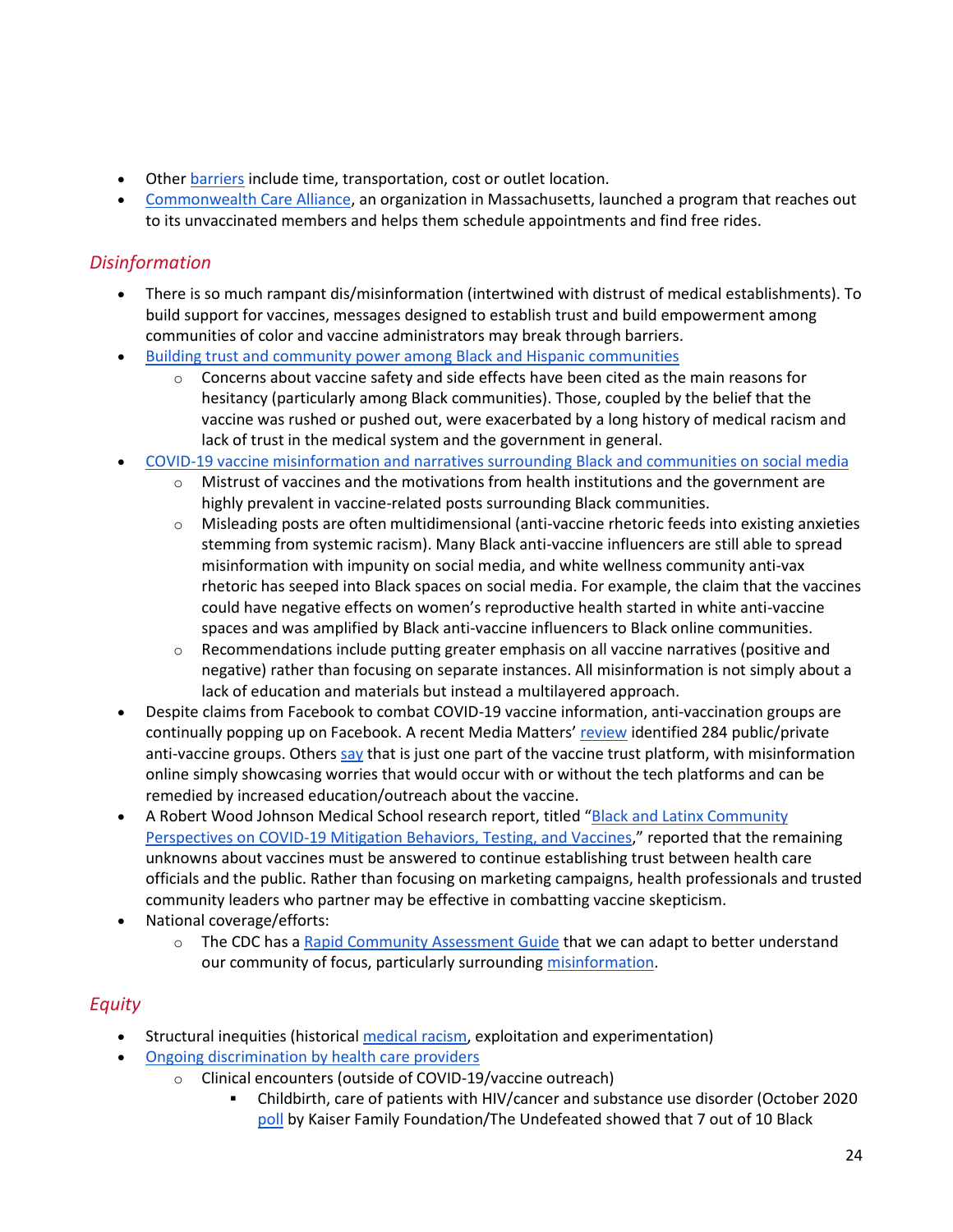Americans say they have been unfairly treated by the health care system and 55% have some level of distrust of health care providers and systems. The article then showcases some methods for creating community outreach initiatives led by local health care providers and clinics to begin to establish trust between minority communities and health care professionals).

[Multidimensional](https://firstdraftnews.org/long-form-article/covid-19-vaccine-misinformation-black-communities/) worries (anti-vax rhetoric coinciding with anxieties based in historical racism). Tha, coupled by low health agency (lack of [health literacy\)](https://www.webershandwick.com/wp-content/uploads/2018/11/Healthcare-Info-Search-Report.pdf), makes it difficult for Black individuals and some other minority communities to navigate the health system.

Lack of "community medical experts"

• [Rhea Boyd,](https://rheaboyd.com/about/) founder of [The Conversation,](https://www.greaterthancovid.org/theconversation/) a Black and Latino-led campaign to provide information and dispel information about vaccines, stated that focusing on finding a "trusted messenger" for minority communities is limiting (e.g., only 5% of the physician workforce is [bBlack\)](https://jamanetwork.com/journals/jamanetworkopen/fullarticle/2777977).

#### What/how platforms are discussing the issue?

- Many national outlets, including NPR, The Washington Post, and The New York Times, lump Black and Hispanic/Latino communities together when referencing vaccine hesitancy or COVID-19 health disparities.
- Community focused (e.g., speaking directly to Black communities)
	- $\circ$  Many community efforts are working to combat vaccine hesitancy among Black individuals. For [example](https://www.cidrap.umn.edu/news-perspective/2021/02/experts-seek-allay-covid-vaccine-hesitancy-black-americans), Florida's Statewide COVID-19 Vaccine Community Engagement Task Force includes Black higher ed reps, business owners, media representatives and local pastors. Public health and communication experts state that both local and national campaigns are needed to provide information and build trust.
- Social media:
	- $\circ$  Research ha[s found](https://firstdraftnews.org/long-form-article/covid-19-vaccine-misinformation-black-communities/) that social media platforms, particularly Facebook, circulated official COVID-19 vaccination information to far fewer Black people than other demographics, creating an environment where misinformation can thrive.

#### How is messaging currently being conducted?

- [The Conversation](https://www.greaterthancovid.org/theconversation/)
	- o Website includes fact sheets, press release, video FAQ series (over 200 videos) in both English & Spanish, graphics/outreach materials for personal web/social engagement – all laid out in the [Digital Toolkit](https://www.greaterthancovid.org/theconversation/digital-toolkit/)
		- **EXECT** Ongoin[g research project](https://www.kff.org/coronavirus-covid-19/dashboard/kff-covid-19-vaccine-monitor-dashboard/?gclid=Cj0KCQiAvvKBBhCXARIsACTePW94LZCnbxkxAMOqjseJclLPCg0VThPig0TjsUz3rkyftAuTSKASKbAaAsROEALw_wcB) tracking public attitudes about vaccinations
		- **■** [Materials Library](https://www.greaterthancovid.org/materials)
		- [Health care workers impacted by COVID-19](https://www.greaterthancovid.org/theconversation/healthcareworkers-bios/)

Mass vaccination sites for education/vaccine deployment (these can reach a lot of people but sometimes not the most vulnerable in each group). Organizations like [Black Doctors COVID-19 Consortium](https://blackdoctorsconsortium.com/) have provided walk-up services for people since January 2021.

#### What is working?

• While there is plenty of general information regarding the safety/efficacy of the vaccine and of the vaccination process, nuanced messages that address the specific sources of historical and current mistrust and disenfranchisement will address barriers. Improvin[g health literacy](https://www.ncbi.nlm.nih.gov/pmc/articles/PMC7989386/) and working to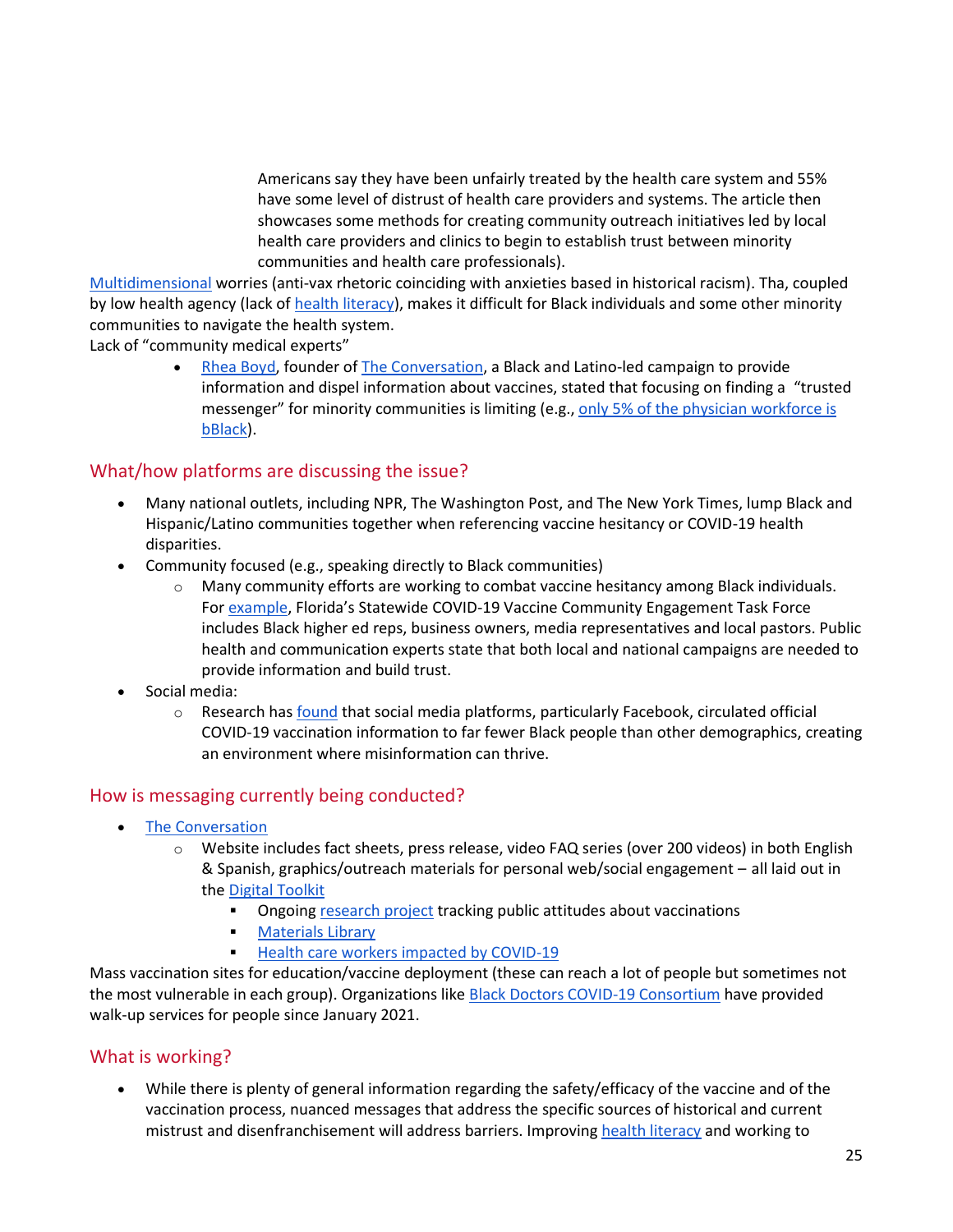combat language barriers is also critical and must be expanded based on community needs. That may help creat[e culturally responsive a](https://pubmed.ncbi.nlm.nih.gov/32926172/)nd accessible public health messaging that directly addresses racial disparities in COVID-19.

- COVID-19 vaccine ambassadors (needs a more extensive search):
	- o [Barack](https://twitter.com/BarackObama/status/1370011662275723267) an[d Michelle](https://m.facebook.com/michelleobama/photos/10165064251485578/) Obama, [Samuel L. Jackson,](https://www.nme.com/news/film/samuel-l-jackson-wears-an-avengers-themed-mask-as-he-gets-covid-19-vaccine-2864353) [Tyler Perry](https://www.nytimes.com/2021/01/28/arts/tyler-perry-covid-vaccine-skeptics.html)

#### What needs to be improved?

- [Reporting](https://firstdraftnews.org/long-form-article/covid-19-vaccine-misinformation-black-communities/) is focused on either positive or negative vaccine narratives, considering both narratives as separate entities rather than recognizing the possibility for combining them to both recognize anxieties and accessibility issues as well as lift up the positives for vaccinations.
- [A study](https://jamanetwork.com/journals/jamanetworkopen/fullarticle/2784917) done by CARE and the Yale National Clinician Scholars Program highlighted the need for recognizing historical mistreatment, unequal health outcomes for Black and Brown people due to historical structural racism embedded in the health care community, consistent and transparent communication between the community and *consistent* messaging to combat distrust.
- While there are many community leaders working to provide nuanced messaging and distribution tactics, the lack of collaboration between different campaigns (particularly those led by politicians or other national leaders) fail to consider on-the-groundwork and nuances that must be a part of an effective messaging campaign for different geographic regions.
- All strategies must acknowledge that vaccine contemplation and hesitancy are embedded in structural racism and therefore should provide clarity for the trustworthiness of health care systems and public health in general.

#### What/who is being left out of the conversation?

- Vaccine messaging [must address,](https://healthydebate.ca/2020/12/topic/vaccine-messaging-race-experiments/) without repeating, the historical exploitation and violence Black individuals have faced, particularly regarding race-based experiments.
- Messaging should [center](https://www.sandiegouniontribune.com/news/health/story/2021-11-20/why-are-san-diegos-black-and-native-american-communities-less-vaccinated-its-about-trust) establishing trust within Black communities. A historical mistrust coupled with rampant misinformation makes that difficult.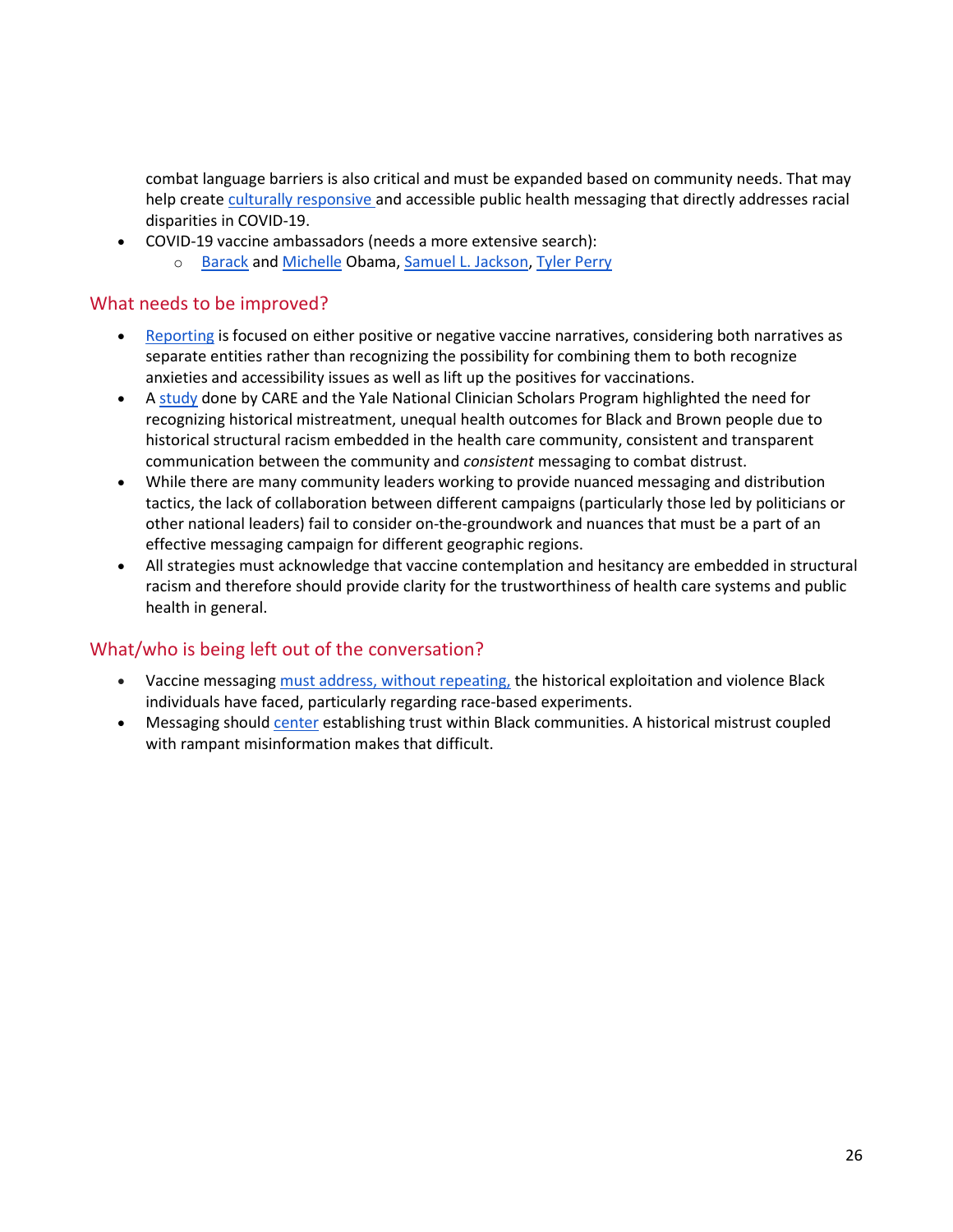# **Conclusion**

<span id="page-26-0"></span>This document is meant to be a starting place for developing nuanced and impactful messaging and guidance for sustainable influence in our three priority communities: Rurally located (outside of Urban or suburban hubs), Native and Black Americans. Our research and recommendations should not be seen as a complete portrayal of the barriers, anxieties, or potential resonate messages of these communities. Rather, this insight guide is meant as a grounding tool for approaching specific communities to co-create a people-centered and relevant vaccination campaign.

We look forward to continuing conversations with NNPHI and its partners and building out strategic messaging with each of the grantees. If you have any questions, please contact Erin Uy at [euy@spitfiresetrategies.com.](mailto:euy@spitfiresetrategies.com. )

*This project is supported by the Centers for Disease Control and Prevention of the U.S. Department of Health and Human Services (HHS) as part of a financial assistance award totaling \$4,000,000 with 100 percent funded by CDC/HHS through NNPHI. The contents of this document are those of the author(s) and do not necessarily represent the official views of, nor an endorsement, by CDC/HHS, or the U.S. Government.*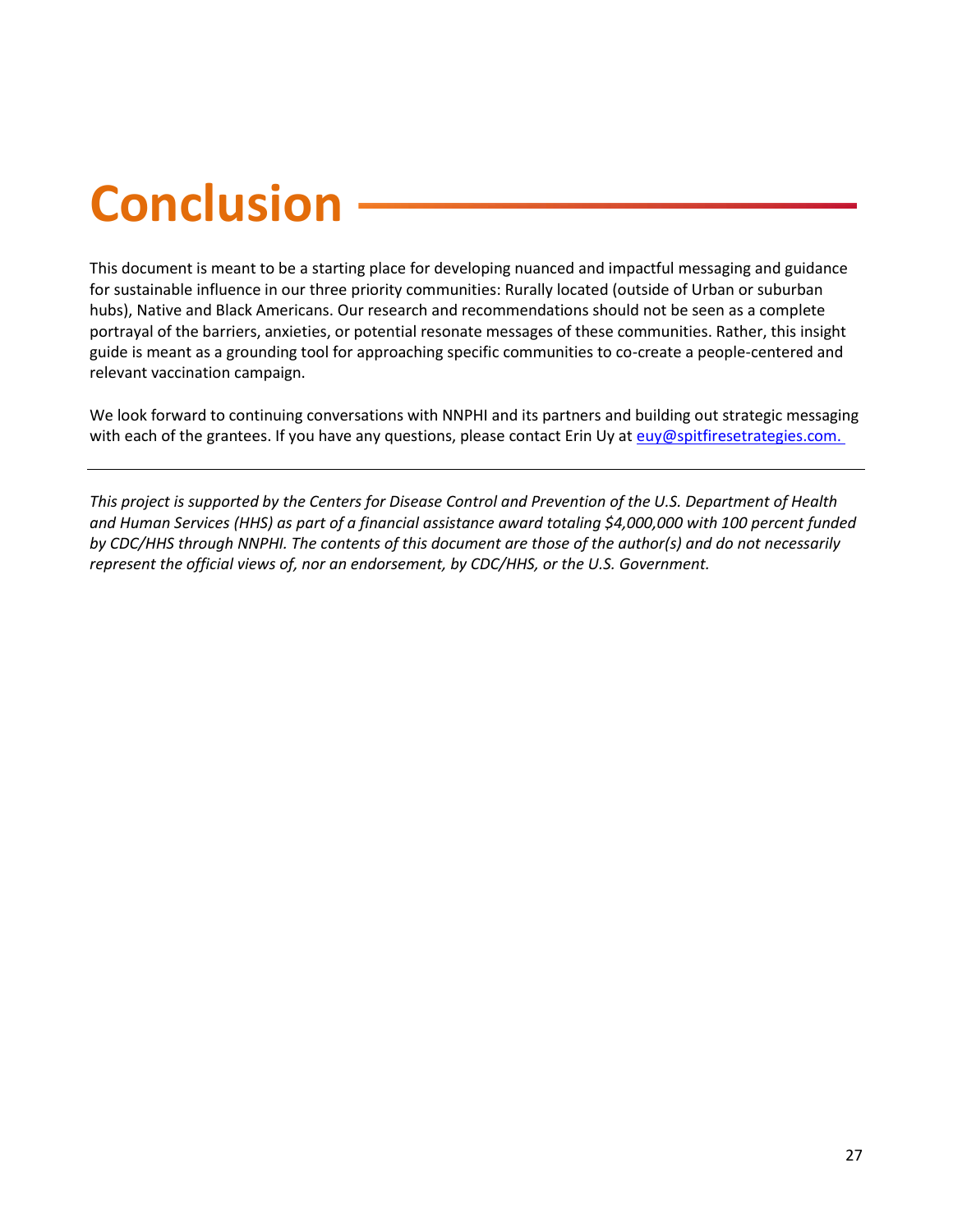## **Appendix Works cited**

<span id="page-27-0"></span>American COVID-19 Vaccine Poll. (n.d.). Retrieved December 8, 2021, from https://covidvaccinepoll.com/app/aarc/covid-19-vaccine-messaging/#/.

Associated Press. (2021, August 17). *At Midwest State Fairs no masks required, vaccines are free*. WTTW News. Retrieved December 9, 2021, from https://news.wttw.com/2021/08/17/midwest-state-fairs-nomasks-required-vaccines-are-free.

Baernholdt, M., Yan, G., Hinton, I., Rose, K., & Mattos, M. (2012). Quality of life in rural and urban adults 65 years and older: findings from the National Health and Nutrition Examination survey. *The Journal of rural health : official journal of the American Rural Health Association and the National Rural Health Care Association*, *28*(4), 339–347. https://doi.org/10.1111/j.1748-0361.2011.00403.x

Balasuriya L, Santilli A, Morone J, et al. COVID-19 Vaccine Acceptance and Access Among Black and Latinx Communities. *JAMA Network Open.* 2021;4(10):e2128575. doi:10.1001/jamanetworkopen.2021.28575

Barned, C., Barned, C., Author, Barned, C. B. C. C., article, R. this, says:, B. R., says:, D., says:, H. G., says:, B. P., & says:, G. W. S. S. (2021, April 26). *Vaccine messaging must address grim history of race-based experiments*. Healthy Debate. Retrieved December 9, 2021, from https://healthydebate.ca/2020/12/topic/vaccine-messaging-race-experiments/.

Bennet-Begaye, J., Clahchischiligi, S., & Trudeau, C. (2021, June 9). *A broken system: Why number of Native American, Alaska native pandemic deaths may never be known*. Navajo Times. Retrieved December 9, 2021, from https://navajotimes.com/reznews/a-broken-system-why-number-of-nativeamerican-alaska-native-pandemic-deaths-may-never-be-known/.

Block, R., Jr, Berg, A., Lennon, R. P., Miller, E. L., & Nunez-Smith, M. (2020). African American Adherence to COVID-19 Public Health Recommendations. *Health literacy research and practice*, *4*(3), e166–e170. https://doi.org/10.3928/24748307-20200707-01

Carey, L. (2021, November 12). *Rural health groups bring clinics to residents*. The Daily Yonder. Retrieved December 9, 2021, from https://dailyyonder.com/rural-health-groups-bring-clinics-toresidents/2021/11/17/.

Centers for Disease Control and Prevention. (2019, November 7). *Potentially excess deaths from the five leading causes of death in metropolitan and Nonmetropolitan Counties - United States, 2010–2017*. Centers for Disease Control and Prevention. Retrieved December 9, 2021, from https://www.cdc.gov/mmwr/volumes/68/ss/ss6810a1.htm?s\_cid=ss6810a1\_e&deliveryName=USCDC\_9 21-DM12720#References.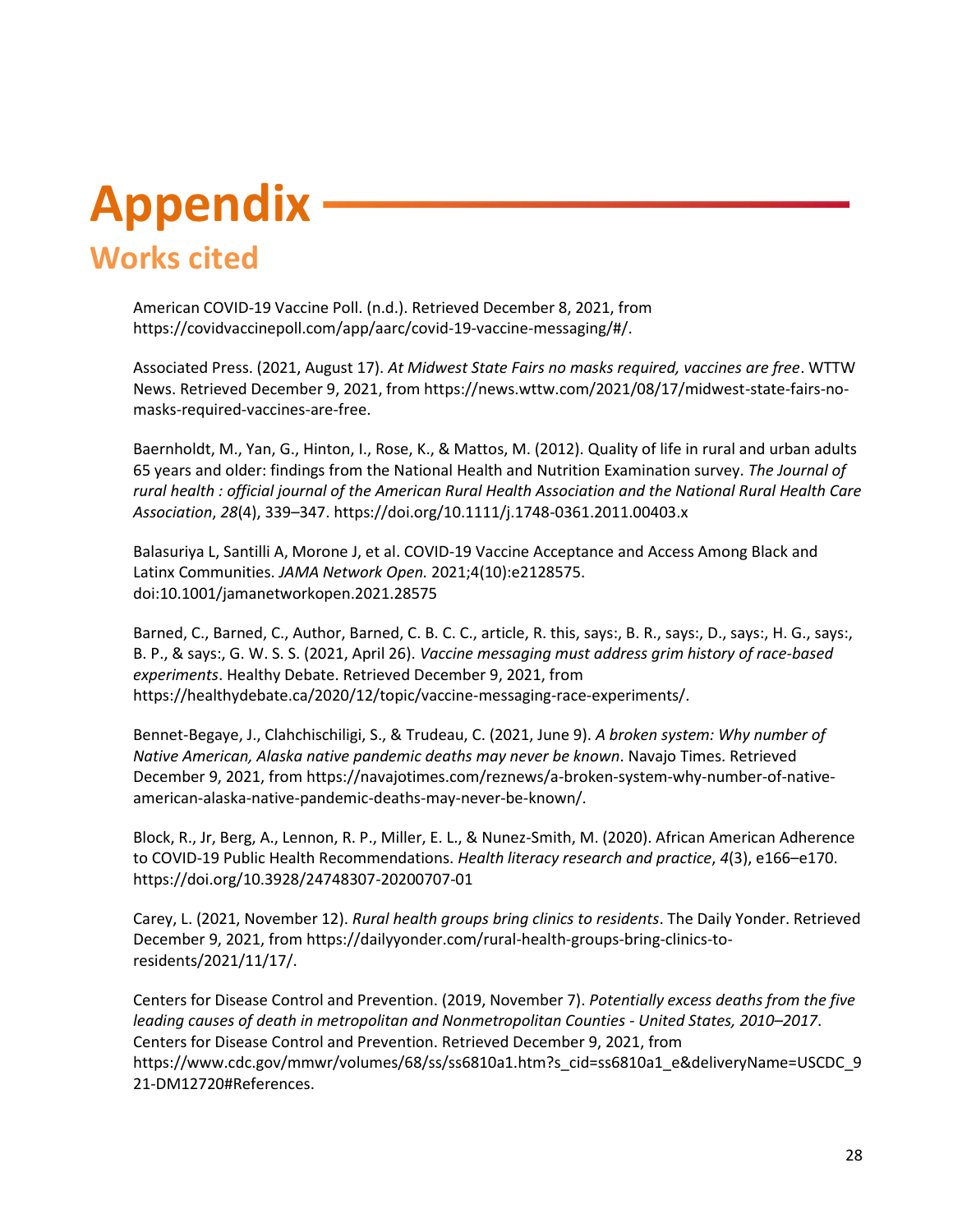Centers for Disease Control and Prevention. (2021, August 17). *COVID-19 Communication Resources for Limited-English-Proficient Populations*. Centers for Disease Control and Prevention. Retrieved December 9, 2021, from https://www.cdc.gov/immigrantrefugeehealth/resources/communication-toolkit.html.

Centers for Disease Control and Prevention. (2021, July 7). *Why Rural Communities May Be At Higher Risk During the COVID-19 Pandemic*. Centers for Disease Control and Prevention. Retrieved December 8, 2021, from https://www.cdc.gov/coronavirus/2019-ncov/need-extra-precautions/other-at-riskpopulations/rural-communities.html#why-higher-risk.

*Centers for Disease Control and Prevention. (2021, November 12). What tribal communities need to know about covid-19 vaccines. Centers for Disease Control and Prevention. Retrieved December 9, 2021, from https://www.cdc.gov/coronavirus/2019-ncov/community/tribal/about-covid19-vaccines.html.*

*Centers for Disease Control and Prevention. (2021, November 3). 12 covid-19 vaccination strategies for your community. Centers for Disease Control and Prevention. Retrieved December 9, 2021, from https://www.cdc.gov/vaccines/covid-19/vaccinate-with-confidence/community.html.*

*Centers for Disease Control and Prevention. (2021, November 3). How to address COVID-19 vaccine misinformation. Centers for Disease Control and Prevention. Retrieved December 9, 2021, from https://www.cdc.gov/vaccines/covid-19/health-departments/addressing-vaccine-misinformation.html.*

*Centers for Disease Control and Prevention. (2021, November 3). Strategies for reaching people with limited access to covid-19 vaccines. Centers for Disease Control and Prevention. Retrieved December 9, 2021, from https://www.cdc.gov/vaccines/covid-19/vaccinate-with-confidence/limited-access.html.*

*Centers for Disease Control and Prevention. (2021, November 30). How to conduct a rapid community assessment. Centers for Disease Control and Prevention. Retrieved December 9, 2021, from https://www.cdc.gov/vaccines/covid-19/vaccinate-with-confidence/rca-guide/.*

*Centers for Disease Control and Prevention. (n.d.). Increasing COVID-19 Vaccine Uptake Among Members of Racial and Ethnic MInority Communities. Retrieved December 9, 2021, from https://www.cdc.gov/vaccines/covid-19/downloads/guide-awardees-community-driven-strategies.pdf.*

*Choi, H. (A. (2021, September 7). Why some US Blacks and Latinos remain COVID-19 vaccine deliberate' ABC News. Retrieved December 9, 2021, from https://abcnews.go.com/Health/us-blacks-latinos-remaincovid-19-vaccine-deliberate/story?id=79830353.*

*Commonwealth Care Alliance. (2021, December 2). Retrieved December 9, 2021, from https://www.commonwealthcarealliance.org/.*

*Confronting health misinformation - hhs.gov. (n.d.). Retrieved December 9, 2021, from https://www.hhs.gov/sites/default/files/surgeon-general-misinformation-advisory.pdf.*

*COVID-19 vaccination in rural areas – rural health information hub*. COVID-19 Vaccination in Rural Areas –. (n.d.). Retrieved December 9, 2021, from https://www.ruralhealthinfo.org/topics/covid-19/vaccination.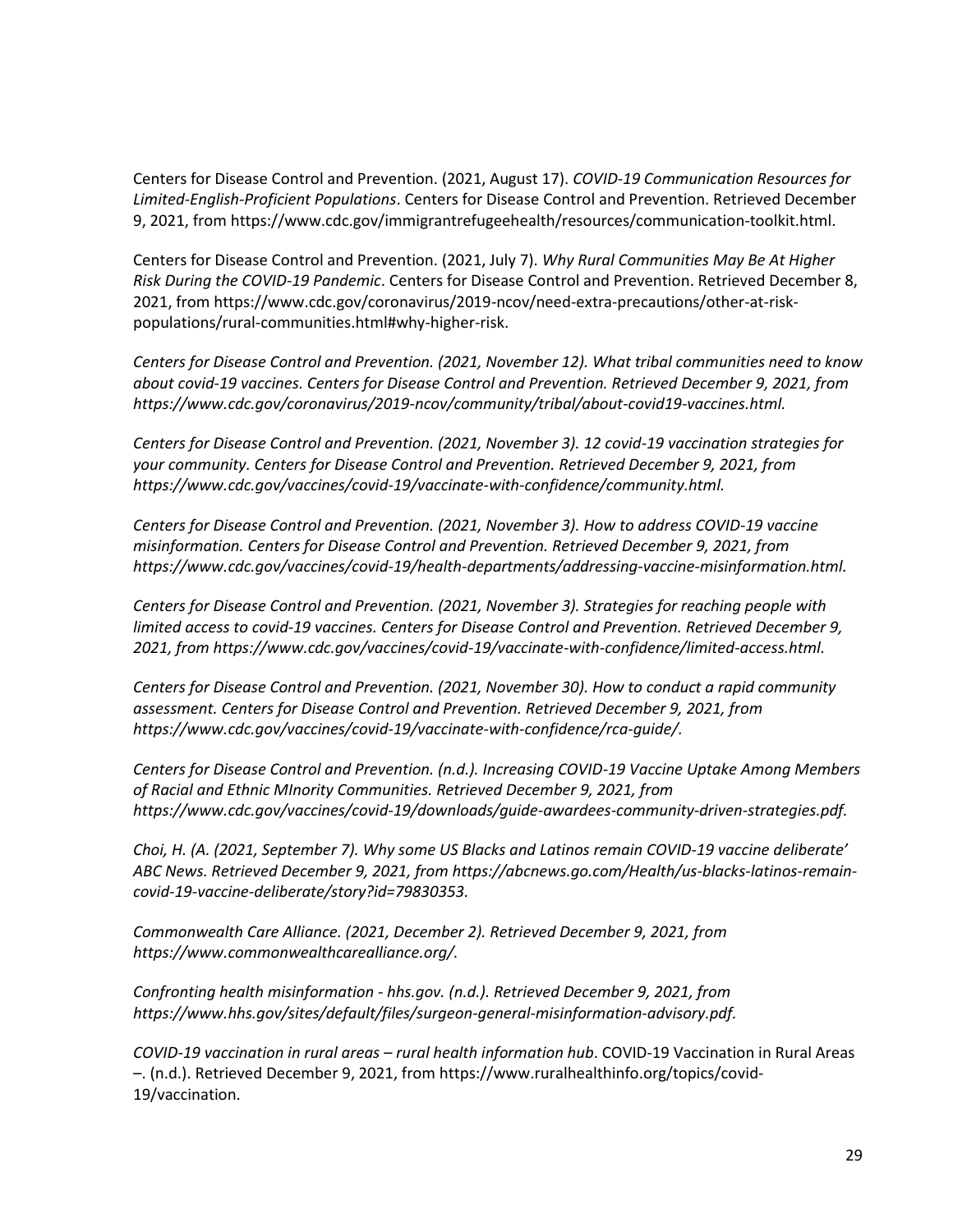*COVID-19 vaccine confidence. COVID-19 Vaccine Confidence | National Rural Health Resource Center. (2021, June 1). Retrieved December 9, 2021, from https://www.ruralcenter.org/drchsd/communicationstoolkit/vaccine-hesitancy.*

*COVID-19 Vaccine Misinformation and Narratives Surrounding Black Communities on Social Media. First Draft. (2021, October 13). Retrieved December 9, 2021, from https://firstdraftnews.org/long-formarticle/covid-19-vaccine-misinformation-black-communities/.* 

*COVID-19 vaccine talking points for rural leaders- ruralhealth.us*. (n.d.). Retrieved December 9, 2021, from https://www.ruralhealth.us/NRHA/media/Emerge\_NRHA/Programs/06-08-21-NRHA-COVID-19- Vaccine-Talking-Points.pdf.

*COVID-19 vaccines: A leap of faith and the power of trust among Black and Hispanic Communities*. First Draft. (2021, August 4). Retrieved December 9, 2021, from https://firstdraftnews.org/long-formarticle/covid-19-vaccines-black-hispanic-communities/.

Davis, P. (2017, January 31). *How the what-the-hell effect impacts your willpower ...* Retrieved December 16, 2021, from https://www.psychologytoday.com/us/blog/pressure-proof/201701/how-the-what-thehell-effect-impacts-your-willpower

Dobis, E. A., & McGranahan, D. (2021, February 1). *Rural residents appear to be more vulnerable to serious infection or death from coronavirus COVID-19*. USDA ERS - Rural Residents Appear to be More Vulnerable to Serious Infection or Death From Coronavirus COVID-19. Retrieved December 8, 2021, from https://www.ers.usda.gov/amber-waves/2021/february/rural-residents-appear-to-be-more-vulnerableto-serious-infection-or-death-from-coronavirus-covid-19/.

Feldman, N. (2021, April 26). *Why black and Latino people still lag on Covid vaccines - and how to fix it*. NPR. Retrieved December 9, 2021, from https://www.npr.org/sections/healthshots/2021/04/26/989962041/why-black-and-latino-people-still-lag-on-covid-vaccines-and-how-to-fixit.

First Draft. (2021, December 8). Retrieved December 8, 2021, from https://firstdraftnews.org/.

*Fischer, S., & Snyder, A. (2021, May 13). Misinformation is just one part of a vaccine trust problem. Axios. Retrieved December 9, 2021, from https://www.axios.com/vaccine-hesitancy-misinformation-cba20e80- 6871-4ddb-9405-feaa21be77d3.html.*

*For the love of our people*. For the Love of Our People. (n.d.). Retrieved December 9, 2021, from https://forourpeople.uihi.org/.

Frenkel, S. (2021, March 10). *Black and Hispanic communities grapple with vaccine misinformation*. The New York Times. Retrieved December 9, 2021, from https://www.nytimes.com/2021/03/10/technology/vaccine-misinformation.html.

Gale, J., Knudson, A., Meit, M., & Popat, S. (n.d.). *Ensuring an Equitable Distribution of COVID-19 Vaccines in Rural Communities*. Retrieved December 9, 2021, from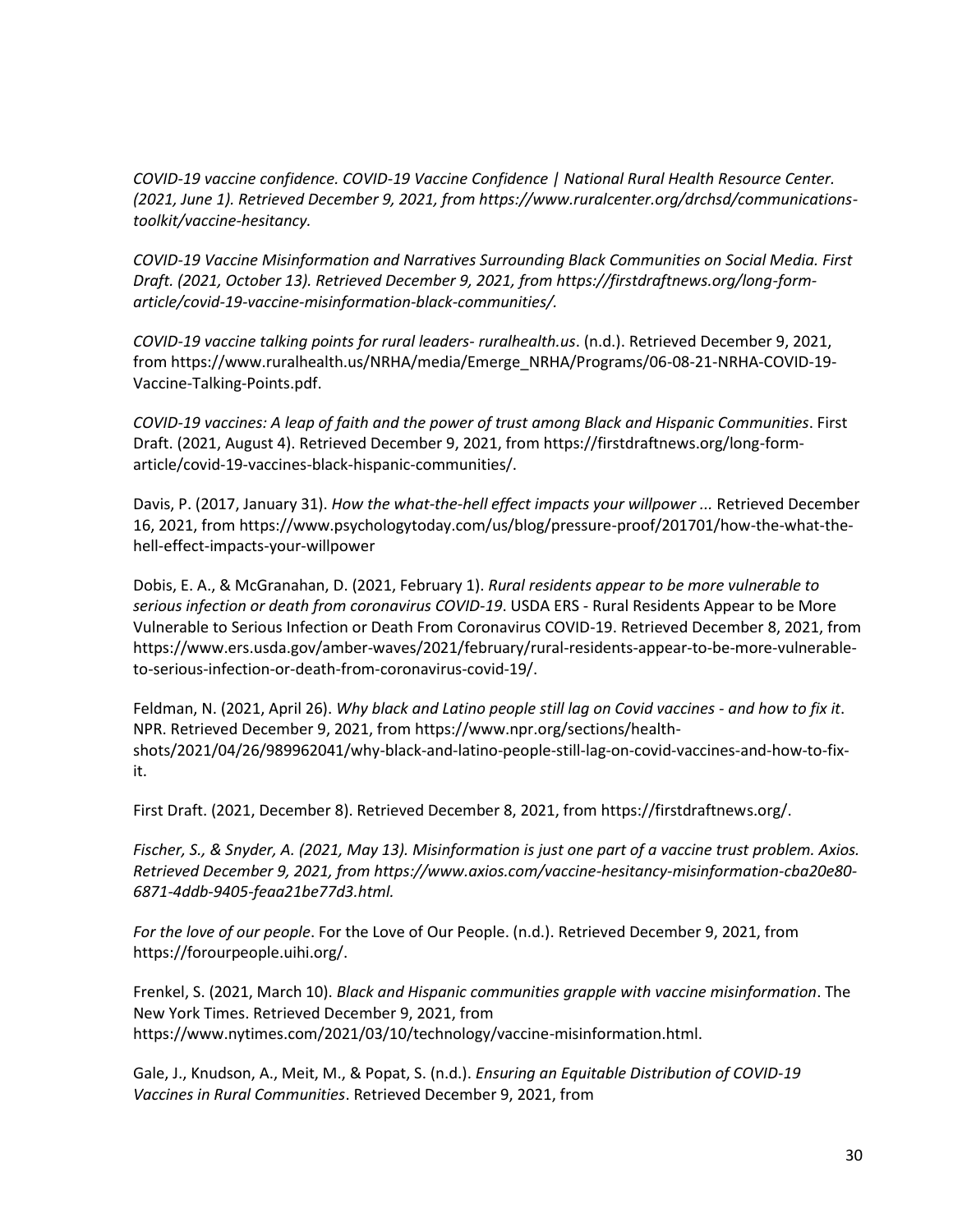https://www.ruralhealth.us/NRHA/media/Emerge\_NRHA/GA/2020-NRHA-Policy-Document-Ensuringan-Equitable-Distribution-of-COVID-19-Vaccines-in-Rural-Communities.pdf.

Getahun, H. (2021, November 10). *Covid misinformation plagues California's indigenous speakers*. CalMatters. Retrieved December 9, 2021, from https://calmatters.org/health/coronavirus/2021/11/covid-indigenous-language-barriers/.

The GHPC COVID Collection. (n.d.). *COVID-19 Vaccine Rollout in Rural Communities: Challenges, Innovations, and Unmet Needs*. Retrieved December 8, 2021, from https://ghpc.gsu.edu/download/covid-19-vaccine-rollout-in-rural-communities-challenges-innovationsand-unmet-needs/?wpdmdl=4755606&refresh=6101751161dbf1627485457.

Gogarty, K., & Research contributions from Carly Evans, S. K. (n.d.). *Despite Facebook's covid-19 promises, anti-vaccine groups are thriving*. Media Matters for America. Retrieved December 9, 2021, from https://www.mediamatters.org/facebook/despite-facebooks-covid-19-promises-anti-vaccinegroups-are-thriving.

*The Great American Search for Healthcare Information*. (n.d.). Retrieved December 9, 2021, from https://www.webershandwick.com/wp-content/uploads/2018/11/Healthcare-Info-Search-Report.pdf.

Greenwood, M., & McDonald, N. (2021, March 31). *Vaccine mistrust: A legacy of colonialism*. Vaccine Mistrust: A Legacy of Colonialism | The Royal Society of Canada. Retrieved December 9, 2021, from https://rsc-src.ca/en/voices/vaccine-mistrust-legacy-colonialism.

Griffith, M. (2020, December 23). *Some Native Americans in North Dakota skeptical of COVID-19 vaccine*. The Dickinson Press. Retrieved December 9, 2021, from https://www.thedickinsonpress.com/newsmd/coronavirus/6814290-Some-Native-Americans-in-North-Dakota-skeptical-of-COVID-19-vaccine.

Hamel, L., & Brodie, M. (2021, April 16). *KFF COVID-19 vaccine monitor: What we've learned*. KFF. Retrieved December 9, 2021, from https://www.kff.org/coronavirus-covid-19/poll-finding/kff-covid-19 vaccine-monitor-what-weve-learned-april-2021/.

Hawryluk, M. (2021, June 22). *Rural Americans in pharmacy deserts hurting for covid vaccines*. Kaiser Health News. Retrieved December 9, 2021, from https://khn.org/news/article/rural-america-pharmacydeserts-hurting-for-covid-vaccine-access/.

Health Leaders. (n.d.). *NRHA's grassroots initiative to target rural vaccine hesitancy*. HealthLeaders Media. Retrieved December 9, 2021, from https://www.healthleadersmedia.com/strategy/nrhasgrassroots-initiative-target-rural-vaccine-hesitancy.

Hedgpeth, D. (2021, March 28). *How Native Americans were vaccinated against smallpox, then pushed off their land*. The Washington Post. Retrieved December 9, 2021, from https://www.washingtonpost.com/history/2021/03/28/native-americans-vaccine-smallpox-covid/.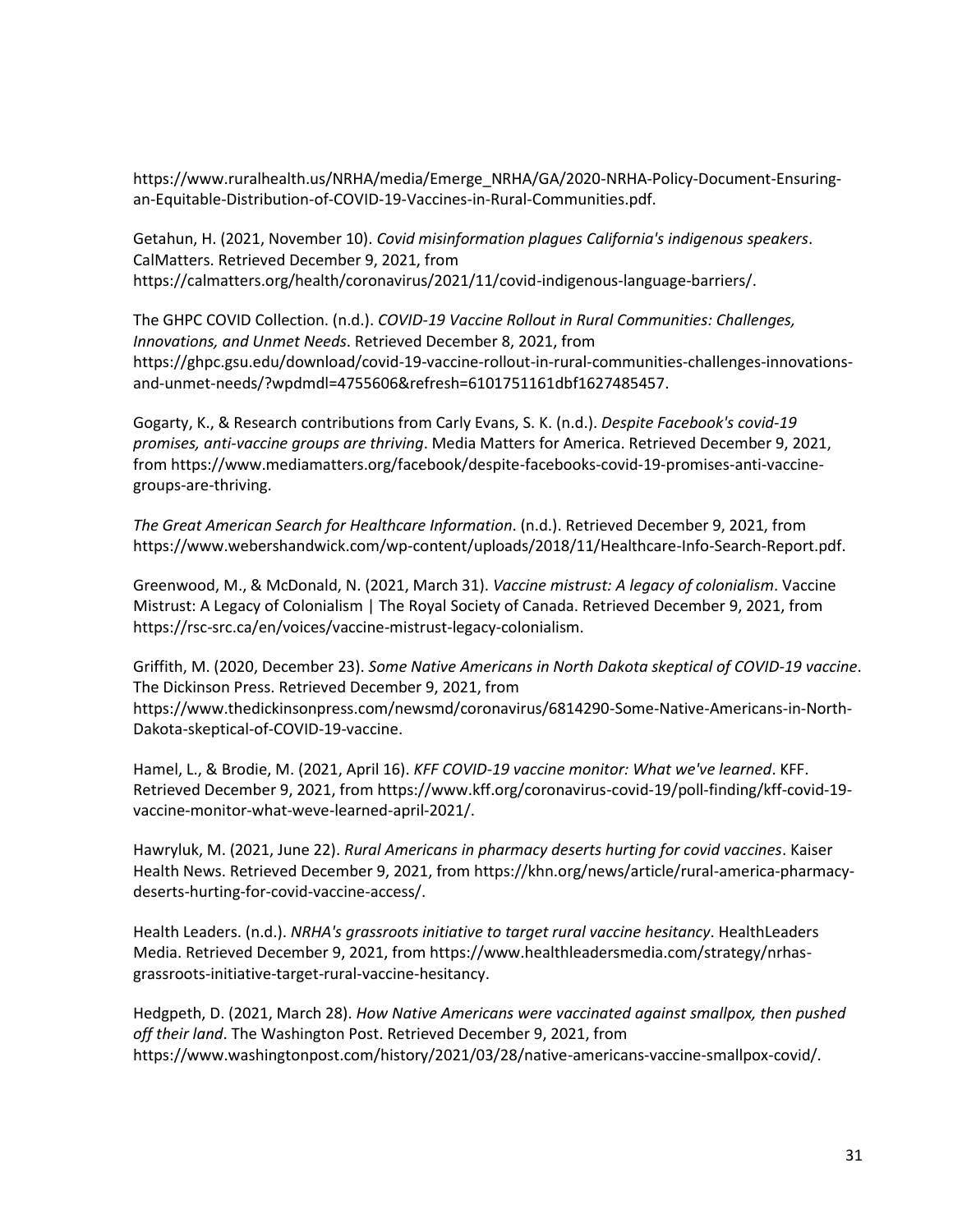Hendricks, A. (2021, September 22). *South Carolina doctors break down the psychology behind vaccine hesitancy*. WAVY.com. Retrieved December 16, 2021, from https://www.wavy.com/covid-19 vaccine/south-carolina-doctors-break-down-the-psychology-behind-vaccine-hesitancy/.

Hofer, B., & Sinatra, G. (2021, July 4). *Science denial: Why it happens and 5 things you can do about it*. The Conversation. Retrieved December 16, 2021, from https://theconversation.com/science-denial-whyit-happens-and-5-things-you-can-do-about-it-161713

Hoffman, J. (2021, October 30). *Covid shots are a go for children, but parents are reluctant to consent*. The New York Times. Retrieved December 9, 2021, from https://www.nytimes.com/2021/10/30/health/covid-vaccine-kids-parents.html.

Hostetter, M., & Klein, S. (n.d.). *Understanding and ameliorating medical mistrust among Black Americans*. Commonwealth Fund. Retrieved December 16, 2021, from https://www.commonwealthfund.org/publications/newsletter-article/2021/jan/medical-mistrustamong-black-americans

Hsu, A. (2021, October 7). *Faced with losing their jobs, even the most hesitant are getting vaccinated*. NPR. Retrieved December 8, 2021, from https://www.npr.org/2021/10/07/1043332198/employervaccine-mandates-success-workers-get-shots-to-keep-jobs.

*James, C. V., Moonesinghe, R., Wilson-Frederick, S., Hall, J., Penman-Aguilar, A., & Bouye, K. (2017, November 27). Racial/ethnic health disparities among rural adults - United States, 2012–2015. Centers for Disease Control and Prevention. Retrieved December 9, 2021, from https://www.cdc.gov/mmwr/volumes/66/ss/ss6623a1.htm.*

*Jewett, A. S. (2021, September 10). President Biden's covid-19 vaccination requirement may cover 100 million American workers. Top Class Actions. Retrieved December 9, 2021, from https://topclassactions.com/lawsuit-settlements/vaccines/president-bidens-covid-19-vaccinationrequirement-may-cover-100-million-american-workers/.*

*Jimenez, M. E., Rivera-Núñez, Z., & Crabtree, B. F. (2021, July 15). Black and Latinx community perspectives on COVID-19 mitigation, testing, and vaccines. JAMA Network Open. Retrieved December 9, 2021, from https://jamanetwork.com/journals/jamanetworkopen/fullarticle/2781957.*

*Johnson, S. R. (2021, November 12). Vaccine Mandate Sparks Rural Health Care Staffing Concerns. U.S. News. Retrieved December 8, 2021, from https://www.usnews.com/news/health-news/articles/2021-11- 12/biden-vaccine-mandate-sparks-rural-health-care-concerns.*

*Join the fight*. Stronger. (n.d.). Retrieved December 8, 2021, from https://stronger.org/.

Kum, D. (2020, December 28). *Why Black Americans distrust the new covid-19 vaccines*. Time. Retrieved December 9, 2021, from https://time.com/5925074/black-americans-covid-19-vaccine-distrust/.

Lakhani, N. (2021, February 4). *Exclusive: Indigenous Americans dying from covid at twice the rate of White Americans*. The Guardian. Retrieved December 9, 2021, from https://www.theguardian.com/usnews/2021/feb/04/native-americans-coronavirus-covid-death-rate.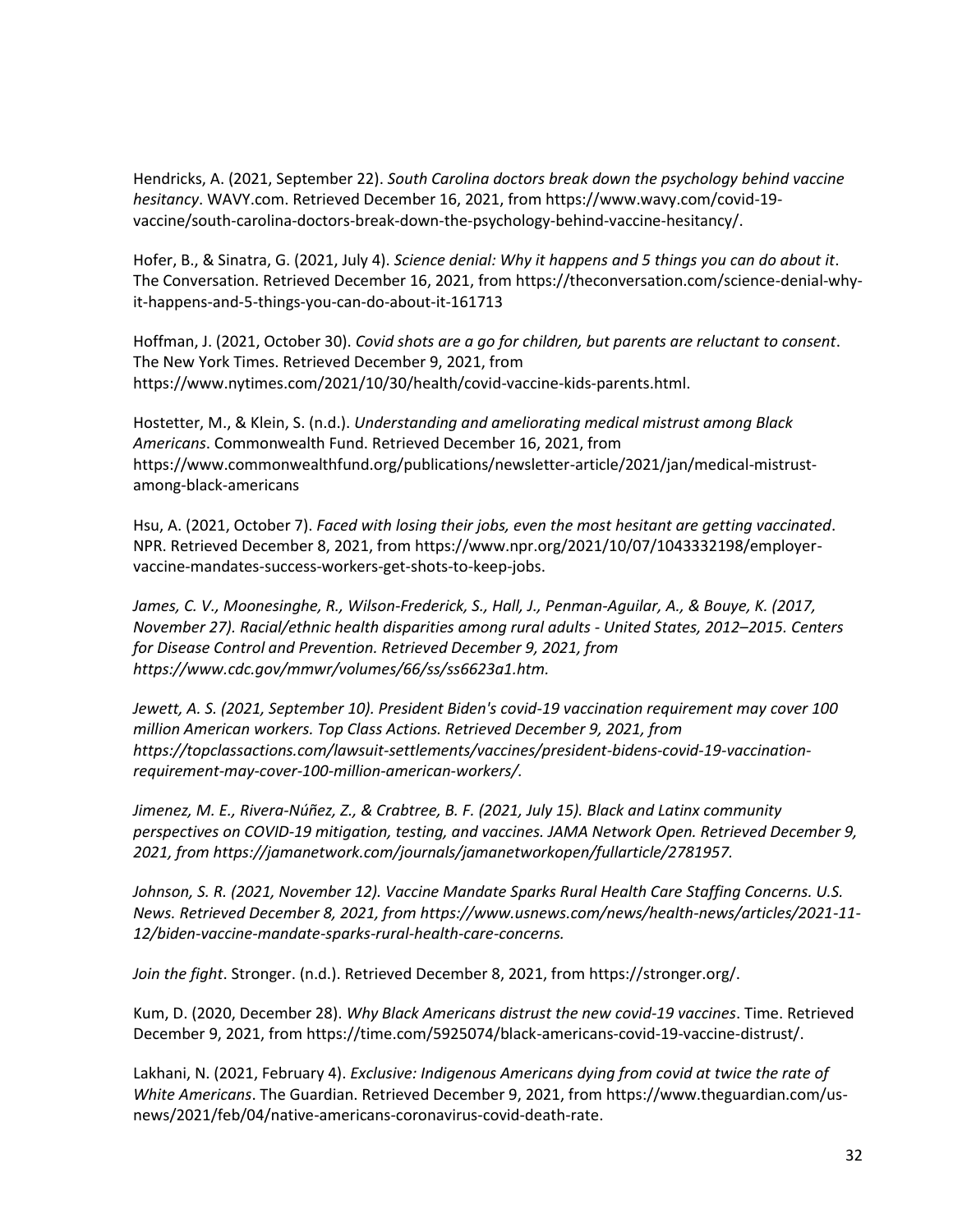Lazaro, F. de S., & Lane, S. (2021, February 19). *Health officials try to rebuild trust of vaccines among indigenous Americans*. PBS. Retrieved December 9, 2021, from https://www.pbs.org/newshour/show/health-officials-try-to-rebuild-trust-of-vaccines-amongindigenous-americans.

Leary, W. E. (1996, January 31). *Subjects in radiation experiment were not informed, panel says*. The New York Times. Retrieved December 9, 2021, from https://www.nytimes.com/1996/01/31/us/subjects-inradiation-experiment-were-not-informed-panel-says.html.

Livingston, C. (2021, April 23). *Black Americans' Vaccine Hesitancy is Grounded in More than Mistrust*. Research Blog. Retrieved December 9, 2021, from https://researchblog.duke.edu/2021/04/08/blackamericans-vaccine-hesitancy-is-grounded-by-more-than-mistrust/.

Lukpat, A., & Hassan, A. (2021, November 15). *Covid News: Virus is surging in Navajo Nation, despite high vaccination rates*. The New York Times. Retrieved December 9, 2021, from https://www.nytimes.com/live/2021/11/02/world/kids-vaccine-covid-children.

Matt McLernon, L. (2021, February 9). *Experts seek to allay COVID vaccine hesitancy in Black Americans*. CIDRAP. Retrieved December 9, 2021, from https://www.cidrap.umn.edu/newsperspective/2021/02/experts-seek-allay-covid-vaccine-hesitancy-black-americans.

Mapp, L. N. 20 J., & Sisson, P. (2021, November 20). *Why are San Diego's Black and Native American communities less vaccinated? it's about trust*. Tribune. Retrieved December 9, 2021, from https://www.sandiegouniontribune.com/news/health/story/2021-11-20/why-are-san-diegos-black-andnative-american-communities-less-vaccinated-its-about-trust.

McNab, K. (2021, November 4). *How this indigenous nonprofit aims to reach vaccine-hesitant native communities*. Teen Vogue. Retrieved December 9, 2021, from https://www.teenvogue.com/story/howthis-indigenous-nonprofit-aims-to-reach-vaccine-hesitant-native-communities.

Mines, R., Nichols, S., & Runsten, D. (2010, January). *California's indigenous farmworkers*. Retrieved December 9, 2021, from http://indigenousfarmworkers.org/IFS%20Full%20Report%20\_Jan2010.pdf.

Montagni, I., Ouazzani-Touhami, K., Mebarki, A., Texier, N., Schück, S., Tzourio, C., & CONFINS group (2021). Acceptance of a Covid-19 vaccine is associated with ability to detect fake news and health literacy. *Journal of public health (Oxford, England)*, fdab028. Advance online publication. https://doi.org/10.1093/pubmed/fdab028

Nambi Ndugga. *Latest data on covid-19 vaccinations by race/ethnicity*. KFF. Retrieved December 8, 2021, from https://www.kff.org/coronavirus-covid-19/issue-brief/latest-data-on-covid-19-vaccinations-byrace-ethnicity/.

*National Congress of American Indians. (n.d.). Covid-19 native youth vaccination toolkit - ncai.org. Retrieved December 9, 2021, from https://www.ncai.org/vaccination.pdf.*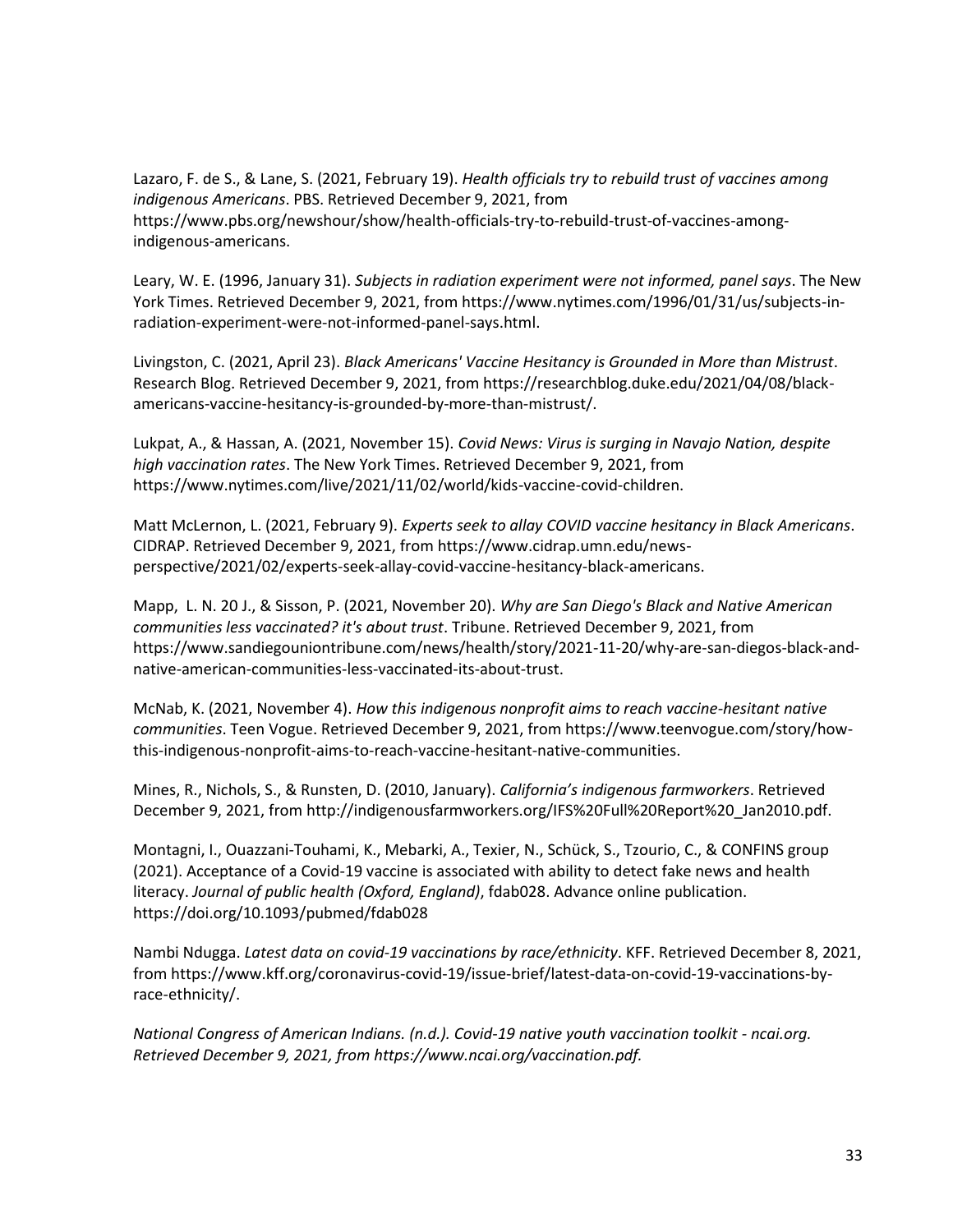Nerurkar, A, M. D. (2021, November 11). *Stacey Abrams is tackling vaccine hesitancy*. Forbes. Retrieved December 9, 2021, from https://www.forbes.com/sites/aditinerurkar/2021/11/11/stacey-abrams-istackling-vaccine-hesitancy/?sh=473173a25a7a.

*Nicoa. (2021, September 9). American Indians have highest COVID vaccine rate. NICOA. Retrieved December 9, 2021, from https://www.nicoa.org/american-indians-have-highest-covid-vaccine-rate/.*

*NRHA. NRHA, National Rural Health Association. (n.d.). Retrieved December 9, 2021, from https://www.ruralhealth.us/programs/covid-19-pandemic/covid-19-vaccine-confidence.*

*O'Sullivan, D., Duffy, C.; Subramaniam, T. (2021, October 27). Facebook is having a tougher time managing vaccine misinformation than it is letting on, leaks suggest. CNN. Retrieved December 15, 2021, from https://www.cnn.com/2021/10/26/tech/facebook-covid-vaccine-misinformation/index.html*

*Pember, M. A. (2020, September 19). Vaccine trial triggers outrage from Lummi, Navajo tribes. Indian Country Today. Retrieved December 9, 2021, from https://indiancountrytoday.com/news/vaccine-trialtriggers-outrage-from-lummi-navajo-tribes.*

*Pharmacists Overview*. Scope of Practice Policy. (n.d.). Retrieved December 9, 2021, from https://scopeofpracticepolicy.org/practitioners/pharmacists/sop/administration-of-covid-19-vaccine/.

*Poll finds more than one-third of Native Americans report slurs, violence, harassment, and being discriminated against in the workplace*. News. (2018, June 22). Retrieved December 9, 2021, from https://www.hsph.harvard.edu/news/press-releases/poll-native-americans-discrimination/.

Prusaczyk B. (2021). Strategies for Disseminating and Implementing COVID-19 Vaccines in Rural Areas. *Open forum infectious diseases*, *8*(6), ofab152. https://doi.org/10.1093/ofid/ofab152.

Radnofsky, C., Siemaszko, C., & Moschella, M. (2021, February 4). *Native Americans use culture and community to gain tribes' trust in Covid Vaccine*. NBCNews.com. Retrieved December 9, 2021, from https://www.nbcnews.com/news/us-news/native-americans-use-culture-community-gain-tribes-trustcovid-vaccine-n1256647.

Ritchie, H., Mathieu, E., Rodés-Guirao, L., Appel, C., Giattino, C., Ortiz-Ospina, E., Hasell, J., Macdonald, B., Beltekian, D., & Roser, M. (2020, March 5). *Coronavirus (COVID-19) vaccinations - statistics and research*. Our World in Data. Retrieved December 8, 2021, from https://ourworldindata.org/covidvaccinations?country=USA.

Rodriguez-Lonebear, D., Barceló, N. E., Akee, R., & Carroll, S. R. (2020). American Indian Reservations and COVID-19: Correlates of Early Infection Rates in the Pandemic. *Journal of public health management and practice* : JPHMP, 26(4), 371–377. https://doi.org/10.1097/PHH.0000000000001206

Salsberg E, Richwine C, Westergaard S, et al. *Estimation and Comparison of Current and Future Racial/Ethnic Representation in the US Health Care Workforce. JAMA Network Open. 2021;4(3):e213789. doi:10.1001/jamanetworkopen.2021.3789*

*Sanchez, G. R. R., & Foxworth, R. (2021, July 29). Native Americans and covid-19 vaccine hesitancy: Pathways toward increasing vaccination rates for native communities: Health Affairs Blog. Health Affairs.*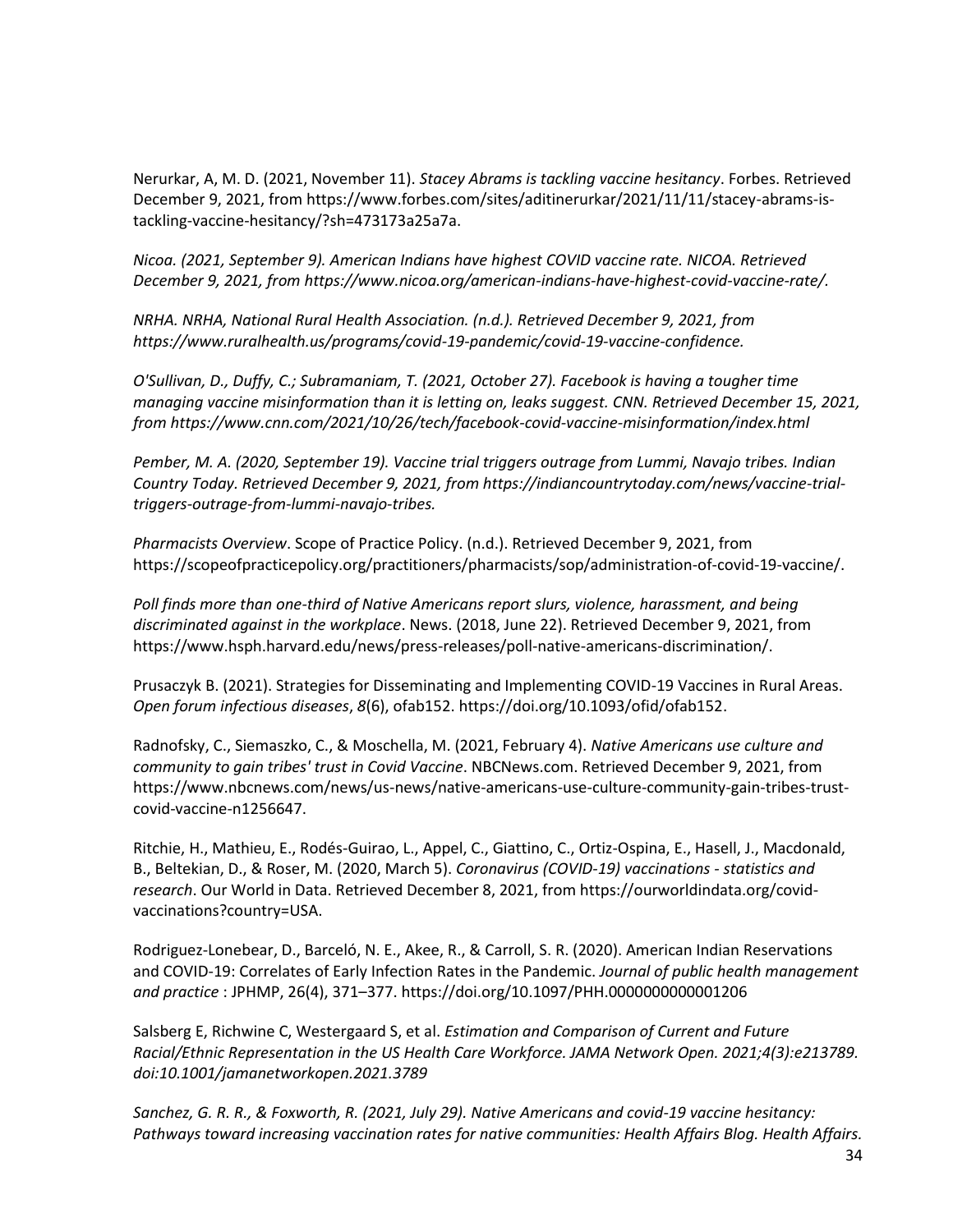*Retrieved December 9, 2021, from https://www.healthaffairs.org/do/10.1377/hblog20210723.390196/full/.*

*Schumaker, E. (2021, May 8). Vaccination rates lag in communities of color, but it's not only due to hesitancy, experts say. ABC News. Retrieved December 9, 2021, from https://abcnews.go.com/Health/vaccination-rates-lag-communities-color-due-hesitancyexperts/story?id=77272753.*

Stacke, S., Adams, B., Daniels, R. A., & Mintz, T. (2021, August 12)*. How indigenous leaders are pushing to vaccinate their hard-hit communities. Culture. Retrieved December 9, 2021, from https://www.nationalgeographic.com/culture/article/covid19-and-indigenous-communities.*

*State strategies to increase COVID-19 vaccine uptake in rural communities*. National Governors Association. (2021, August 12). Retrieved December 9, 2021, from https://www.nga.org/center/publications/state-strategies-to-increase-covid-19-vaccine-uptake-in-ruralcommunities/.

*Strengthening vaccine efforts in Indian Country*. Urban Indian Health Institute. (2021, January 29). Retrieved December 9, 2021, from https://www.uihi.org/projects/strengthening-vaccine-efforts-inindian-country/.

Tello, M. (2017, January 16). *Racism and discrimination in health care: Providers and patients*. Harvard Health. Retrieved December 9, 2021, from https://www.health.harvard.edu/blog/racism-discriminationhealth-care-providers-patients-2017011611015.

Theobald, B. (2019, December 5). *The Native American women who fought Mass Sterilization*. Time. Retrieved December 9, 2021, from https://time.com/5737080/native-american-sterilization-history/.

Thomson, K. (2021, October 6). *Covid vaccine mistrust is fueling a spike in rural deaths. here's what's fueling the mistrust.* NBCNews.com. Retrieved December 9, 2021, from https://www.nbcnews.com/think/opinion/covid-vaccine-mistrust-fueling-spike-rural-deaths-here-swhat-ncna1280746.

*Towey, R. (2021, September 24). Biden says unvaccinated Americans are 'costing all of us' as he presses Covid vaccine mandates. CNBC. Retrieved December 9, 2021, from https://www.cnbc.com/2021/09/24/biden-says-unvaccinated-americans-are-costing-all-of-us-as-hepresses-covid-vaccine-mandates.html.*

*Transportation Access*. Transportation Access | Resources for Integrated Care. (n.d.). Retrieved December 9, 2021, from https://www.resourcesforintegratedcare.com/COVID-19\_Vaccination\_Blog/Post2/Transportation\_Access.

Treisman, R. (2021, April 26). *Outpacing the U.S., hard-hit Navajo Nation has vaccinated more than half of adults*. NPR. Retrieved December 9, 2021, from https://www.npr.org/sections/coronavirus-liveupdates/2021/04/26/990884991/outpacing-the-u-s-hard-hit-navajo-nation-has-vaccinated-more-thanhalf-of-adults.